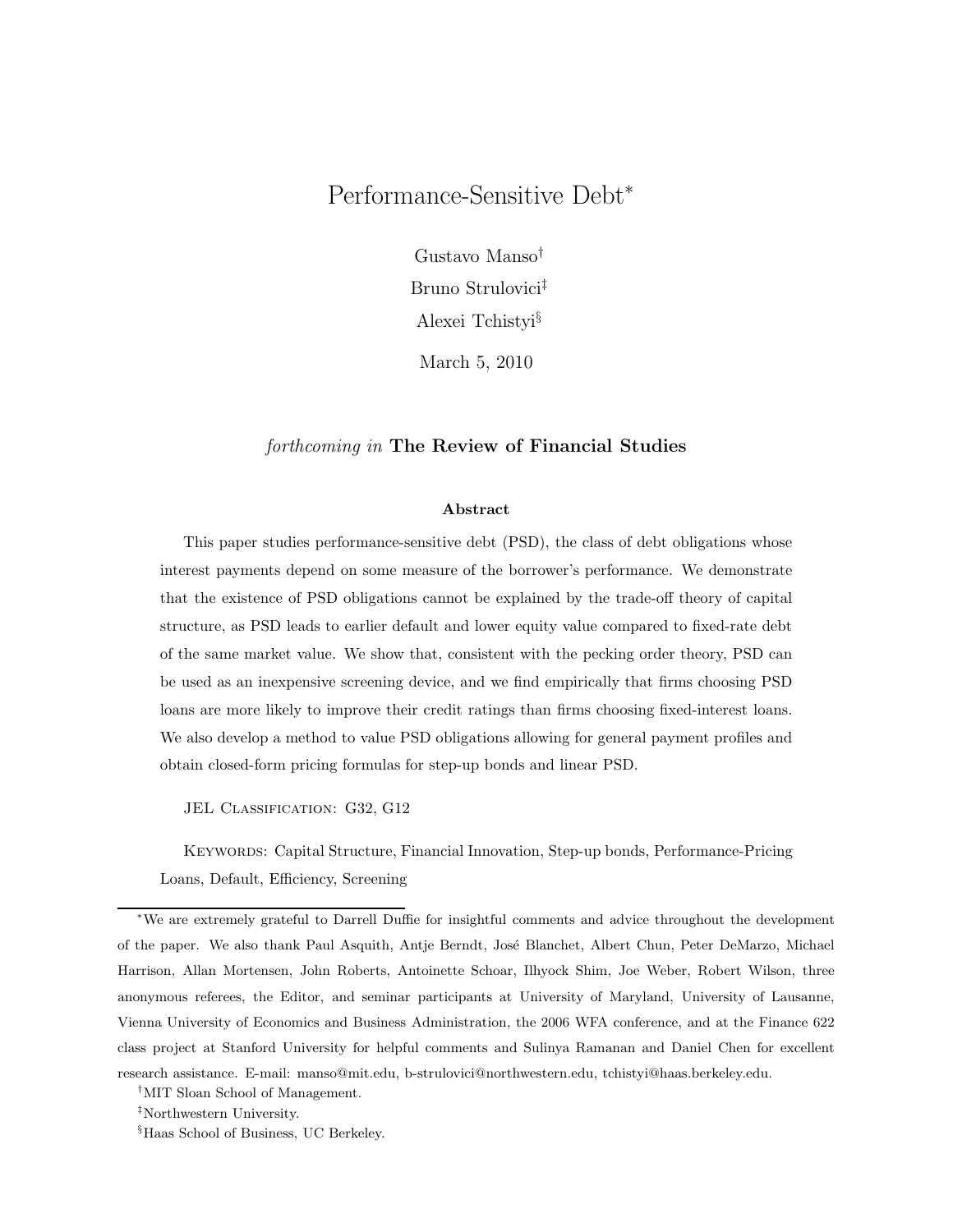## 1 Introduction

This paper studies performance-sensitive debt (PSD), the class of debt obligations whose interest payments depend on some measure of the borrower's performance. For instance, step-up bonds compensate credit rating downgrades with higher interest rates and credit rating upgrades with lower interest rates.<sup>[1](#page-1-0)</sup> The vast majority of PSD obligations charge a higher interest rate as the borrower's performance deteriorates. We refer to such obligations as risk-compensating PSD obligations.

This paper addresses two questions. Why do firms issue PSD obligations? How should PSD obligations be valued? We propose a method to price PSD obligations and use it to prove that, in a setting with no market imperfections other than bankruptcy costs and tax benefits of debt, risk-compensating PSD schemes have an overall negative effect on the issuing firm. Thus, the existence of risk-compensating PSD obligations cannot be explained by the popular trade-off theory of capital structure and should be explained by other market frictions. We show that PSD obligations can be used as a screening device in a setting with asymmetric information. Using data on loan contracts between 1995 and 2005 from Thomson Financial's SDC database, we find that firms whose loans have performance pricing provisions are more likely to be upgraded and less likely to be downgraded one year after the closing date of the loan than firms with fixed-interest loans.

Our paper builds on Leland (1994), in which the firm's equityholders choose the default time that maximizes the equity value of the firm. We model performance-sensitive debt as a function  $C : \Pi \mapsto R_+$  mapping some performance measure  $\pi$  to the interest rate  $C(\pi)$ . In this setting, the equity value associated with a given PSD profile satisfies an ordinary differential equation. We obtain closed-form pricing of PSD in important special cases, including step-up bonds with an arbitrary number of rating triggers. Considering general diffusions allows one to model such stochastic features as mean reversion of the cash-flow process or the negative relation between cash-flow volatility and level.[2](#page-1-1)

For PSD obligations C and D that are based on the same performance measure, we say that

<span id="page-1-0"></span><sup>&</sup>lt;sup>1</sup>The term "step-up bonds" has dual use. We use it only to refer to performance-sensitive issues. The term is sometimes also used to denote bonds with time-dependent coupons.

<span id="page-1-1"></span><sup>2</sup>Bhattacharya (1978) is an early advocate of the explicit consideration of mean-reverting cash flows in financial models. Sarkar and Zapatero (2003) show that some predictions of the trade-off theory (the positive relation between earnings and leverage) can be reversed when one allows for mean-reverting cash flows, reconciling the trade-off theory with empirical facts. For the negative relation between cash-flow volatility and level, see for example Myers (1977), Froot, Scharfstein, and Stein (1993), and Smith and Stulz (1985).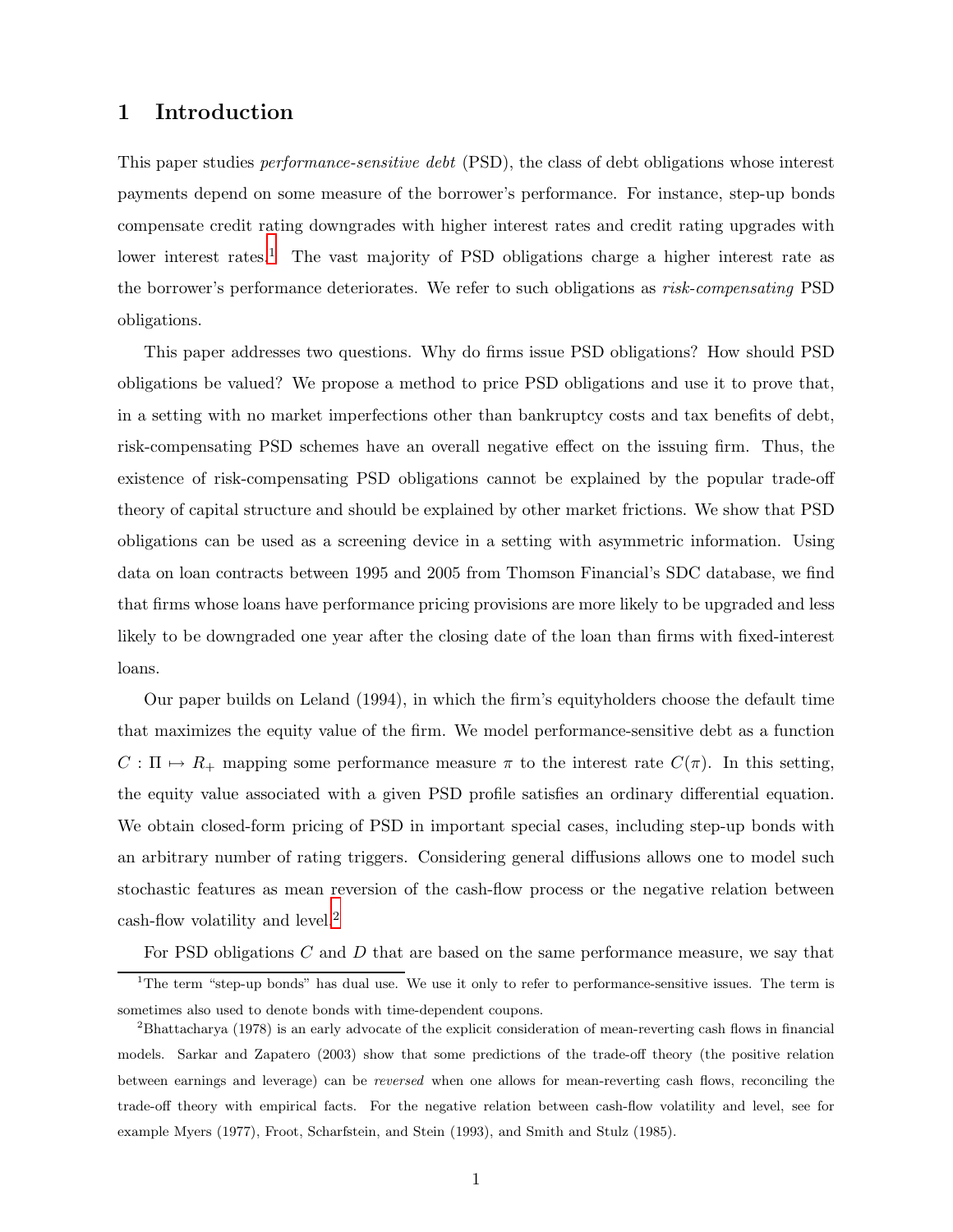C is more risk compensating than D if  $C - D$  is non-increasing and non-constant. We prove that if C and D raise the same amount of cash, and if C is more risk compensating than  $D$ , then C is less efficient than  $D$ , in the sense that  $C$  induces an earlier default time, which means a higher present value of bankruptcy costs and lower equity equity value. In particular, a PSD obligation is less efficient than a debt obligation with a fixed interest rate of the same market value.

To explain the existence of risk-compensating PSD, we develop a screening model,<sup>[3](#page-2-0)</sup> in which the future growth rate of the firm is unknown to the market, but known to the firm's manager. We demonstrate that there exist separating equilibria, in which the high-growth firm issues a risk-compensating PSD obligation, while the low-growth firm issues fixed-interest debt. The lowgrowth firm does not want to mimic the high-growth firm because for a given risk-compensating PSD obligation the low-growth firm will likely pay higher interest in the future than the highgrowth firm. As it separates different types through different interest payments, not through different bankruptcy costs, issuing a risk-compensating PSD is an inexpensive way for the highgrowth-type firm to signal its type.[4](#page-2-1)

The separating equilibrium studied here is related to the pecking-order theory, first introduced by Myers (1984) and Myers and Majluf (1984).<sup>[5](#page-2-2)</sup> We show that PSD can be less sensitive to the private information of the firm than fixed-interest debt. Therefore, risk-compensating PSD is preferred to fixed-interest debt.

Our screening hypothesis predicts that high-growth firms issue risk-compensating PSD obligations to separate themselves from low-growth firms. Issuing a risk-compensating PSD obligation should thus be followed by an improvement in the credit rating of the issuing firm. To test this prediction, we obtain bank loan data on 5,020 loans to public firms between 1995 and 2005 from

<span id="page-2-0"></span><sup>&</sup>lt;sup>3</sup>Previous research has studied the use of financial securities for signaling or screening purposes. See, for example, Ross (1977), Leland and Pyle (1977), Myers (1984), Myers and Majluf (1984), and DeMarzo and Duffie (1999). These studies, however, restrict themselves to a static setting and fixed-interest debt. Flannery (1986) and Diamond (1991) study signaling through the choice of debt maturity. Sannikov (2009) studies dynamic screening with increasing lines of credit and fixed-interest debt. Hennessy, Livdan, and Miranda (2009) study a repeated signaling setting in which the type of the firm changes over time and the firm can borrow by issuing equity or one-period debt.

<span id="page-2-1"></span><sup>4</sup>This result relates our paper to the literature on non-dissipative signaling. See, for example, Bhattacharya (1980).

<span id="page-2-2"></span><sup>&</sup>lt;sup>5</sup>Several papers have found empirical evidence supporting the predictions of the pecking-order theory. For example, Asquith and Mullins (1986) find that a stock issue drives down the stock price by roughly 3%. Dierkens (1991) and D'Mello and Ferris (2000) find that the price impact of a stock issue announcement is greater for firms in which the information asymmetry is large. Eckbo (1986) and Shyam-Sunder (1991) find that the announcement of a debt issue has a smaller downward impact on stock price than the announcement of an equity issue.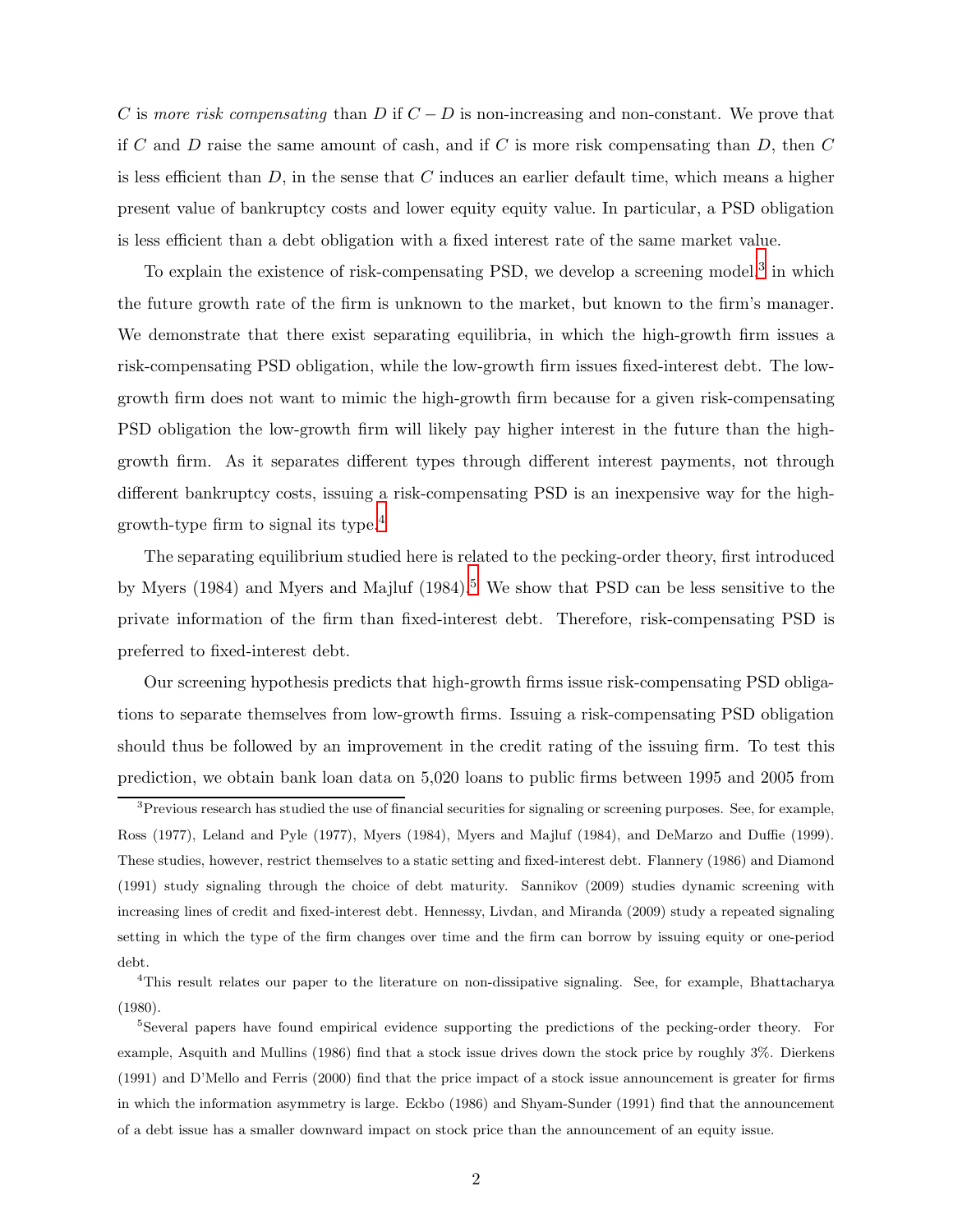Thomson Financial's SDC database. Approximately 40% of our sample consists of loans with performance pricing provisions. Controlling for firm and loan characteristics, we show that borrowers whose loans have performance pricing provisions are more likely to be upgraded and less likely to be downgraded one year after the closing date of the loan than borrowers with fixed-interest loans. This result supports our screening hypothesis, since a prediction of our model is that in equilibrium high-growth borrowers issue risk-compensating PSD, while low-growth borrowers issue fixed-interest debt. The result is robust to a variety of empirical specifications.

Models of the valuation of risky debt can be divided into two classes. Our model belongs to the class that treats a firm's liabilities as contingent claims on its underlying assets, and bankruptcy as an endogenous decision of the firm. This class includes Black and Cox (1976), Fischer, Heinkel, and Zechner (1989), Leland (1994), Leland and Toft (1996) and Duffie and Lando (2001). In the second class of models, bankruptcy is not an endogenous decision of the firm. There is either an exogenous default boundary for the firm's assets (see Merton (1974) and Longstaff and Schwartz (1995)), or an exogenous process for the timing of bankruptcy, as described in Jarrow and Turnbull (1995), Jarrow, Lando, and Turnbull (1997) and Duffie and Singleton (1999).

Das and Tufano (1996), Acharya, Das, and Sundaram (2002), Houweling, Mentink, and Vorst (2004), and Lando and Mortensen (2005) obtain pricing formulas for step-up bonds using the second class of models of the valuation of risky debt. Since they examine only an exogenous default process, the effect of performance-sensitive debt on the default time is not apparent in their models.

The remainder of the paper is organized as follows. Section 2 introduces our general model and formalizes the notion of PSD. Section 3 analyzes the case of asset-based PSD obligations, demonstrating their relative efficiency. In Section 4, we explicitly derive the valuation of linear PSD obligations. Section 5 deals with general performance measures, and solves for the case of ratings-based PSD. Section 6 demonstrates that risk-compensating PSD can be used as a screening device in a setting with asymmetric information. Section 7 contains the empirical analysis. Section 8 discusses other reasons that may explain the existence of different types of PSD and extensions of the analysis. Section 9 concludes. All proofs are in the Appendix.

## <span id="page-3-0"></span>2 The General Model

We consider a generalization of the optimal liquidation models of Fischer, Heinkel, and Zechner (1989) and Leland (1994). A firm generates after-tax cash flows at the rate  $\delta_t$ , at each time t. We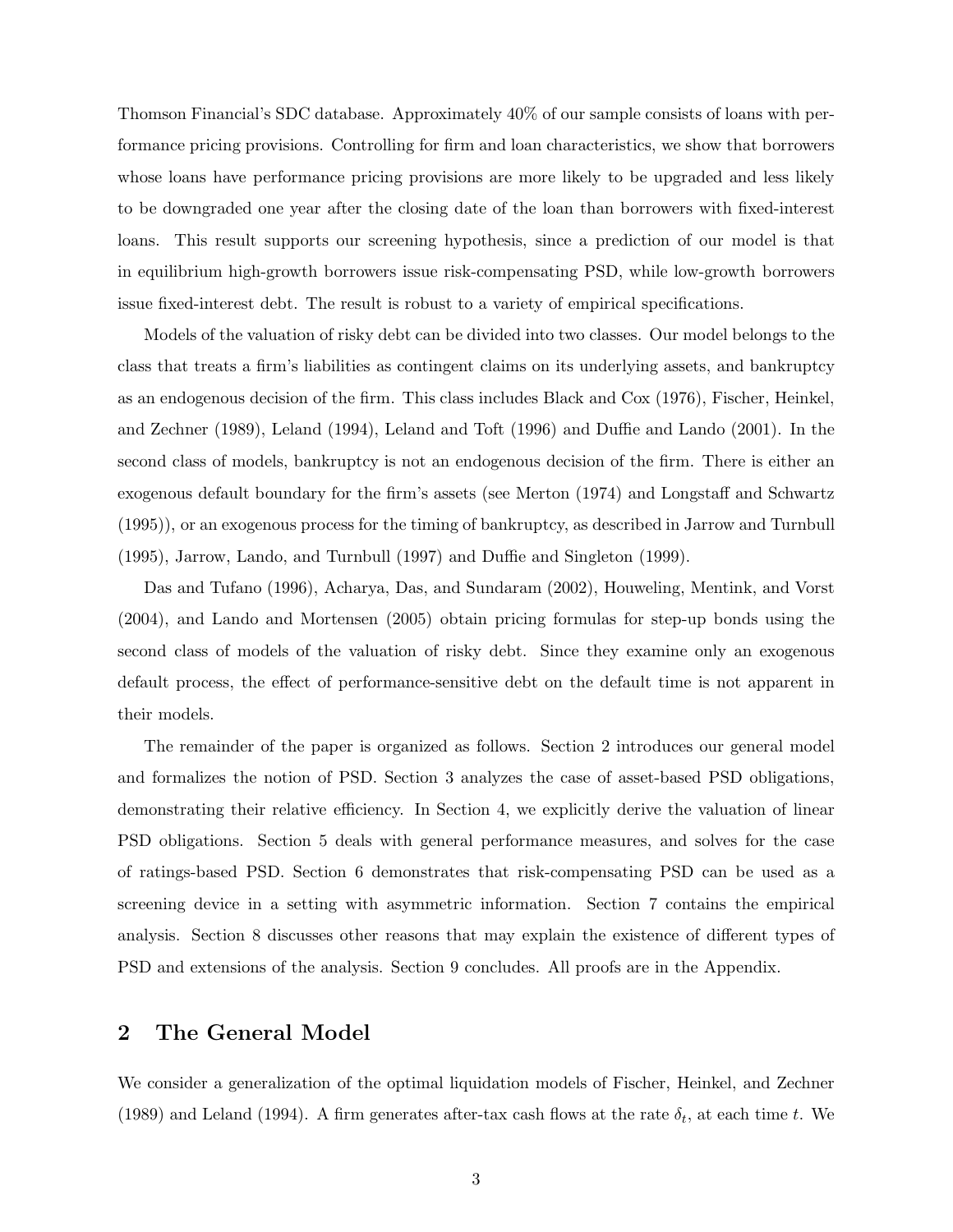assume that  $\delta$  is a diffusion process governed by the equation

<span id="page-4-0"></span>
$$
d\delta_t = \mu_\delta(\delta_t)dt + \sigma_\delta(\delta_t)dB_t,\tag{1}
$$

where  $\mu_{\delta}$  and  $\sigma_{\delta}$  satisfy the classic assumptions for the existence of a unique strong solution to [\(1\)](#page-4-0) and *B* is the standard Brownian motion.

Agents are risk neutral and discount future cash flows at the risk-free interest rate r. The expected discounted value of the firm at time  $t$  is

$$
A_t = E_t \left[ \int_t^\infty e^{-r(s-t)} \, \delta_s \, ds \right] < \infty \tag{2}
$$

which is finite if the growth rate  $\mu_{\delta}$  is less than the discount rate r. By the Markov property,  $A_t$ only depends on cash-flow history through the current cash-flow  $\delta_t$ , implying that  $\{A_t\}_{t\geq 0}$  is also a diffusion with some drift  $\mu$  and volatility  $\sigma$ :

$$
dA_t = \mu(A_t)dt + \sigma(A_t)dB_t.
$$
\n(3)

The asset level  $A_t$  is increasing in the current cash flow  $\delta_t$  (this intuitive statement is proved in the Appendix). Therefore, there exists an increasing function  $\delta : \mathbb{R} \to \mathbb{R}$  such that current cash flow is a function of current asset level:  $\delta_t = \delta(A_t)$ .

We consider a performance measure represented by a stochastic process  $\{\pi_t\}_{t\geq 0}$  taking values in some ordered space  $\Pi$ . The performance  $\pi_t$  can be any statistic measuring the firm's ability and willingness to serve its debt obligations in the future. Financial ratios and credit ratings are among commonly used performance measures.

A performance-sensitive debt (PSD) obligation is a claim on the firm that promises a nonnegative payment rate that may vary with the performance measure of the firm. Formally, a PSD obligation  $C(\cdot)$  is a function  $C : \Pi \to \mathbb{R}$ , such that the firm pays  $C(\pi_t)$  to the debtholders at time  $t.^6$  $t.^6$  For example, the consol bond of Leland (1994) is a degenerate case of PSD. The reader should note that, while our earlier sections dealt mostly with "risk-compensating" PSD (that pay higher coupons when performance worsens), our definition encompasses more general kinds of PSD. It is also worth noting that C represents the total debt payment. If the firm has a complex capital structure that includes various issues of PSD obligations and also fixed-coupon debt, then  $C(\pi_t)$ 

<span id="page-4-1"></span> $6$ We are considering perpetual debt, which is a standard simplifying assumption for the endogenous default framework. See, for example, Leland (1994). However, our model can be extended to the case of finite average debt maturity, if we assume that debt is continuously retired at par at a constant fractional rate. See Leland (1998) for more on this approach.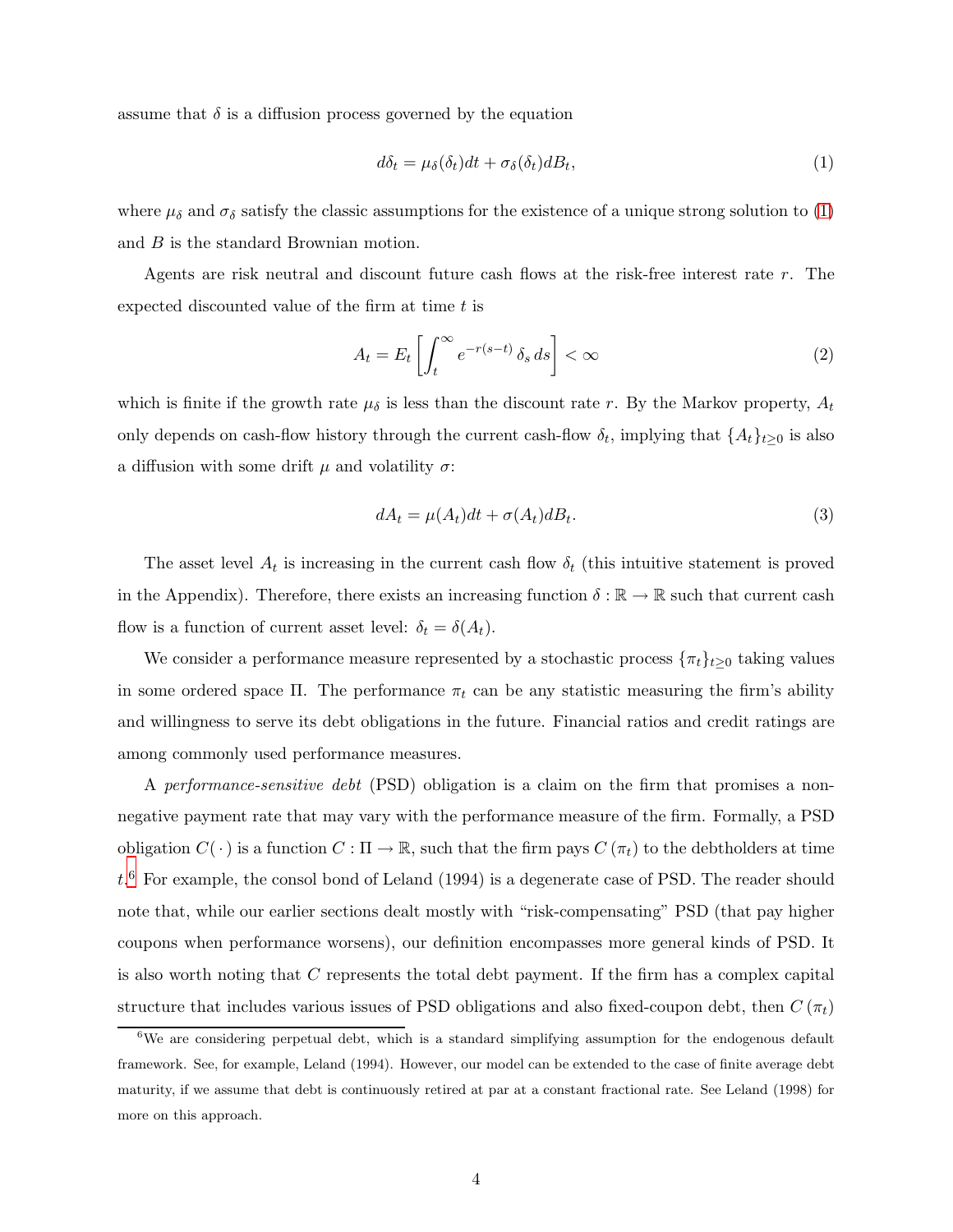is the sum of the payments for each of the firm's obligations at time t given<sup>[7](#page-5-0)</sup> the performance  $\pi_t$ . In other words, a combination of PSD obligations is a PSD obligation.

Given a PSD obligation  $C$ , the firm's optimal liquidation problem is to choose a default time  $\hat{\tau}$  to maximize its initial equity value  $W_0^C$ , given the debt structure C. That is,

<span id="page-5-3"></span>
$$
W_0^C \equiv \sup_{\hat{\tau} \in \mathcal{T}} E\left[\int_0^{\hat{\tau}} e^{-rt} [\delta_t - (1 - \theta) C(\pi_t)] dt\right],
$$
\n(4)

where T is the set of  $\mathcal{F}_t$  stopping times,  $\theta$  is the corporate tax rate, and  $(1 - \theta)C(\pi_t)$  is the after-tax effective coupon rate. If  $\tau^*$  is the optimal liquidation time, then the market value of the equity at time  $t < \tau^*$  is

<span id="page-5-4"></span>
$$
W_t^C = E_t \left[ \int_t^{\tau^*} e^{-r(s-t)} [\delta_s - (1-\theta)C(\pi_s)] ds \right]. \tag{5}
$$

Analogously, the market value  $U_t^C$  of the PSD obligation  $C$  at time  $t$  is

$$
U_t^C \equiv E_t \left[ \int_t^{\tau^*} e^{-r(s-t)} C(\pi_s) \ ds \right] + E_t \left[ e^{-r(\tau^* - t)} \left( A_{\tau^*} - \rho(A_{\tau^*}) \right) \right] \ , \tag{6}
$$

where  $\rho(A)$  is the bankruptcy cost. We assume that  $\rho(A)$  is increasing in A and is less than the asset level at time of default.

If  $\delta_t$  is lower than  $(1-\theta)C(\pi_t)$ , equityholders have a net negative dividend rate.<sup>[8](#page-5-1)</sup> Equityholders will continue to operate a firm with a negative dividend rate if the firm's prospects are good enough to compensate for the temporary losses.

## <span id="page-5-2"></span>3 Asset-Based PSD

Since the market value A of assets is a time-homogeneous Markov process, the current asset level  $A_t$  is the only state variable in our model, and any measure of the borrower's earnings prospect at time t is determined solely by  $A_t$ . Therefore, the asset level  $A_t$  itself can be taken as the performance measure. An *asset-based PSD* is a PSD whose coupon rate  $C(A_t)$  depends only on the current asset level.

<span id="page-5-0"></span><sup>7</sup> If different PSD obligations issued by the firm depend on different performance measures, the total debt payment by the firm can be represented as PSD that depends on a single performance measure. This is possible because, as we will see later, any relevant performance measure can be described by the current asset level and the asset level at which the firm goes bankrupt.

<span id="page-5-1"></span> ${}^{8}$ Limited liability is satisfied if the negative dividend rate is funded by dilution – for example, through share purchase rights issued to current shareholders at the current valuation.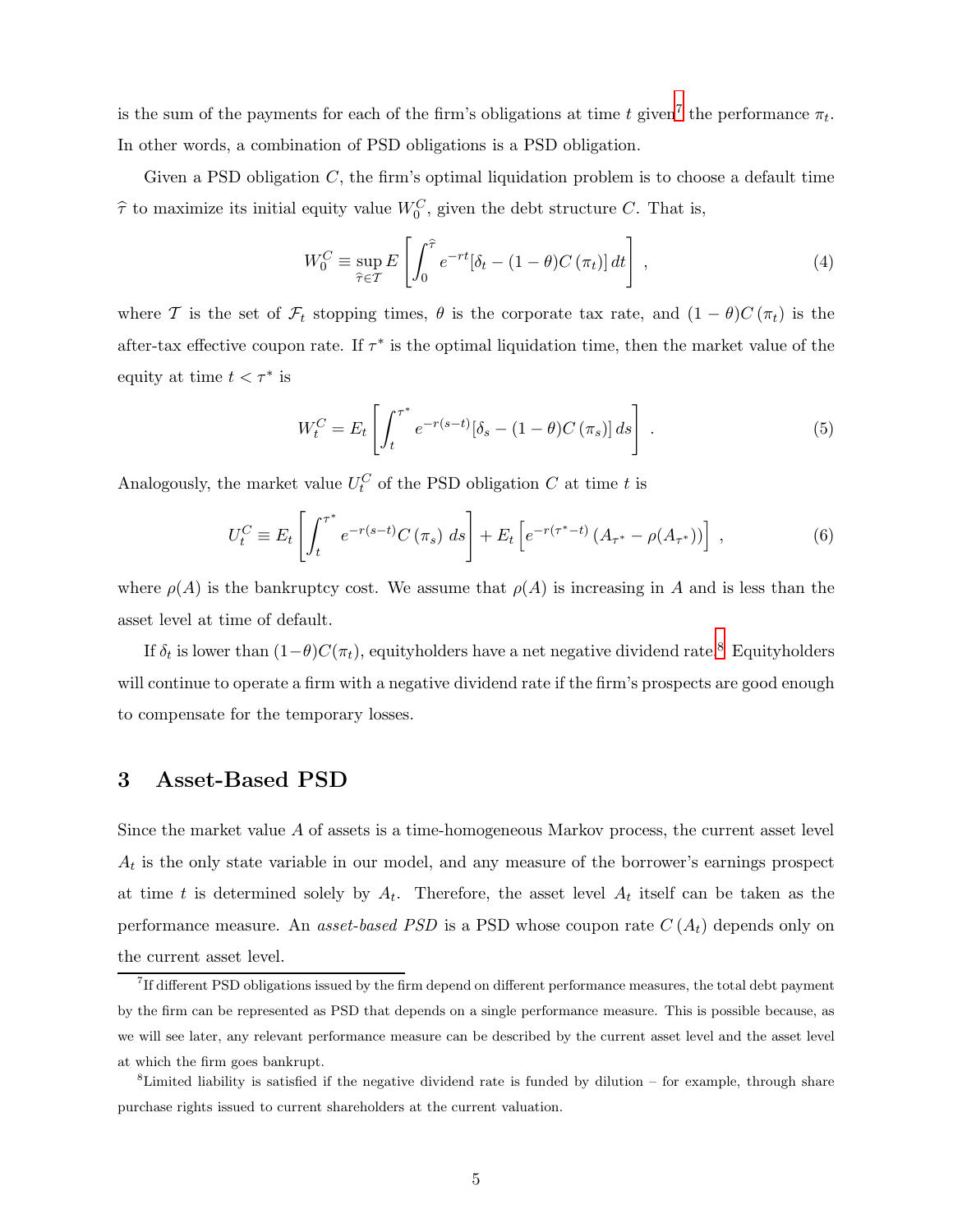## 3.1 Valuation

Given an asset-based PSD, the initial value of the equity is:<sup>[9](#page-6-0)</sup>

$$
W(A_0) \equiv \sup_{\widehat{\tau} \in \mathcal{T}} E\left[\int_0^{\widehat{\tau}} e^{-rt} \left[\delta(A_t) - (1-\theta)C(A_t)\right] dt\right].
$$

The optimal default time is of the form  $\tau^* = \tau(A_B)$ , where  $\tau(A)$  denotes the first ("hitting") time that the asset level hits the threshold A. Therefore, the equityholders' optimal problem can be expressed as:

$$
W(x) = \sup_{y < x} \tilde{W}(x, y),\tag{7}
$$

where

$$
\tilde{W}(x,y) \equiv E_x \left[ \int_0^{\tau(y)} e^{-rt} \left[ \delta(A_t) - (1-\theta) C(A_t) \right] dt \right].
$$

The function  $\tilde{W}(x, y)$  represents the equity value if shareholders decided to default at the threshold y and the current asset value is x. We assume that  $C$  grows at most linearly in x and require that C be right-continuous with left limits. The exact technical conditions and the proof of the following theorem are provided in the Appendix. In what follows,  $\bar{x}$  is the asset level below which the coupon payment rate exceeds the cash-flow rate, as defined in Condition [3](#page-21-0) of the Appendix.

<span id="page-6-1"></span>**Theorem 1** Optimal default triggering level  $A_B$  and corresponding equity value  $W(x)$  are characterized by the following conditions:

- (*i*)  $A_B \in (0, \bar{x}).$
- $(ii)$  W is continuously differentiable and W' is bounded and left and right differentiable.
- (iii) W is equal to zero on  $[0, A_B]$  and satisfies the following ODE at any point of continuity of  $C$ :

<span id="page-6-2"></span>
$$
\frac{1}{2}\sigma^2(x)W''(x) + \mu(x)W'(x) - rW(x) + \delta(x) - (1 - \theta)C(x) = 0.
$$
\n(8)

\nfor  $x \ge A_B$ .

Continuous differentiability of W and the fact that W vanishes on  $[0, A_B]$  imply that  $W'(A_B) =$ 0, which is known as the smooth-pasting condition. Theorem [1](#page-6-1) provides a method for solving the firm's optimal liquidation problem.

<span id="page-6-0"></span><sup>&</sup>lt;sup>9</sup>Throughout this section, we omit the superscript C and the subscript 0 whenever there is no ambiguity.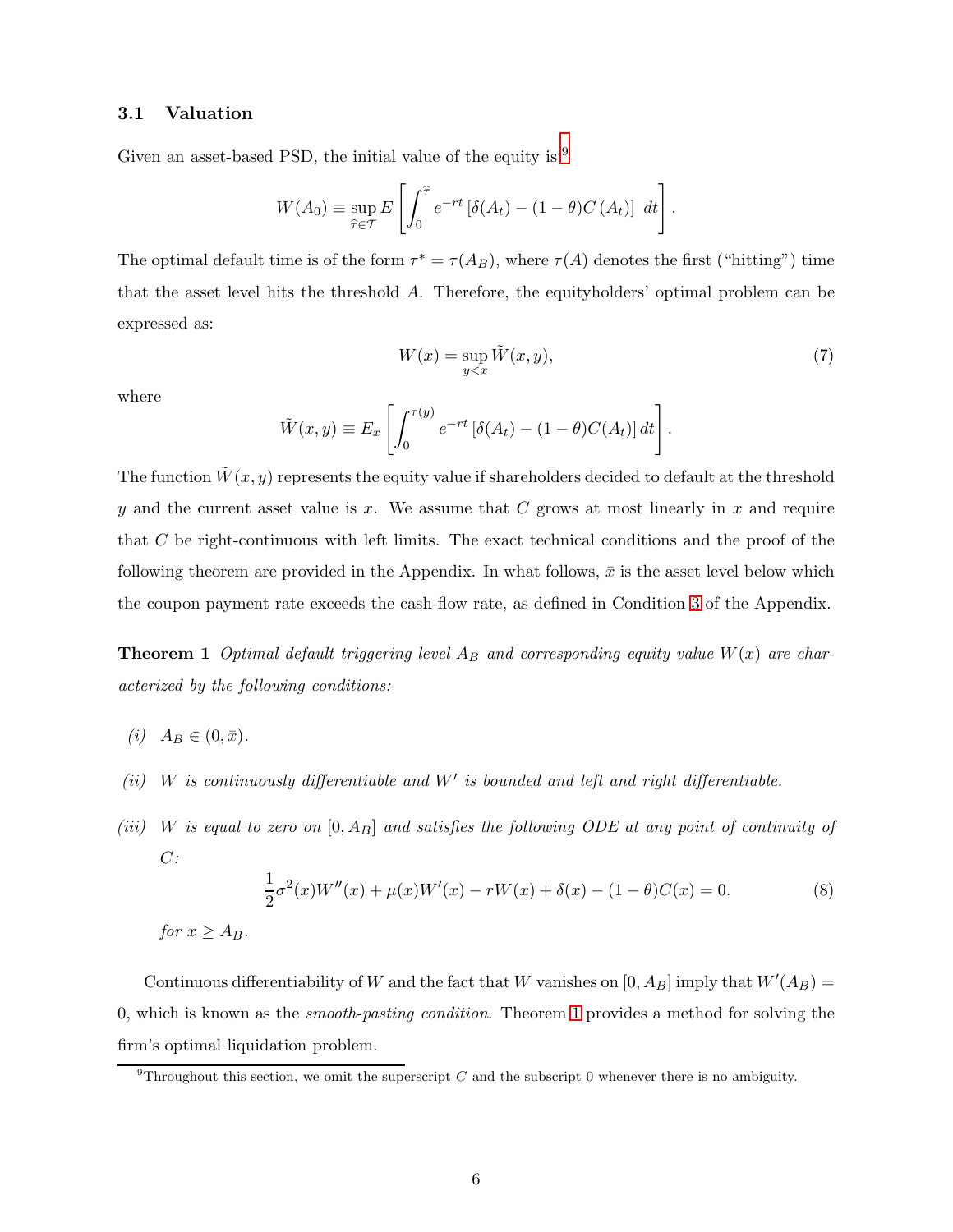- 1. Determine the set of continuously differentiable functions that solve ODE [\(8\)](#page-6-2) at every continuity point of C. It can be shown that any element of this set can be represented with two parameters,<sup>[10](#page-7-0)</sup> say  $L_1$  and  $L_2$ .
- 2. Determine  $A_B$ ,  $L_1$ , and  $L_2$  using the following conditions:
- a.  $W(A_B) = 0$ .
- b.  $W'$  is bounded.
- c.  $W'(A_B) = 0$ .
- d.  $A_B \in (0, \bar{x}).$

We interpret (a) as the boundary condition of the solution at the point  $A_B$ . Condition (b) says that  $W'(x)$  remains bounded as the asset level gets arbitrarily large, and constitutes the second boundary condition of the solution. The smooth-pasting condition (c) is a first-order optimization condition that defines the optimal bankruptcy boundary. Condition (d) ensures that, with the solution found above, default occurs when coupon payments are higher than the cash-flow rate. Necessity is an important part of Theorem 1, establishing that the optimal stopping rule can be determined by resolution of [\(8\)](#page-6-2). In particular, Theorem 1 implies that the value function is continuously differentiable and not merely a "viscosity solution" of the optimal control problem faced by equityholders.

Using the fact that the sum of the equity value, the PSD value, and the expected losses resulting from the bankruptcy is the sum of the asset level and the present value of the tax benefits, $^{11}$  $^{11}$  $^{11}$  we obtain the PSD pricing formula:

<span id="page-7-2"></span>
$$
U(A_t) = \frac{1}{1 - \theta} \left[ A_t - W(A_t) - [\rho(A_B) + \theta(A_B - \rho(A_B))] \right] \xi(A_t, A_B)
$$
(9)

where  $\xi(x,y) = E_x[e^{-\tau(y)r}]$  is the expected discount factor between current time and default, when current asset level is  $x$  and default triggering level is  $y$ .

<span id="page-7-0"></span> $^{10}$ In fact, we really consider here solutions of coupled equations [\(36\)](#page-27-0) and [\(37\)](#page-27-0), which boil down to the ODE [\(8\)](#page-6-2) at any continuity point of C. One can easily check that the set of solutions of the coupled equations is still a two-dimensional vector space.

<span id="page-7-1"></span><sup>&</sup>lt;sup>11</sup>Bankruptcy cost is  $\rho(A_B) \xi(A_t, A_B)$ . The tax benefits are given by  $TB(A_t) = \int_0^{\tau(A_B)} e^{-rt} \theta C(A_t) dt =$  $\theta U(A_t) - (A_B - \rho(A_B)) \xi(A_t, A_B).$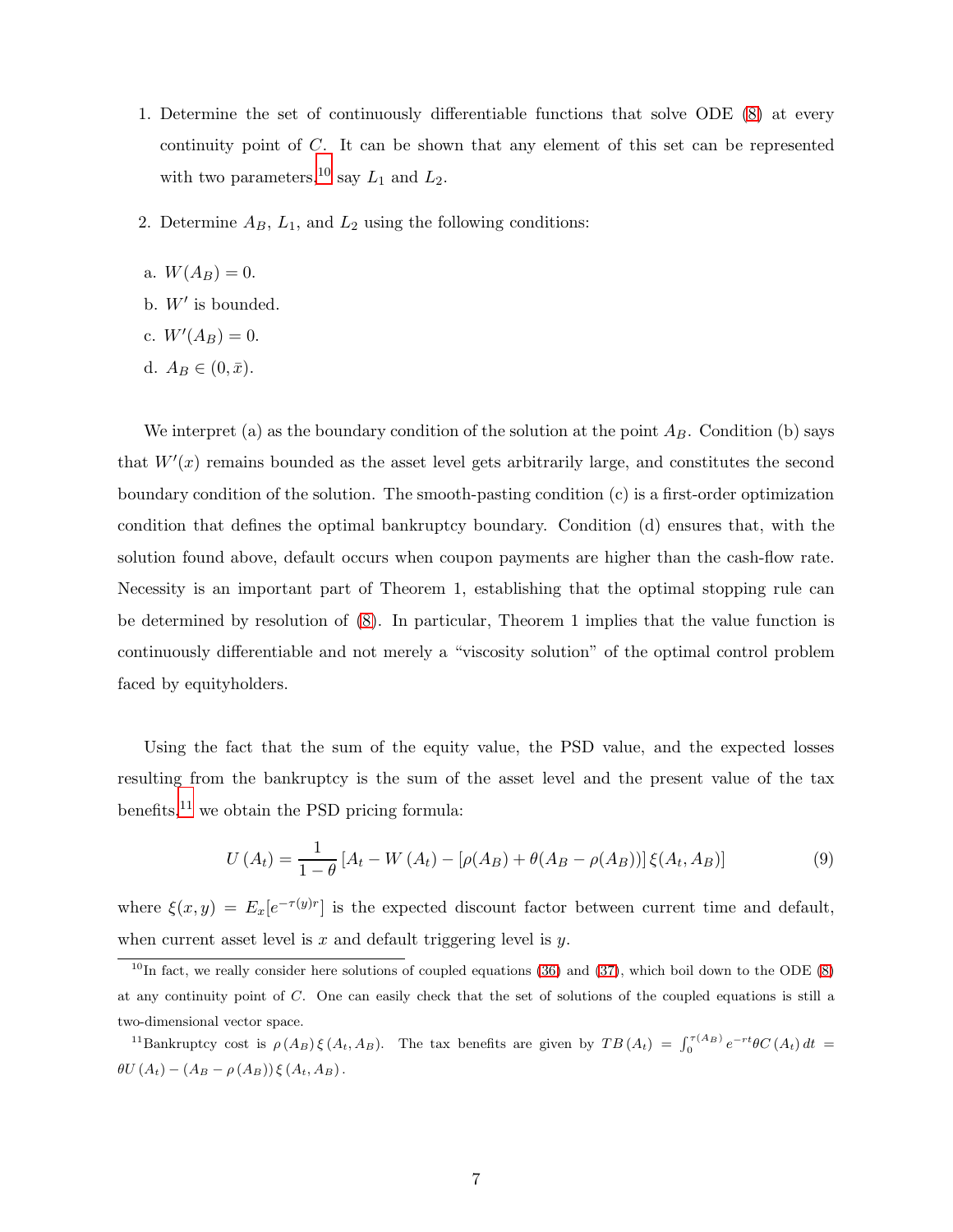#### 3.2 The Relative Efficiency of Asset-Based PSD

In this subsection, we derive a partial order, by "efficiency," among alternative PSD issues that raise the same amount of cash. We need the following definitions and condition, that we state in terms of a general performance measure  $\pi$ . These will also be used in Section [5](#page-10-0) for the case of credit ratings.

**Definition 1** (Relative Efficiency). Let C and D be PSD that raise the same funds,  $U_0^C = U_0^D$ . We say that C is less efficient than D if it determines a lower equity price, that is, if  $W_0^C < W_0^D$ .

**Definition 2** (Risk Compensating). Let C and D be PSD issues based on the same performance measure. We say that C is more risk compensating than D if  $C - D$  is a non-increasing, not constant function.

A fixed-coupon bond is a natural benchmark to compare PSD obligations. We will refer to PSD obligations that are more risk compensating than a fixed-coupon bond simply as riskcompensating PSD obligations.

Figure [1](#page-38-0) illustrates the "risk-compensating" concept.

[Figure 1 about here.]

<span id="page-8-0"></span>**Condition 1** (Efficiency Domain). A PSD obligation  $C$  is said to be in the efficiency domain if, for any constant  $\alpha > 0$ , we have  $U_0^{C-\alpha} < U_0^C$ , where  $C-\alpha$  denotes a PSD issue that pays  $C(A_t) - \alpha$  at time t.

Condition [1](#page-8-0) means that it is not possible to raise the same amount of cash as  $C$  by a constant downward shift in its coupon rate. For example, a bond paying a fixed-coupon rate  $c$  raises an increasing amount of cash as c increases, until c reaches a point at which the loss due to precipitated default dominates the gain due to the increase of coupon payment (as in Figure [2\)](#page-39-0).

<span id="page-8-2"></span>**Theorem 2** Suppose C and D are asset-based PSD satisfying<sup>[12](#page-8-1)</sup>  $U_0^C = U_0^D$  and Condition [1.](#page-8-0) If C is more risk compensating than D, then C is less efficient than D.

The above result is supported by the following intuition. Equityholders decide to declare bankruptcy when coupon payments become too high compared with the future prospects of the

<span id="page-8-1"></span> $12$ Throughout this section, we also assume the technical conditions required for analysis of the previous section (see the Appendix).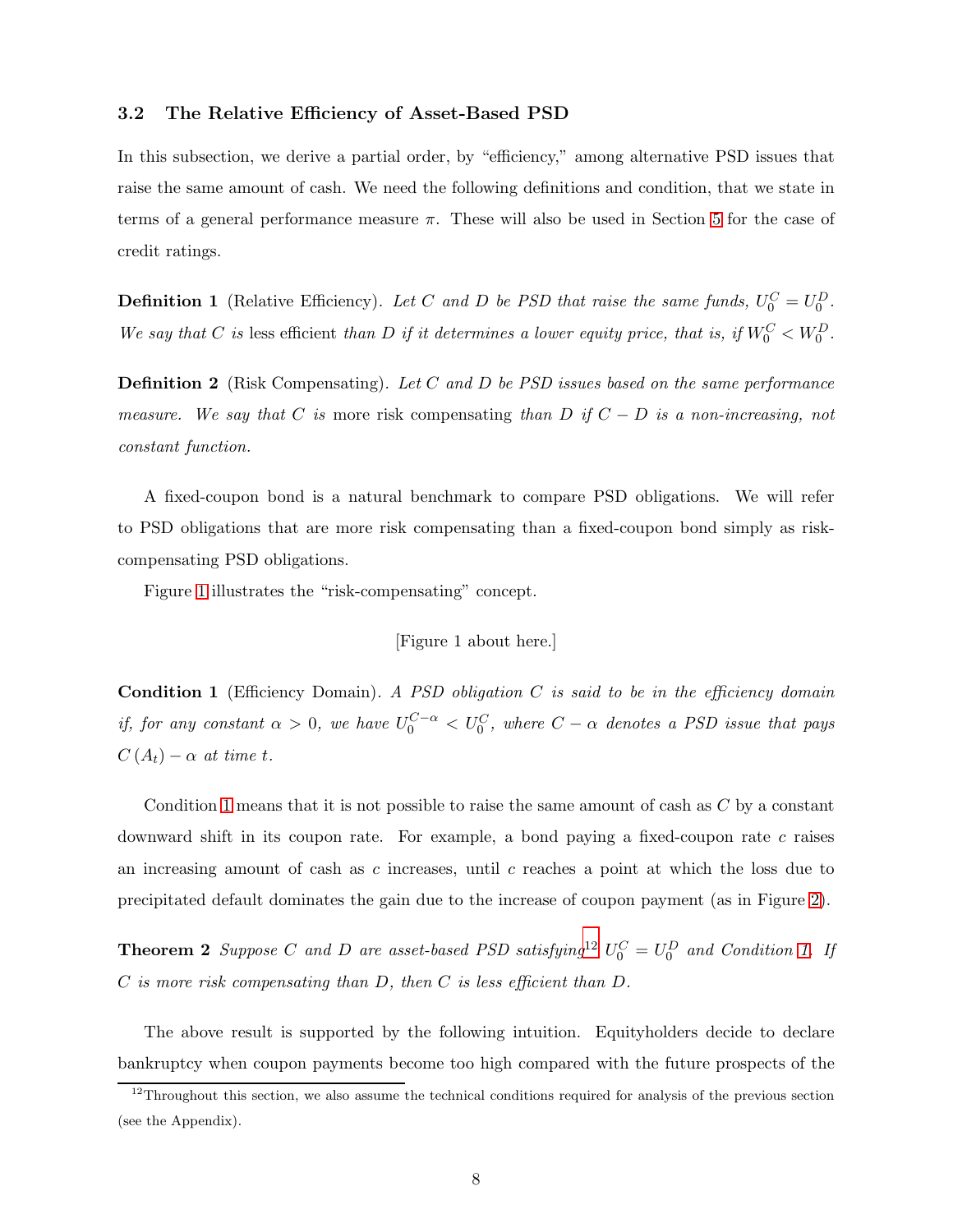firm. At this time, the firm pays higher interest rates with C than with D. While there is a possibility that the situation will be reversed in the future, the urgency of the current situation increases the firm's incentive to declare bankruptcy.

The intuition can be further illustrated by the opposite, extreme example of a bond paying an after-tax coupon rate equal to the after-tax cashflow rate  $(1-\theta)C(A_t) = \delta(A_t)$ . This coupon rate decreases to zero as the asset level goes to zero. The coupon payments never exceed the cash flow, so the firm never goes bankrupt. Such a bond transfers all the value of the firm to debtholders, and, if it could qualify as "debt" for tax purposes, would reduce tax payments to zero since the tax benefit resulting from coupon payments is equal to the tax on the dividends.

## [Figure 2 about here.]

**Corollary 1** Let  $C$  be a PSD issue satisfying Condition [1.](#page-8-0) If  $C$  is non-increasing and not constant, it is less efficient than the fixed-interest PSD issue raising the same amount of cash and verifying Condition [1.](#page-8-0) If  $C$  is non-decreasing and not constant, it is more efficient than any fixed-interest PSD issue raising the same amount of cash.

The result suggests that, in many settings, the issuer would choose the least risk-compensating form of debt that qualifies as "debt" for tax treatment. In practice, various forms of PSD are observed. Although many debt obligations with performance-pricing provisions are more risk compensating than flat-rate debt, others reduce debt payments when the firm performs poorly. For example, catastrophe bonds, usually issued by insurance companies, promise coupons that are contractually reduced in case total losses in the insurance industry are above a pre-specified threshold. Income bonds require the issuer to make scheduled coupon payments only if the issuer has enough earnings to do so. Renegotiation of bank loans often leads to lower interest payments when the firm is financially distressed, which in fact is implicit performance pricing. Hackbarth, Hennessy, and Leland (2007) study renegotiation of bank loans in a setting with endogenous default. When firms engage in risk management activities, they typically enter into financial contracts whose payoffs reduce the debt burden when the firm performs poorly.<sup>[13](#page-9-0)</sup>

<span id="page-9-0"></span><sup>&</sup>lt;sup>13</sup>Morellec and Smith (2007) study the role of risk management in resolving the underinvestment and free cashflow problems.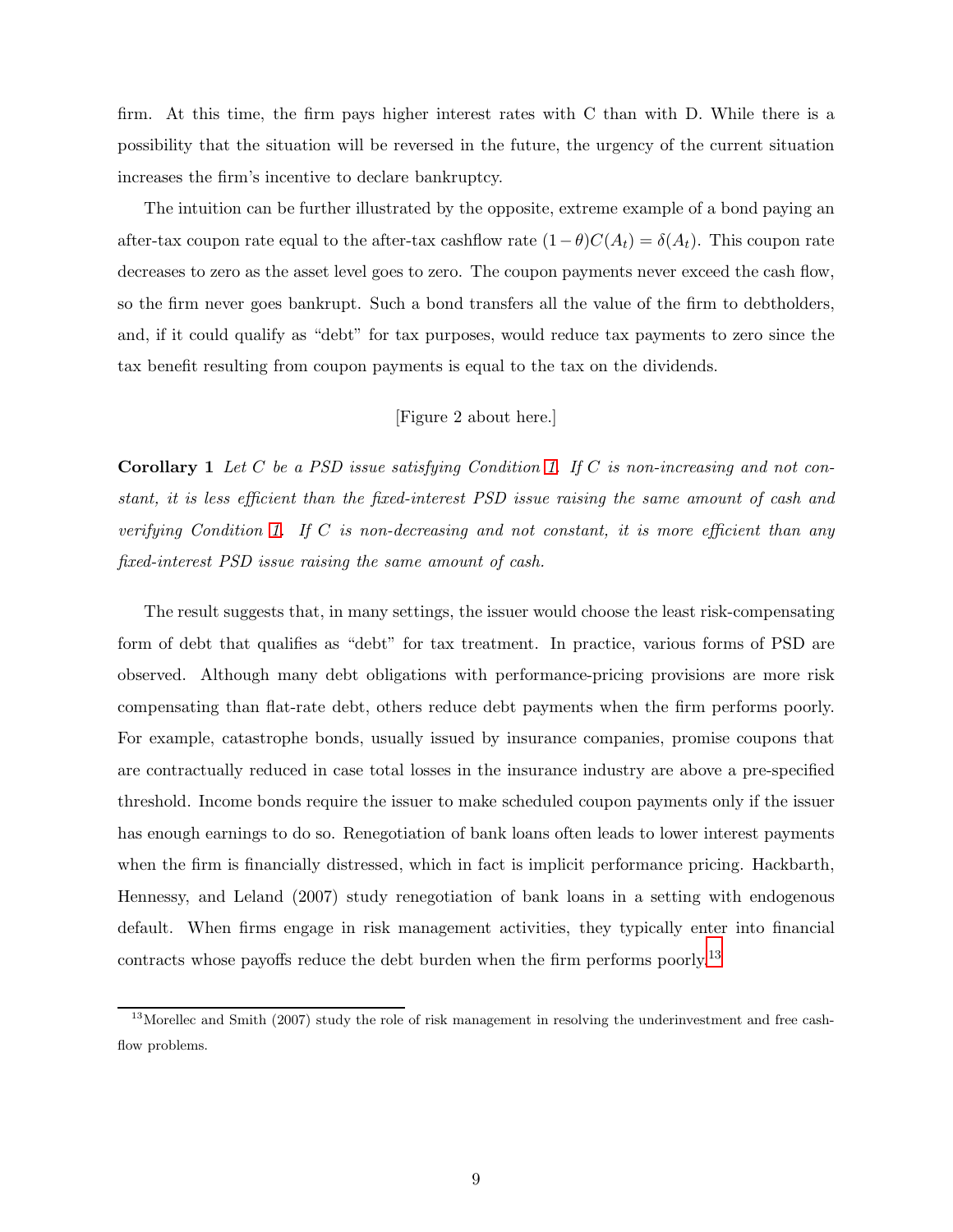## <span id="page-10-3"></span>4 Example: Linear PSD

In this section, we solve our model explicitly for linear PSD. The Appendix contains a closedform solution for step-up PSD. Throughout this section, we assume that the asset process is a geometric Brownian motion with drift  $\mu$  and volatility  $\sigma^2$ . This implies that  $\delta(x) = (r - \mu)x$ , and that  $\xi(x,y) = \left(\frac{x}{y}\right)$  $\overline{y}$  $\int_{0}^{\pi}$ <sup>1</sup>, where  $\gamma_1 = \frac{m + \sqrt{m^2 + 2r\sigma^2}}{m^2}$  $\frac{n^2 + 2r\sigma^2}{\sigma^2}$  and  $m = \mu - \frac{\sigma^2}{2}$  $\frac{r^2}{2}$ . We consider the coupon scheme given by  $C(x) = \beta_0 - \beta_1 x$ , with  $\beta_0 > 0$ .

<span id="page-10-1"></span>Applying Theorem [1,](#page-6-1) the corresponding equity value is

$$
W(x) = \lambda \left( x - A_B \left( \frac{x}{A_B} \right)^{-\gamma_1} \right) - \frac{\beta_0}{r} \left( 1 - \left( \frac{x}{A_B} \right)^{-\gamma_1} \right),\tag{10}
$$

<span id="page-10-4"></span>and the optimal bankruptcy boundary is

<span id="page-10-2"></span>
$$
A_B = \frac{\gamma_1 \beta_0}{\lambda \left(1 + \gamma_1\right) r},\tag{11}
$$

where  $\lambda = \frac{r - \mu + \beta_1}{r - \mu}$  $\frac{\tau^{\mu+\beta_1}}{\tau-\mu}$ . Given equation [\(9\)](#page-7-2), the value of PSD C is

$$
U\left(x\right) = \frac{1}{1-\theta} \left[ \frac{\beta_0}{r} - \frac{\beta_1 x}{r-\mu} - \left(\frac{x}{A_B}\right)^{-\gamma_1} \left(\frac{\beta_0}{r} - \frac{\beta_1 A_B}{r-\mu} - (1-\theta) \left(A_B - \rho(A_B)\right)\right) \right] \tag{12}
$$

<span id="page-10-0"></span>When  $\beta_1 = 0$ , formulas [\(10\)](#page-10-1) and [\(12\)](#page-10-2) correspond to the fixed coupon case with  $C = \beta_0$ .

## 5 Ratings-based PSD

In practice, PSD contracts are usually written in terms of performance measures such as credit ratings and financial ratios. In the Appendix we show that the results we derived in Section [3](#page-5-2) for asset-based PSD obligations are also true for PSD obligations based on general performance measures. In this section, we specifically consider PSD obligations based on the company's credit rating. We assume throughout the section that the asset process follows a geometric Brownian motion and that the bankruptcy cost  $\rho(A)$  is proportional to the asset level at the time of default.

Credit ratings differ from other measures because of the circularity issues that are imposed. In a ratings-based PSD obligation, the rating determines the coupon rate, which affects the optimal default decision of the issuer. This, in turn, influences the rating. In this section, we derive a valuation formula for ratings-based PSD that deals with these circularity issues. The value of ratings-based PSD is the unique solution of a fixed-point problem.

We consider I different credit ratings,  $1, \ldots, I$ , with 1 the highest ("Aaa" in Moody's ranking) and I the lowest ("C" in Moody's ranking). We let  $R_t$  denote the issuer's credit rating at time t.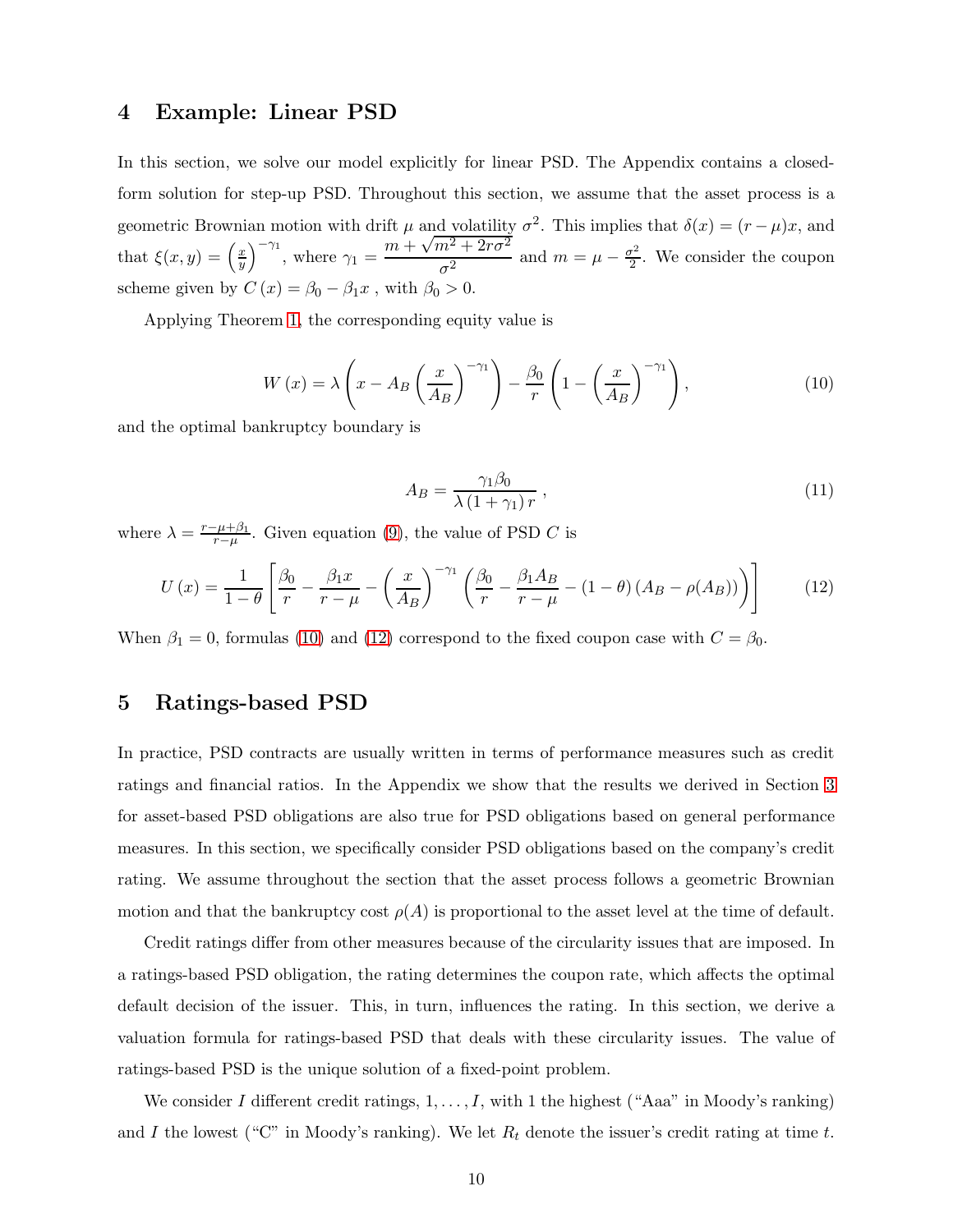We say that  $C \in \mathbb{R}^I$  is a ratings-based PSD obligation if it pays interest at the rate  $C_i$  whenever  $R_t = i$ , with  $C_{i+1} \ge C_i > 0$ , for i in  $\{1, \ldots, I-1\}$ . Thus, a ratings-based PSD is more risk compensating than a fixed-coupon PSD.

We assume that the rating agency assigns credit ratings based on the probability of default over a given time horizon  $T^{14}$  $T^{14}$  $T^{14}$  Naturally, higher ratings correspond to lower default probabilities.

The default time for a ratings-based PSD is a stopping time of the form  $\tau(A_B) = \inf\{s :$  $A_s \leq A_B$ , for some  $A_B$ . Therefore, the current asset level  $A_t$  is a sufficient statistic for  $P(\tau(A_B) \leq T | \mathcal{F}_t)$ , for any  $T \geq t$ . A rating policy is thus given by some  $G : \mathbb{R} \mapsto \mathbb{R}^{I+1}$ that maps a default boundary  $A_B$  into rating transition thresholds, such that  $R_t = i$  whenever  $A_t \in [G_{i+1}(A_B), G_i(A_B))$ . In our setting, this policy has the form<sup>[15](#page-11-1)</sup>

<span id="page-11-2"></span>
$$
G(A_B) = A_B g,\t\t(13)
$$

where  $g \in \mathbb{R}^I$  is such that  $g_1 = +\infty$ ,  $g_{I+1} = 1$ , and  $g_i \ge g_{i+1}$ .

The results developed for step-up PSD can be applied to ratings-based PSD. In particular, the maximum-equity-valuation problem [\(4\)](#page-5-3) is solved by  $\tau(A_B) = \inf\{s : A_s \leq A_B\}$ , where  $A_B$ solves equation [\(30\)](#page-22-0).

<span id="page-11-3"></span>Plugging [\(13\)](#page-11-2) into [\(30\)](#page-22-0), we obtain

$$
A_B = \frac{\gamma_1}{(\gamma_1 + 1)r}\widehat{C},\tag{14}
$$

where

$$
\widehat{C} = \sum_{i=1}^{I} \left[ \left( \frac{1}{g_{i+1}} \right)^{-\gamma_2} - \left( \frac{1}{g_i} \right)^{-\gamma_2} \right] c_i,
$$

and  $c_i = (1 - \theta)C_i$ . We note that the ratings-based PSD issue C has the same default boundary  $A_B$  as that of a fixed-coupon bond paying coupons at the rate  $\widehat{C}.$ 

Plugging  $(14)$  into  $(26)-(29)$  $(26)-(29)$ ,  $(21)$ , and  $(6)$ , we obtain closed-form expressions for the market value  $W$  of equity and the market value  $U$  of debt for any ratings-based PSD obligation.

<span id="page-11-1"></span><sup>15</sup>Since  $A_t$  is a geometric Brownian motion, its first-passage time distribution is an inverse Gaussian:

$$
P(\tau(A_B) \le T | \mathcal{F}_t) = 1 - \Phi\left(\frac{m(T-t) - x}{\sigma\sqrt{T-t}}\right) + e^{\frac{2mx}{\sigma^2}} \Phi\left(\frac{x + m(T-t)}{\sigma\sqrt{T-t}}\right),
$$

where,  $x = \ln\left(\frac{A_B}{A_t}\right)$ ,  $m = \mu - \frac{1}{2}\sigma^2$ ,  $A_t$  is the current level of assets, and  $\Phi$  is the normal cumulative distribution function. Since  $P(\tau(A_B) \leq T | \mathcal{F}_t)$  depends on  $A_t$  only through  $\frac{A_B}{A_t}$ , we have the linearity of  $G(\cdot)$ .

<span id="page-11-0"></span><sup>&</sup>lt;sup>14</sup>Standard and Poor's assigns ratings based on the probability of default. Moody's assigns ratings based on the recovery rate and probability of default. Conditional on a particular recovery rate, the credit rating depends only on the probability of default.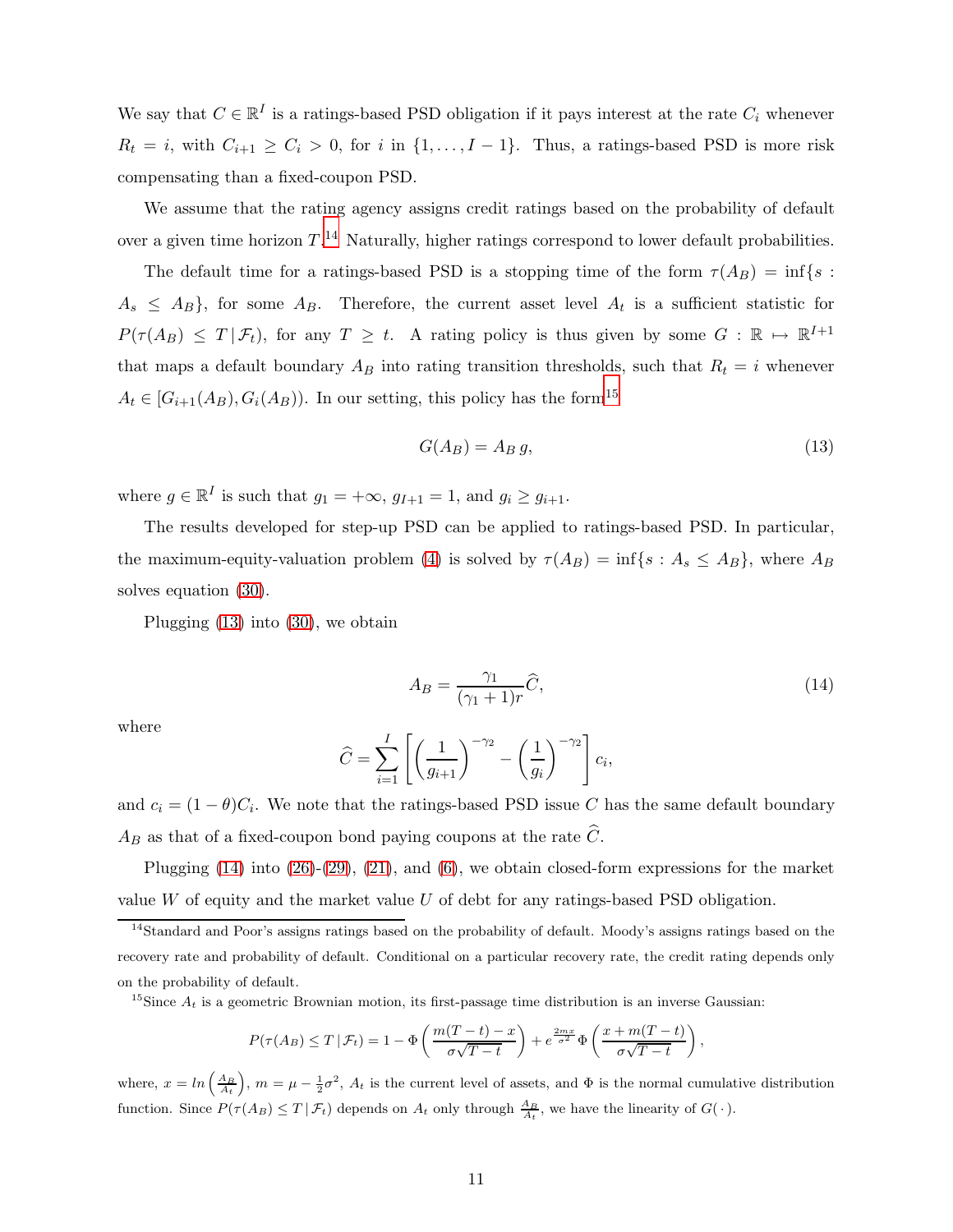<span id="page-12-2"></span>We now derive the inefficiency theorem for the case of ratings-based PSD. We keep the same definitions as in Section [3,](#page-5-2) except that the performance measure now corresponds to credit ratings, and not asset levels.

**Theorem 3** Suppose C and D are ratings-based PSD, satisfying  $U_0^C = U_0^D$  and Condition [1.](#page-8-0) If  $C$  is more risk compensating than  $D$ , then  $C$  is less efficient than  $D$ .

**Corollary 2** Let C be a ratings-based PSD issue satisfying Condition [1.](#page-8-0) If C is not constant, it is less efficient than any fixed-interest PSD issue raising the same amount of cash and satisfying Condition 3.

The above valuation results allow us to numerically assess the inefficiency resulting from the issuance of ratings-based PSD, compared to standard debt. We report the absolute and relative differences in debt value and rating triggers of ratings-based PSD and standard debt on Figure [3.](#page-40-0) Ratings thresholds are computed by inversion of smoothed one-year risk-neutral default probabilities taken from Driessen (2005).

In the first computation, we compare default triggering levels of ratings-based PSD and standard debt with identical market value. The second computation compares the market value of ratings-based PSD and standard debt with identical default threshold. In both computations, parameters are fixed as follows:  $r = 6\%, \mu = 2\%, \sigma = 25\%$ . Asset value is normalized to 100. Debt value, coupon differentials, and default triggering levels are expressed as a percentage of asset level. The lowest coupon, which corresponds to AAA debt, is fixed at 40 basis points above r. The x-axis represents the gap  $c_{max} - c_{min}$ ; hence the steepness of the ratings-based PSD. The case  $c_{max} - c_{min} = 0$  corresponds to standard debt. As Figure [3](#page-40-0) indicates, a spread in coupon rate between AAA-debt and CCC-debt of 100 basis points<sup>[16](#page-12-0)</sup> increases default triggering level by 3% compared to standard debt with identical market value, and decreases market value by 1.2% compared to standard debt with identical default triggering level.

#### [Figure 3 about here.]

## <span id="page-12-1"></span>6 PSD as a Screening Device

Thus far, we have shown that more risk-compensating PSD is less efficient than fixed-coupon debt when market frictions are limited to tax benefits and bankruptcy costs. This result is robust, as it

<span id="page-12-0"></span><sup>&</sup>lt;sup>16</sup>This is the median spread across loans with performance pricing provisions in the sample of bank loan contracts analyzed in Section 7.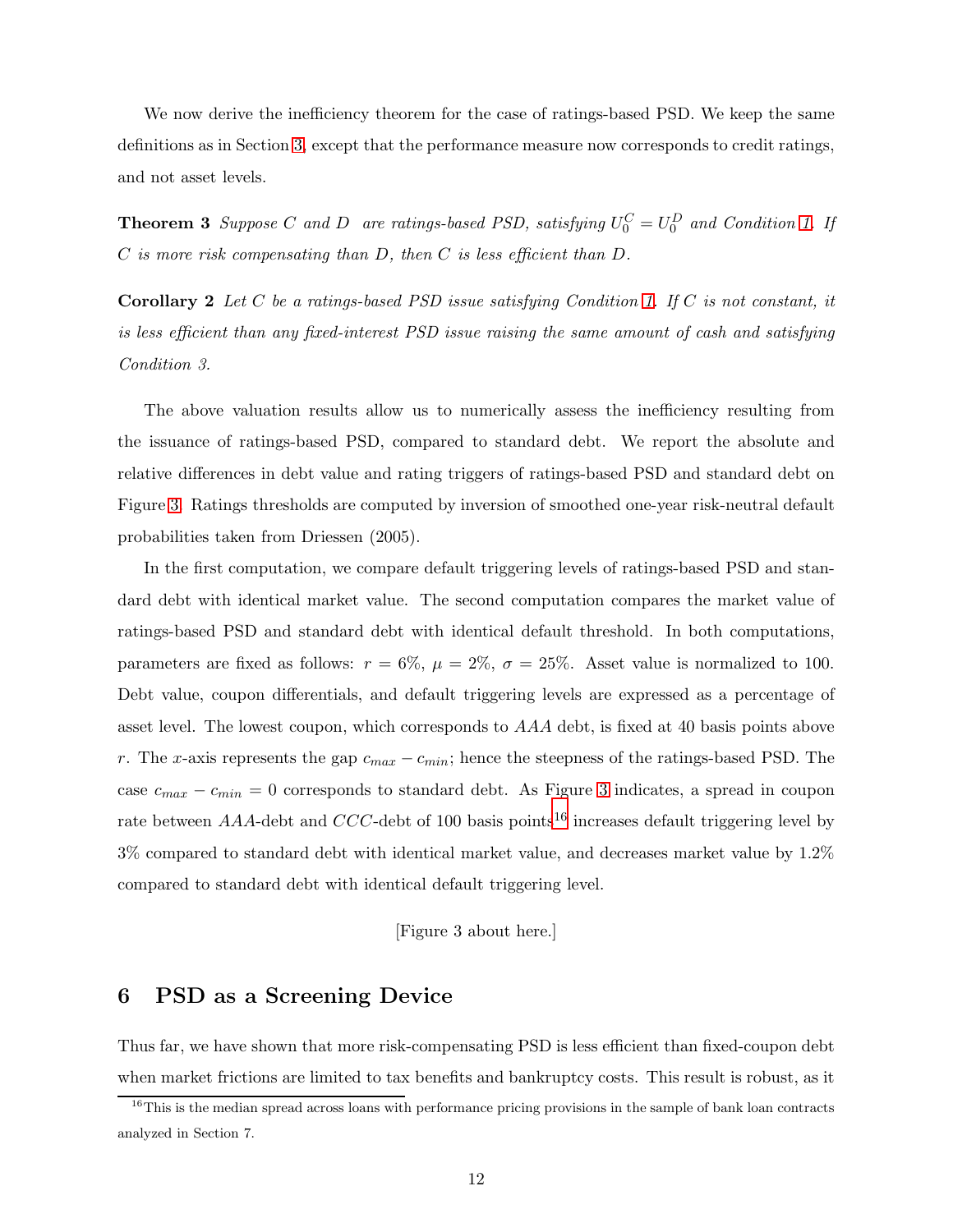holds for a general class of cash-flow processes and performance measures. Despite this inefficiency, risk-compensating PSD obligations are widely used in practice. In this section, we show that PSD can be optimally used as a screening device in a setting with asymmetric information between the manager of the firm and the bank.

A firm needs to raise a fixed amount M of capital at time zero to finance some investment. We assume for simplicity that the firm's cash-flow process is a geometric Brownian motion. The initial cash flow  $\delta_0$  and the volatility  $\sigma$  are publicly known. The future growth rate (drift) of the cash-flow process, which depends on the quality of the firm's investment opportunities, is either low  $\mu_L$  or high  $\mu_H$ ,  $\mu_H > \mu_L$ . Given the initial cash flow  $\delta_0$ , the initial asset levels are  $A_L = \delta_0/(r - \mu_L)$  for the low-growth firm and  $A_H = \delta_0/(r - \mu_H)$  for the high-growth firm. We assume that  $M < A_L$ , so that even the low-growth firm can raise this amount. We assume that if the firm does not undertake the investment, the firm's growth rate is sufficiently low so that it is optimal for the low-growth firm to raise M and invest.

The growth rate is known to the manager of the firm and to the existing shareholders. The market and the bank observe the cash-flow realizations  $\delta_t$  of the firm, but are not able to observe the firm's growth rate directly. The firm's market capitalization, which reflects this partial information, may thus be different from the firm's actual equity value. The manager maximizes a weighted average of equity value W and market capitalization  $\hat{W}$ :  $\varphi W + (1 - \varphi) \hat{W}$ , where  $0 \leq \varphi \leq 1$ .<sup>[17](#page-13-0)</sup> Since the default happens when the shareholders stop supporting the financially distressed firm, the default time should not depend on  $\varphi$ , as long as the shareholders maximize the intrinsic value of the firm. For simplicity, we assume that the firm has no debt outstanding and no cash reserves at time zero and there are no tax benefits associated with debt.<sup>[18](#page-13-1)</sup>

Banks can offer a menu of contracts to screen firms by their type. For simplicity, we restrict our attention to the class of linear asset-based PSD  $C_1(A) = \beta_0 - \beta_1 A$ , with  $\beta_1 \geq 0$ , which includes fixed-interest debt ( $\beta_1 = 0$ ). According to Theorem [2,](#page-8-2) keeping the market value constant, an increase in  $\beta_1$  makes a linear PSD obligation more risk compensating and less efficient.

We construct a separating equilibrium in which banks offer a menu of contracts consisting of a fixed-interest debt obligation  $C_0$  and a risk-compensating PSD obligation  $C_1$ , such that

$$
U_{H}^{C_{1}}(A_{H}) = U_{L}^{C_{0}}(A_{L}) = M.
$$

<span id="page-13-0"></span> $17$ This assumption is standard in the literature. See, for example, Ross (1977) and Miller and Rock (1985).

<span id="page-13-1"></span><sup>18</sup>Our argument could be extended to a setting with a more complex capital structure and tax benefits of debt. Considering an all-equity firm with no cash reserves, however, significantly simplifies the presentation of our argument.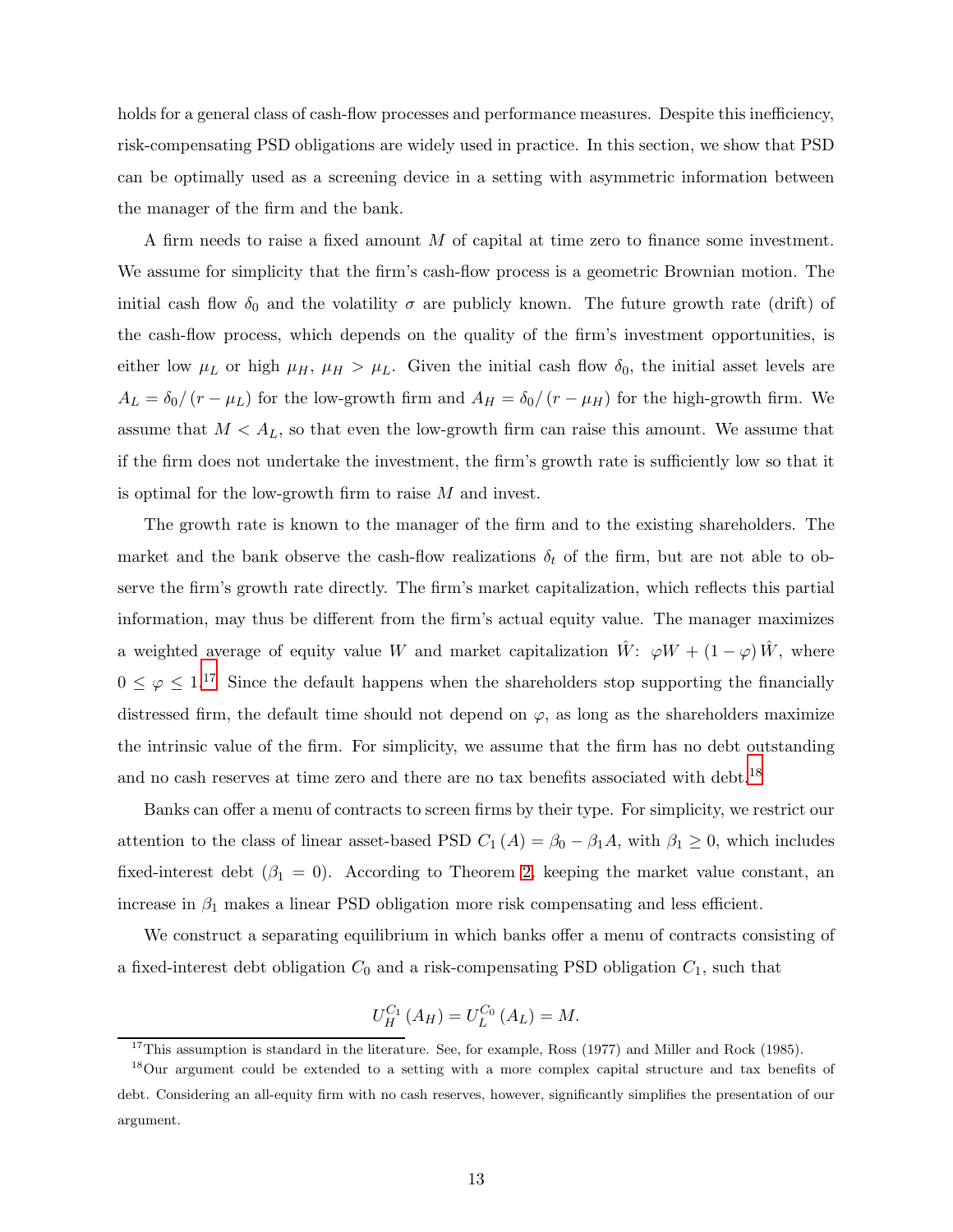The low-growth firm chooses to take the fixed-interest loan, while the high-growth firm chooses to take the risk-compensating PSD loan.

In this equilibrium, if the low-growth firm deviates and chooses the risk-compensating PSD obligation, it will be perceived as a high-growth firm. That is, the market believes that the asset level of this firm at time t is  $A_t' = \delta_t/(r - \mu_H)$ , whereas its actual asset level is  $A_t = \delta_t/(r - \mu_L)$  $A_t'$ . The interest payment for the low-growth firm in deviation before the growth rate is revealed is given by

$$
C'_{1}(A_{t}) = C_{1}(A'_{t}) = C_{1}\left(\frac{r-\mu_{L}}{r-\mu_{H}}A_{t}\right) = \beta_{0} - \beta'_{1}A_{t},
$$

where

$$
\beta_1' = \beta_1 \frac{r - \mu_L}{r - \mu_H}.\tag{15}
$$

Therefore, issuing  $C_1$  means that the low-growth firm will be actually paying  $C'_1(A_t) = \beta_0 - \beta'_1 A_t$ . Even if the low-growth firm is perceived by the market as the high-growth firm, it will make higher interest payments on the PSD than the high-growth firm. This is because the perceived asset level depends on the observable cash flows  $\delta_t$ , which are likely to be lower for the low-growth firm.

If the low-growth firm issues PSD  $C_1$ , it will be perceived as the high-growth firm, and the market value of its equity will be equal to  $W_H^{C_1}(A_H)$  after the issuance. Thus, the incentive compatibility constraints are given by

<span id="page-14-1"></span><span id="page-14-0"></span>
$$
W_L^{C_0}(A_L) \ge \varphi W_L^{C_1'}(A_L) + (1 - \varphi) W_H^{C_1}(A_H)
$$
\n(16)

for the low-growth firm, and

$$
W_{H}^{C_1}(A_H) \ge \varphi W_{H}^{C_0}(A_H) + (1 - \varphi) W_{L}^{C_0}(A_L)
$$
\n(17)

for the high-growth firm. Among the pairs  $(C_0, C_1)$  of contracts that satisfy [\(16\)](#page-14-0) and [\(17\)](#page-14-1), we select the contract  $C_1$  with the smallest  $\beta_1$ .

With the above menu of contracts banks make zero profit and have no profitable deviations. High-growth firms choose the risk-compensating PSD  $C_1$ , while low-growth firms choose the fixedinterest debt  $C_0$ . The proposed menu of contracts is thus a separating equilibrium of the screening game.

Risk-compensating PSD screens different types through different coupon payments, not through bankruptcy costs. The firm issuing a risk-compensating PSD commits to pay a higher coupon in the future, if it turns out that its type is not what it says.[19](#page-14-2)

<span id="page-14-3"></span><span id="page-14-2"></span> $19$ We note that the debt issued by the firm is risky even when there are no bankruptcy costs. Indeed, for fixedcoupon bond  $C_0$ , the recovery value  $A_B = \frac{\gamma_1 C_0}{(1+\gamma_1)r}$  is less than  $C_0/r$ . In addition, the coupon rate on PSD  $C_1$ directly depends on the stochastic asset level.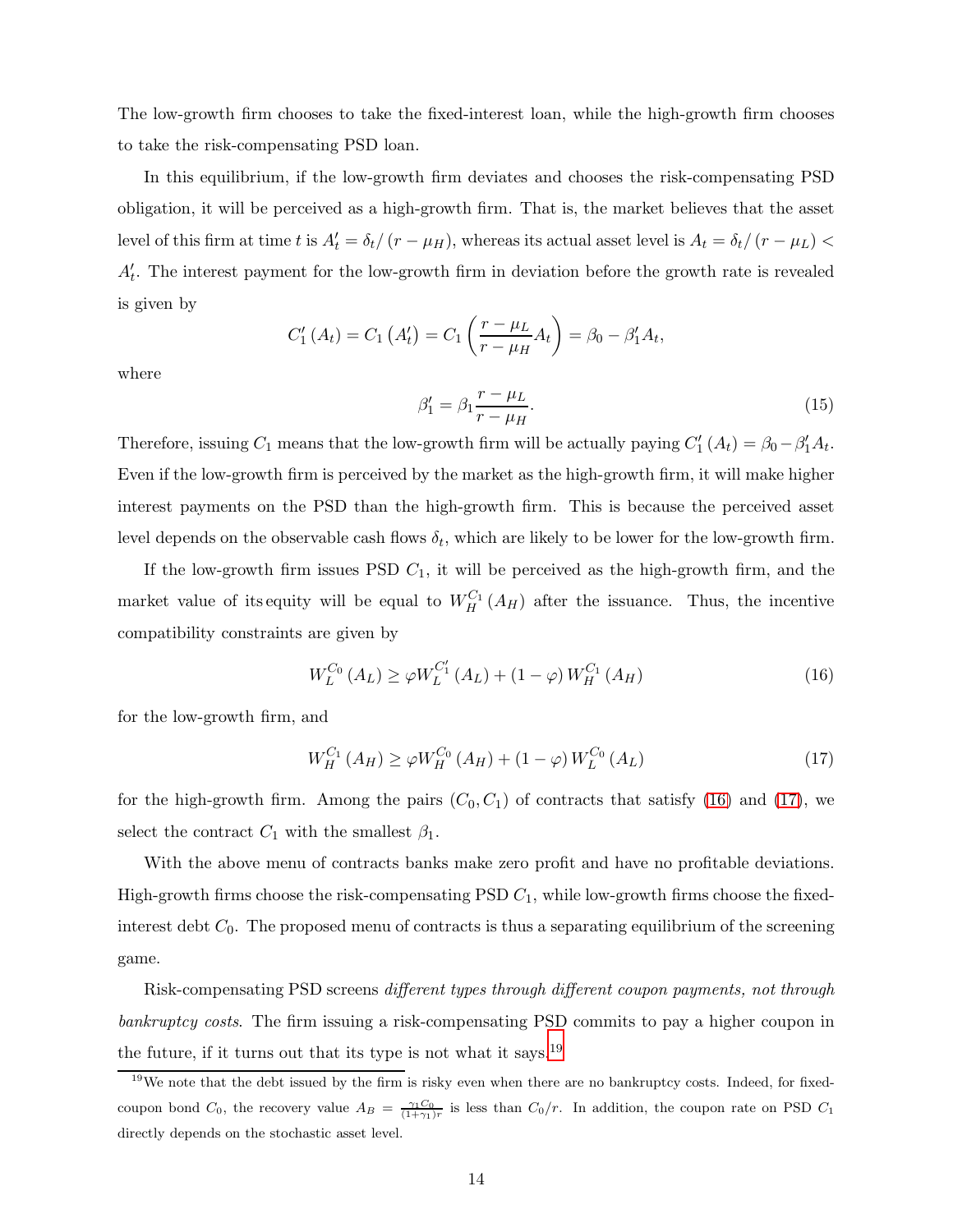Theorem 4 If the bankruptcy cost is zero and

<span id="page-15-0"></span>
$$
\varphi \ge \frac{A_H - A_L}{A_H - M},\tag{18}
$$

there exists a screening equilibrium in which the high-growth firm issues a risk-compensating PSD, while the low-growth firm issues fixed-interest debt.

Theorem [4](#page-14-3) demonstrates that a risk-compensating PSD obligation can be used as a screening device even when the bankruptcy cost is zero. Since  $A_L > M$ , Condition [\(18\)](#page-15-0) is always satisfied when the manager's incentives are perfectly aligned with those of equityholders (i.e.  $\varphi = 1$ ).

We prove Theorem [4](#page-14-3) by *explicitly* constructing a risk-compensating PSD that i) has market value  $M$  if issued by the high-growth firm, and ii) requires such high interest payments in case of low performance that the low-growth firm would prefer to default immediately if it had to issue it, hence forgoing all of its assets to the debtholders of the firm. Since these assets add up to  $A_L > M$ , if condition [\(18\)](#page-15-0) is satisfied, then the manager of a low-growth firm prefers to issue the fixed-rate rate with market value  $M$ , which results in the wished separation.

Example We use the following parameters to demonstrate the properties of the screening equilibrium:

$$
r = 0.05, \ \sigma = 0.2, \ \mu_L = 0, \ \mu_H = 0.02, \ \rho(A_B) = 0.5A_B, \ \delta_0 = 5, \ M = 50, \varphi = 1.
$$

In the separating equilibrium, the high-growth firm issues  $C_1^*(A) = 4.2461 - 0.0051A$ . The low-growth firm is indifferent between issuing  $C_0$  and  $C_1^*$ , and its equity value is  $W_L^{C_0}(A_L) = 45.15$ . In contrast, issuing  $C_1^*$  increases the equity value of the high-growth firm from 105.87 to 113.91.

The market value of PSD  $C_1^*$  is less sensitive than  $C_0$  to the type of the issuing firm. The value of  $C_0$  issued by the high-growth firm is 58.86 vs. 50, when  $C_0$  is issued by the low-growth firm. In contrast, if the low-growth firm issues  $C_1^*$ , the actual value of  $C_1^*$  would be 48.23, which is fairly close to 50. Consistent with the pecking-order theory, the high-growth firm issues the less information sensitive obligation  $C_1^*$ .

## 7 Empirical Analysis

In this section, we provide empirical support to the screening hypothesis developed in Section [6](#page-12-1) using bank loan data.[20](#page-15-1)

<span id="page-15-1"></span> $^{20}$ Firms also issue public performance-sensitive debt, in the form of step-up bonds. See, for example, Houweling, Mentink, and Vorst (2004) for an empirical study of step-up bonds. Performance-sensitive debt is, however, more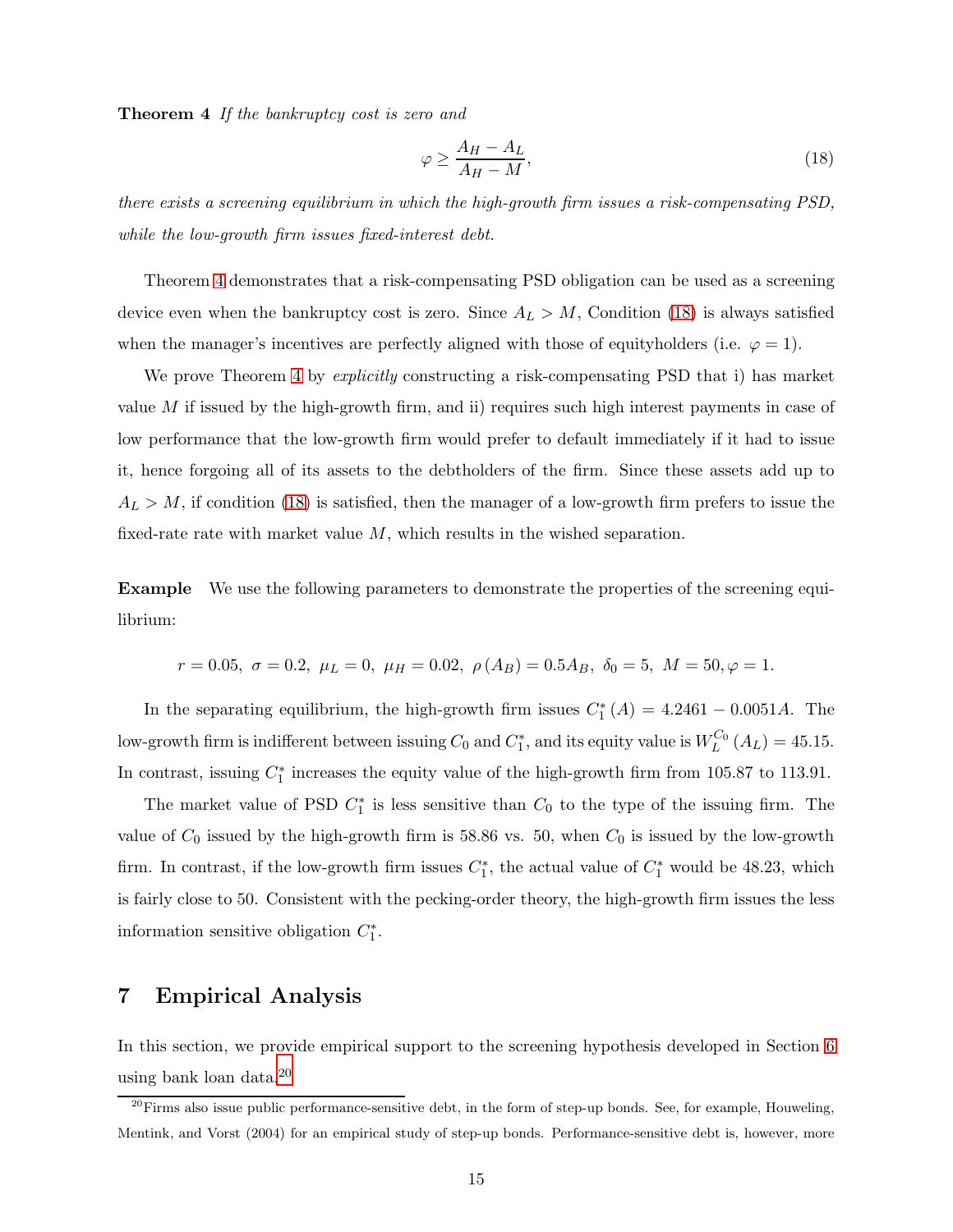Data Description We obtain bank loan data from Thompson Financial's SDC database. We obtain additional financial information for the borrowers from COMPUSTAT and CRSP databases.

From the SDC database, we collect data on deals to public firms from 1995 to 2005. We exclude from our sample debt contracts without information on loan size and loan maturity. Of the remaining loans, we exclude any loan to a firm that does not have a credit rating available in Compustat both for the closing date of the loan and also for one year after the closing date of the loan. Our final sample has 5, 020 loans.

Our analysis is done at the loan deal level. A loan deal may contain more than one loan tranche. In our sample, 31% of the loan deals contain more than one tranche. A deal-level analysis, as opposed to a tranche-level analysis, is appropriate because it may be enough for one tranche of a deal to have performance pricing provisions for a firm to signal its type to the market. In addition, because multiple tranches of the same loan deal cannot be treated as independent observations, a tranche-level analysis produces standard errors that are improperly small. In our analysis, the size and maturity of a loan are calculated at the deal level.

Table [1](#page-42-0) reports descriptive statistics on the borrowing firms and structure of the loan contracts in our sample.[21](#page-16-0) The table is divided into contracts that have performance pricing provisions and those that do not have performance pricing provisions. In our sample, 40% of the loans have performance pricing provisions. This shows that performance-sensitive debt is an important but not universal part of the bank loan market. Among loans with performance pricing provisions, the median number of steps is five and the median spread in interest paid by the lowest and highest credit rating is 70 basis points.

## [Table 1 about here.]

Looking further into the characteristics of loan contracts, we find that in our sample credit rating is the most commonly used performance measure. Approximately 52% of the loans containing performance pricing provisions are based on credit ratings of the borrowing firm. Other commonly used measures are leverage, debt/cash flow ratio, interest coverage ratio, debt/net worth ratio, EBITDA.

Model Specification Our screening model predicts that issuing performance-sensitive debt conveys information to the market that the firm is of a high-growth type. To test this hypothesis,

prevalent in bank loans.

<span id="page-16-0"></span> $21$ Table [6](#page-47-0) in the Appendix explains how all the variables are constructed.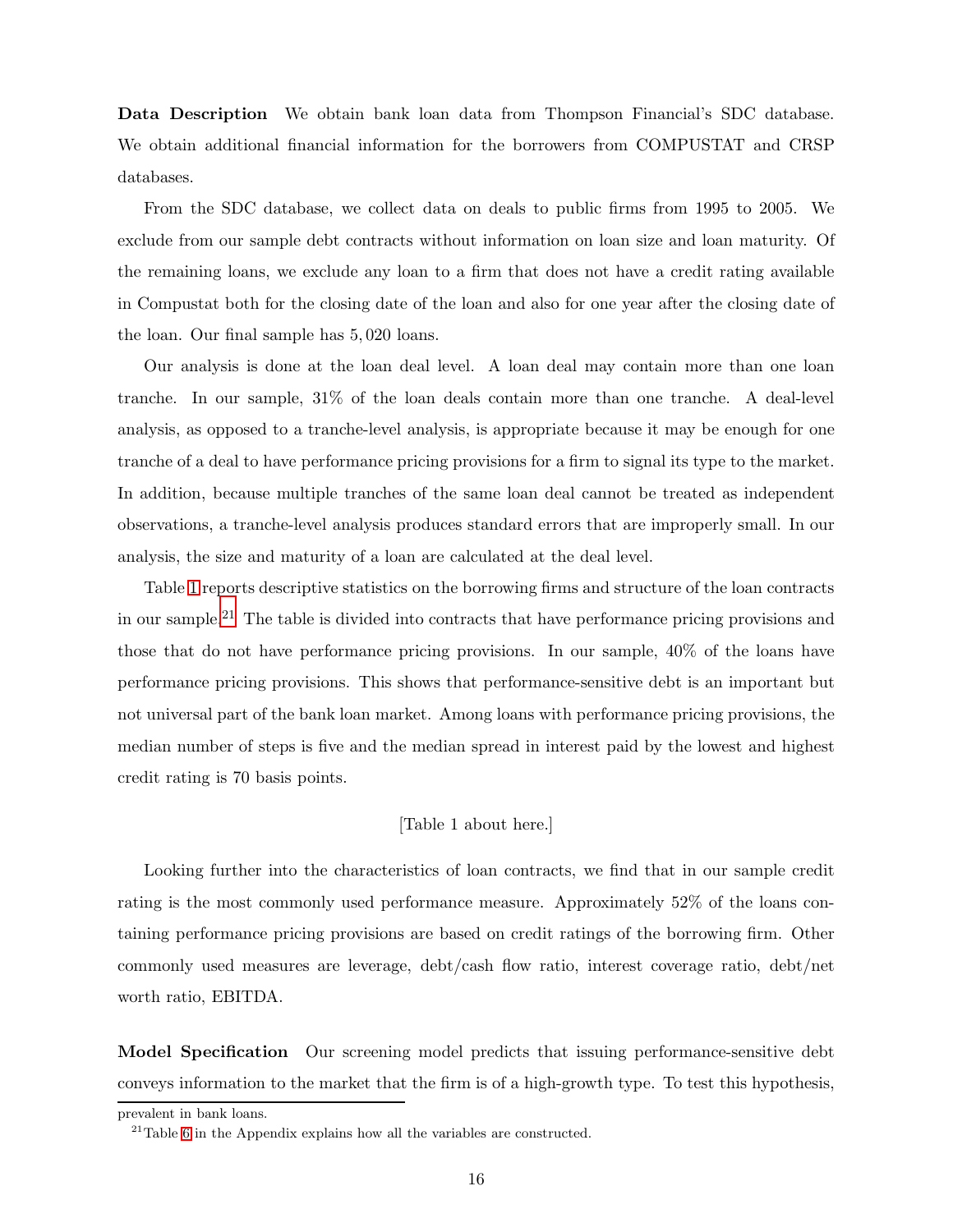we estimate the following ordered probit model:

$$
\Delta \text{Rating}(t+4) = \alpha + \beta_1 \text{PSD} + \beta_2 X + \beta_3 Y + \epsilon. \tag{19}
$$

The left-hand-side variable reflects changes in the credit rating of the borrower one year after the loan closing date. It can take three values: 0 if after one year the borrower has the same rate as when the deal was closed, 1 if the borrower has been upgraded, −1 if the borrower has been downgraded. The key right-hand-side variable of interest is PSD, which is a dummy variable that is equal to one when the loan has performance pricing provisions. The key coefficient of interest is  $\beta_1$ , which measures how the presence of performance pricing provisions is correlated with the future changes in the credit rating of the borrowing firm. Our hypothesis is that  $\beta_1$  is positive, meaning that after the deal is closed, firms with performance-sensitive loans are more likely to experience positive changes in their credit rating than firms with fixed-interest loans. The variable  $X$  includes a variety of controls for other loan characteristics, while the variable  $Y$  includes a variety of controls for firm characteristics. Finally, all standard errors are heteroskedacity robust, and clustered at the borrowing firm.

Results The results in Table [2](#page-43-0) support the screening hypothesis outlined above. Firms with performance-sensitive loans are more likely to have a higher credit rating one year after the loan closing date than firms with fixed-interest loans. The results are significant at the 5% statistical level. In terms of magnitudes, the results in column (1) imply that firms that have PSD are 22.9% less likely to be downgraded and 20.1% more likely to be upgraded one year after the closing date of the loan than firms that have fixed-interest loans.

#### [Table 2 about here.]

Analyzing the estimated coefficients of the control variables also yields some interesting results. For example, the coefficients on loan size and average maturity imply that larger size and shorter maturity loans increase the likelihood of an upgrade and decrease the likelihood of a downgrade. This is consistent with asymmetric information models in which firms signal their type through debt level (Ross (1977)) and maturity (Flannery (1986), Diamond (1991)). Finally, size and market-to-book ratio have a negative impact on future ratings, while return volatility has a positive impact on future ratings.

Table [3](#page-44-0) shows that the results are robust to different time horizons of the dependent variable. If, in our screening model, the rating agency understands the separating equilibrium, then the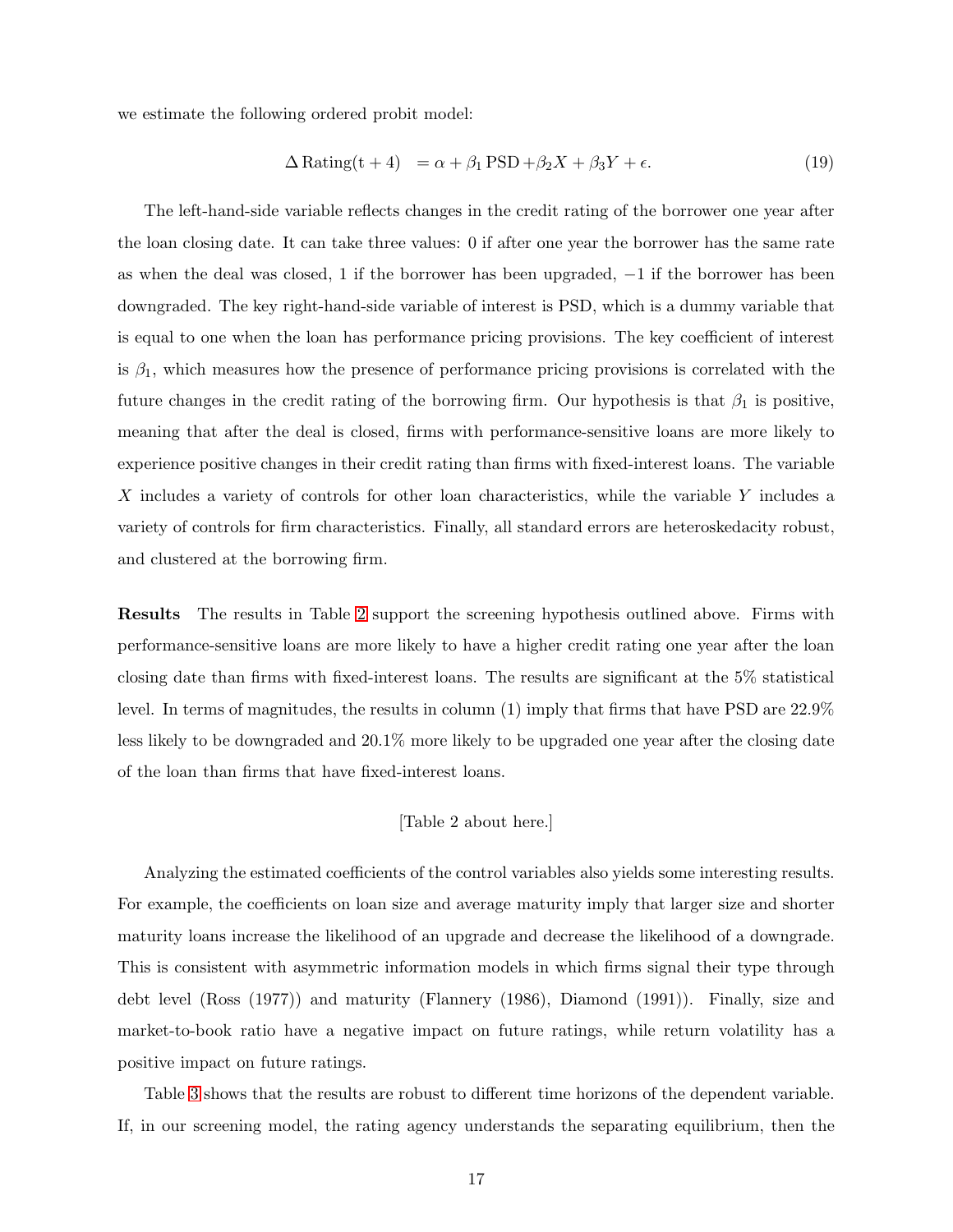credit rating must immediately reflect the positive information about the borrower's type conveyed by PSD issuance. However, even if the rating agency ignores (unlike investors) the informational value of PSD issuance, credit ratings should gradually reflect the high-growth type of the firm, as its cash flows evolve according to a higher drift than those of a low-growth firm. As Table [3](#page-44-0) illustrates, the effects of PSD loans on the credit rating of the company become gradually more significant as we move further away from the deal closing date, suggesting that it takes time for credit rating agencies to incorporate information into their ratings.

#### [Table 3 about here.]

Is the effect of PSD on credit ratings the same across firms of different credit quality? To answer this question we add to our model specification an interaction term between the PSD dummy and the credit rating of the borrowing firm at the loan closing date. Table [4](#page-45-0) shows that the coefficient associated with this interaction term is not significantly different from zero. This result suggests that the screening mechanism works equally well for firms of different credit qualities.

#### [Table 4 about here.]

Finally, for a robustness check, we extend our analysis to study the relation between PSD and future return on assets (ROA) growth of the borrowing firm. For that we use the same specification as above with the variable  $\Delta \text{ROA}(t+k)$  in place of the variable  $\Delta \text{Rating}(t+k)$ . The variable  $\Delta \text{ROA}(t + k)$  is equal to 1 if the borrowing firm cash flow scaled by total assets grows in the first  $k$  quarters after the deal closing date and 0 otherwise. According to our model, the ROA of firms that issue PSD are more likely to grow after the deal is closed than the ROA of firms that issue fixed-interest debt. Table [5](#page-46-0) shows that firms that issue PSD are more likely to experience ROA growth in the two and four quarters following the deal closing date.

#### [Table 5 about here.]

Another empirical implication of our signaling model is that the equity price should react positively to the issuance of PSD. We do not test this prediction, however. It is difficult to measure stock reaction at time of issuance directly, since we do not know exactly when the market learns about performance-pricing covenants. This information may leak before the deal is closed when the contract is being negotiated, may be disclosed at the time the deal is closed, or may be disclosed with some delay.

[Table 6 about here.]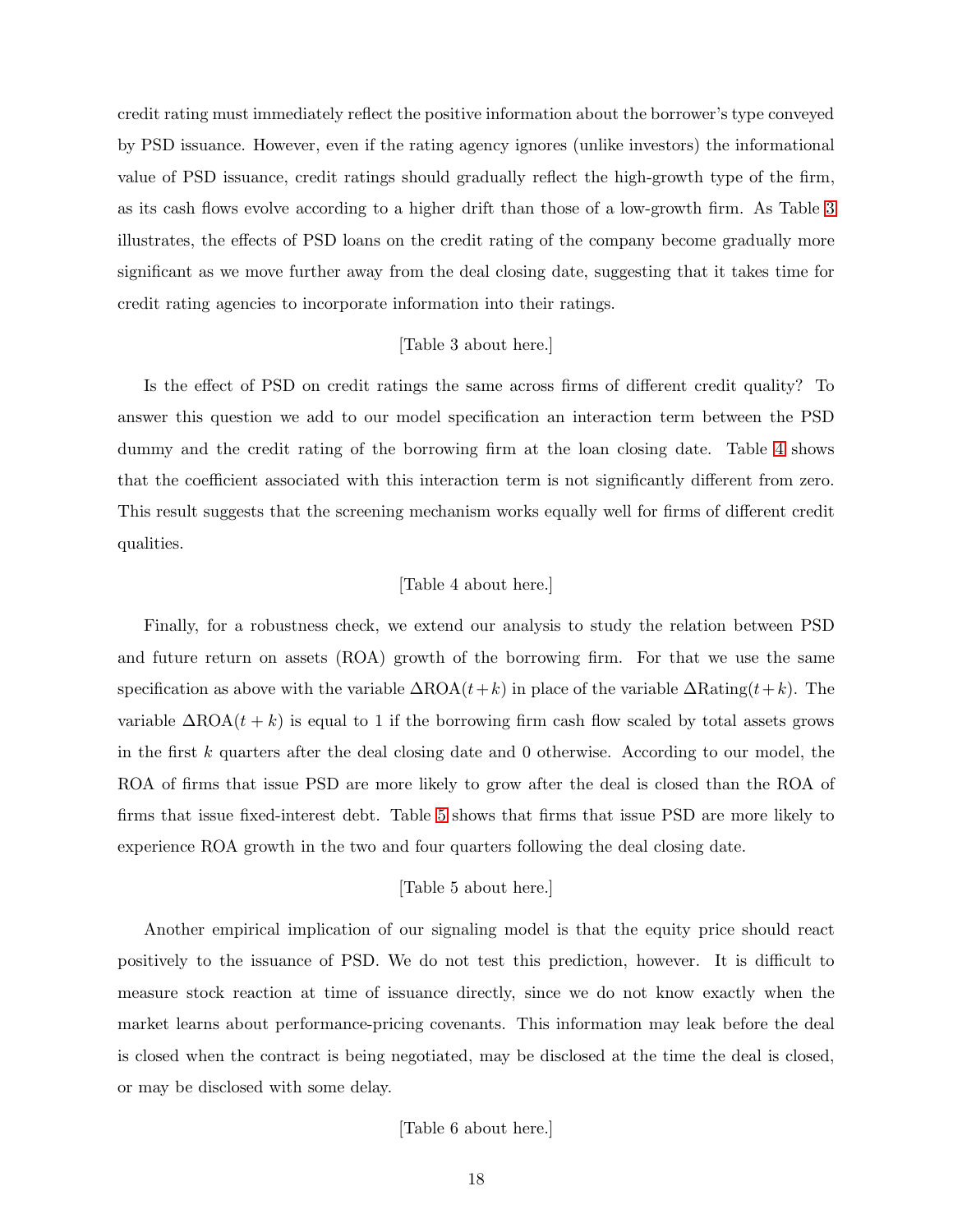## 8 Additional Discussion

Section [6](#page-12-1) showed that PSD can be used as a screening device when there is asymmetric information between investors and the borrowing firm. This section considers other motivations to issue PSD and relates our results to empirical findings and possible extensions.

Moral hazard can justify the use of risk-compensating PSD. A scheme that punishes bad performance with higher interest rates could serve as an additional incentive for the firm's manager to exert effort. It could also discourage the manager from undertaking inefficient investments. Tchistyi (2009) shows that risk-compensating performance pricing can be part of an optimal contract in a situation in which the manager of the firm can privately divert the firm's cash flows for his own consumption at the expense of outside investors. Bhanot and Mello (2006) show that rating triggers that increase coupon rates are in general inefficient in preventing asset substitution.<sup>[22](#page-19-0)</sup>

Contracting costs may be another reason for some types of PSD. When the credit quality of the borrower changes, the issuer and the investors in its debt often get involved in costly negotiation over the terms of the debt. Some types of PSD may resolve the renegotiation problem by automatically adjusting the interest rates.

Asquith, Beatty, and Weber (2005) provide empirical evidence that private debt contracts are more likely to include performance pricing schemes that increase interest rates in times of poor performance when agency costs associated with asymmetric information, moral hazard, or recontracting costs are significant. In their sample, over 70% of commercial loans have performance pricing provisions.

We have assumed throughout the paper that all the agents in the economy are risk neutral. It is straightforward, however, to extend our results to the case of risk-averse agents, in the absence of arbitrage (specifically, assuming the existence of an equivalent martingale measure).

If markets are incomplete, performance-sensitive debt might be issued to meet the demands of risk-averse investors, providing them with hedge against credit deterioration of the firm. Our results suggest, however that financial guarantors, rather than the debt issuing firms, should be providing this kind of hedge.

For simplicity we assumed that the tax benefits are proportional to the coupon payments. This is a standard assumption in the structural model literature. In practice, the tax benefits are

<span id="page-19-0"></span> $^{22}$ Bhanot and Mello (2006) also demonstrate that rating triggers that force early payment of debt can prevent asset substitution.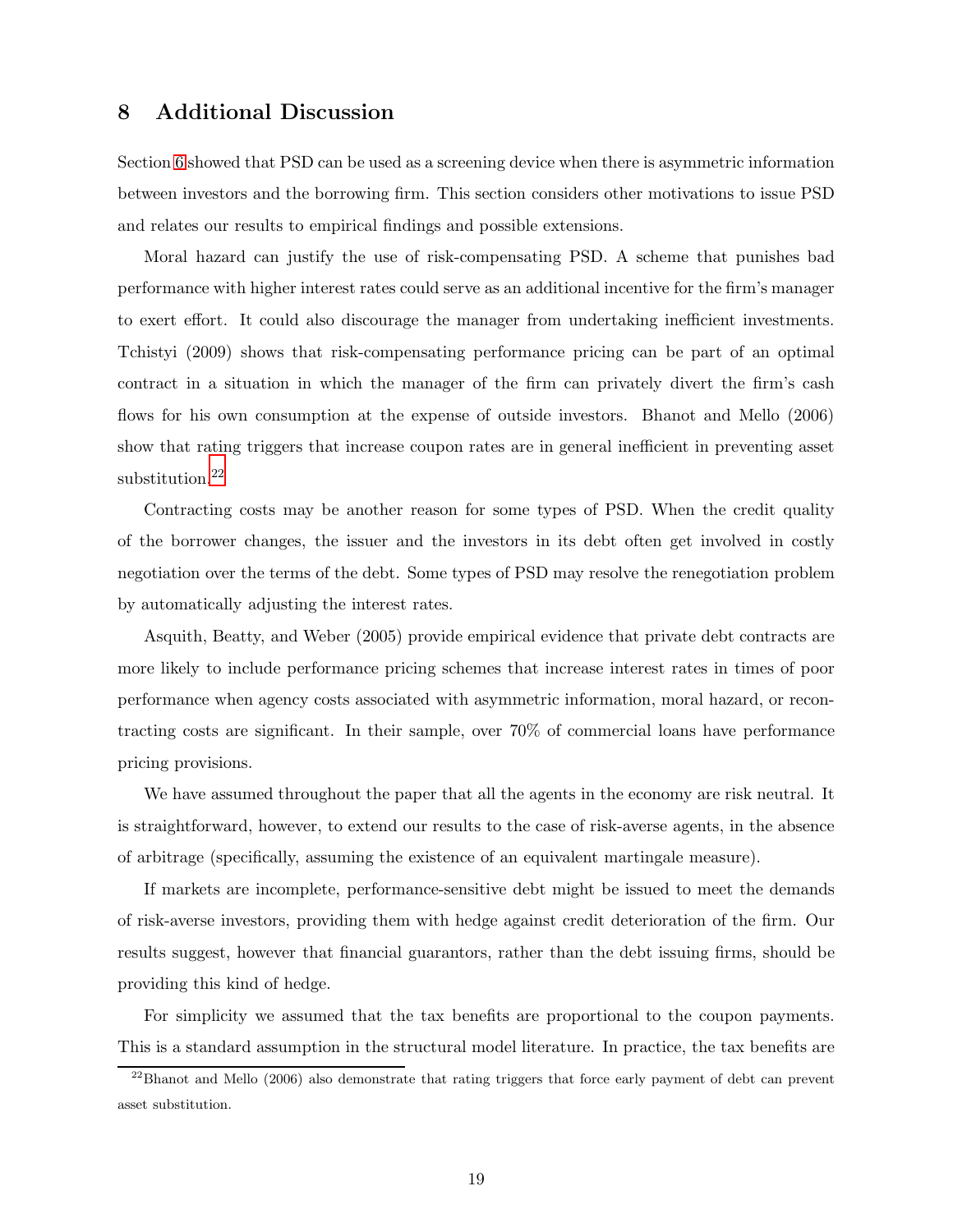lower in the states with negative net cash flows. However, this makes our efficiency results even stronger.

## 9 Conclusion

Using an endogenous default model, we develop a method of valuing different types of performancesensitive debt and prove that, given the same initial funds raised by sale of debt, more riskcompensating PSD leads to earlier default and consequently lowers the market value of the issuing firm's equity. Despite its inefficiency, risk-compensating PSD is a widespread form of financing. To explain the existence of PSD obligations, we propose a screening model in which the future growth rate of the firm is unknown to the market but known to the firm's manager. We show that there exists a separating equilibrium in which the high-growth firm issues a risk-compensating PSD obligation, while the low-growth firm issues fixed-interest debt. Controlling for firm and loan characteristics, we find empirically that firms whose loans contain performance pricing provisions are more likely to be upgraded and less likely to be downgraded one year after the closing date of the loan than firms with fixed-interest loans.

In the paper, we have discussed PSD obligations that have explicit performance pricing provisions, such as step-up bonds, performance-pricing loans, and catastrophe bonds. However, PSD obligations may be implicitly performance-dependent. For example, with short-term debt, such as commercial paper, the coupon rises and falls continuously with the credit quality of the borrower. Performance-sensitive debt may also result from an optimal dynamic capital structure strategy. In a setting with taxes and bankruptcy costs, the optimal amount of debt outstanding varies with asset level. When the asset level increases, issuers are better off issuing more debt, since this gives them higher tax benefits. On the other hand, when the asset level decreases, debt reductions are optimal, ignoring transaction costs, as they reduce the present value of bankruptcy costs. The net effect, under some conditions, is PSD.<sup>[23](#page-20-0)</sup> We believe that our model is useful in understanding these types of PSD obligations.

<span id="page-20-0"></span> $23$ This setting is studied in Goldstein, Ju, and Leland (1998).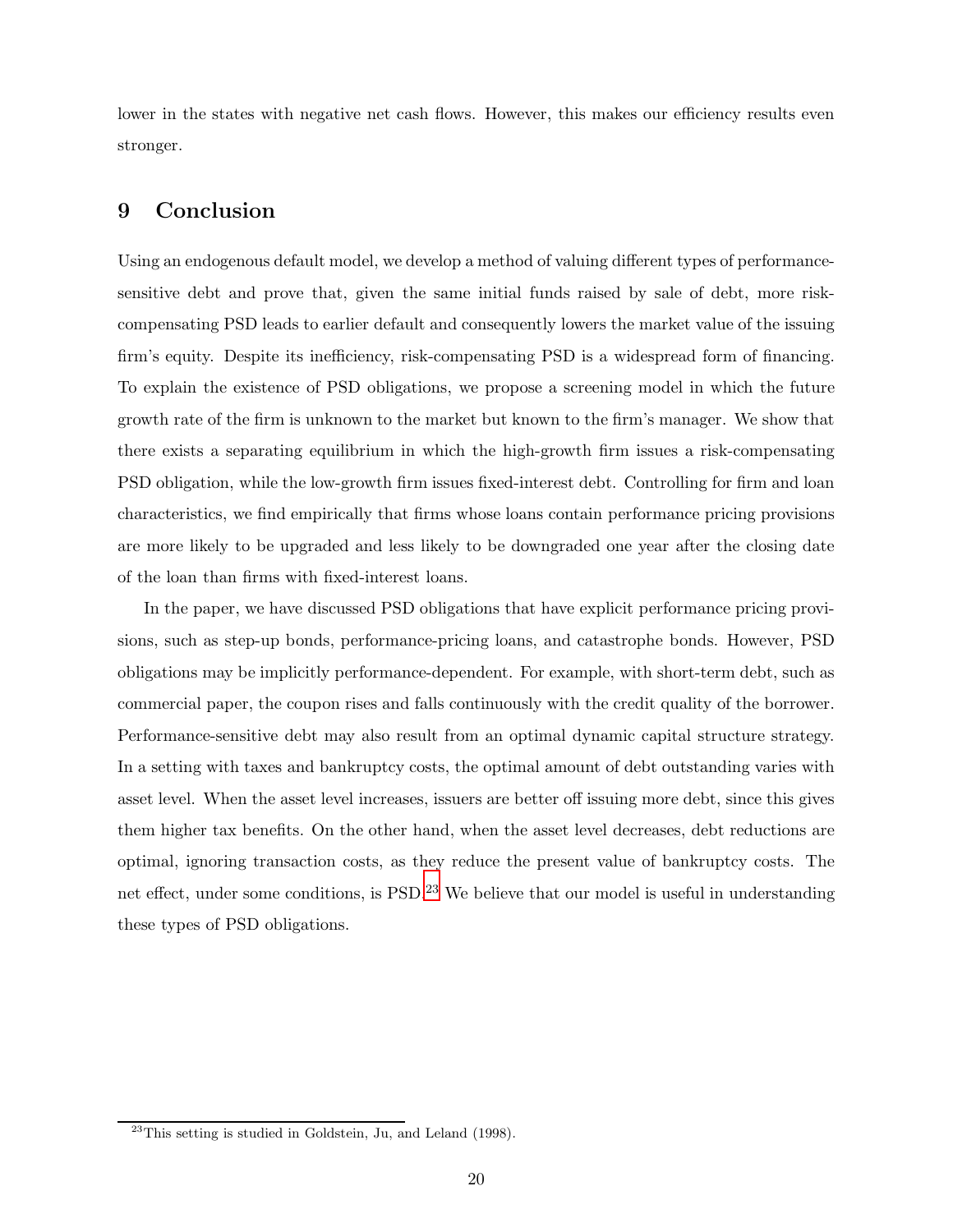## 10 Appendix

## 10.1 Technical Conditions

We assume a fixed probability space  $(\Omega, \mathcal{F}, P)$  in which the filtration  $(\mathcal{F}_t)$  is generated by the standard Brownian motion B. For the diffusions to be well defined, we assume that drift and volatility functions are continuous and bounded (see Karatzas and Shreve (1991)). For the asset value to be finite, we assume that the growth rate function  $\mu_{\delta}$  is uniformly less than  $r - \varepsilon$  for some constant  $\varepsilon > 0$ .

<span id="page-21-3"></span>The results of the paper also assume the following technical conditions, whose intuitive justifications are described in the main text.

<span id="page-21-0"></span>**Condition 2**  $\mu$  and  $\sigma$  imply the existence of a unique strong solution of [\(1\)](#page-4-0).<sup>[24](#page-21-1)</sup>

**Condition 3** There exist levels  $x < \bar{x}$  and a positive constant c such that

- 1.  $(1 \theta)C(x) \ge \delta(x)$  if and only if  $x \le \overline{x}$ .
- <span id="page-21-2"></span>2.  $(1 - \theta)C(x) \ge \delta(x) + c$  for  $x \le x$ .

Condition 4 The PSD obligation C is such that:

1. There exist non-negative constants  $k_1$  and  $k_2$  that satisfy

$$
0 \le (1 - \theta)C(y) \le k_1 + k_2y.
$$

2. C is right continuous on  $[0, \infty)$  and has left limits on  $(0, \infty)$ .

## 10.2 Example: Step-Up PSD

We assume that the asset process is a geometric Brownian motion as in Section [4.](#page-10-3) Step-up performance-sensitive debt is defined as a PSD obligation whose coupon payment is a nonincreasing step function of the asset level. For a decreasing sequence  $\{G_i\}_{i=1}^{I+1}$  of asset levels such that  $G_1 = +\infty$  and  $G_{I+1} = A_B$ , the coupon rate of a step-up PSD obligation can be represented as

$$
C(A_t) = \bar{C}_i \text{ whenever } A_t \in [G_{i+1}, G_i), \tag{20}
$$

<span id="page-21-1"></span><sup>&</sup>lt;sup>24</sup>This condition holds if  $\mu$  and  $\sigma$  are continuously differentiable and bounded and  $\sigma$  is uniformly bounded below by some positive constant. Weaker conditions guaranteeing existence and uniqueness of a solution to [\(1\)](#page-4-0) can be considered as well, which would allow for example square-root processes. See Yamada and Watanabe (1971).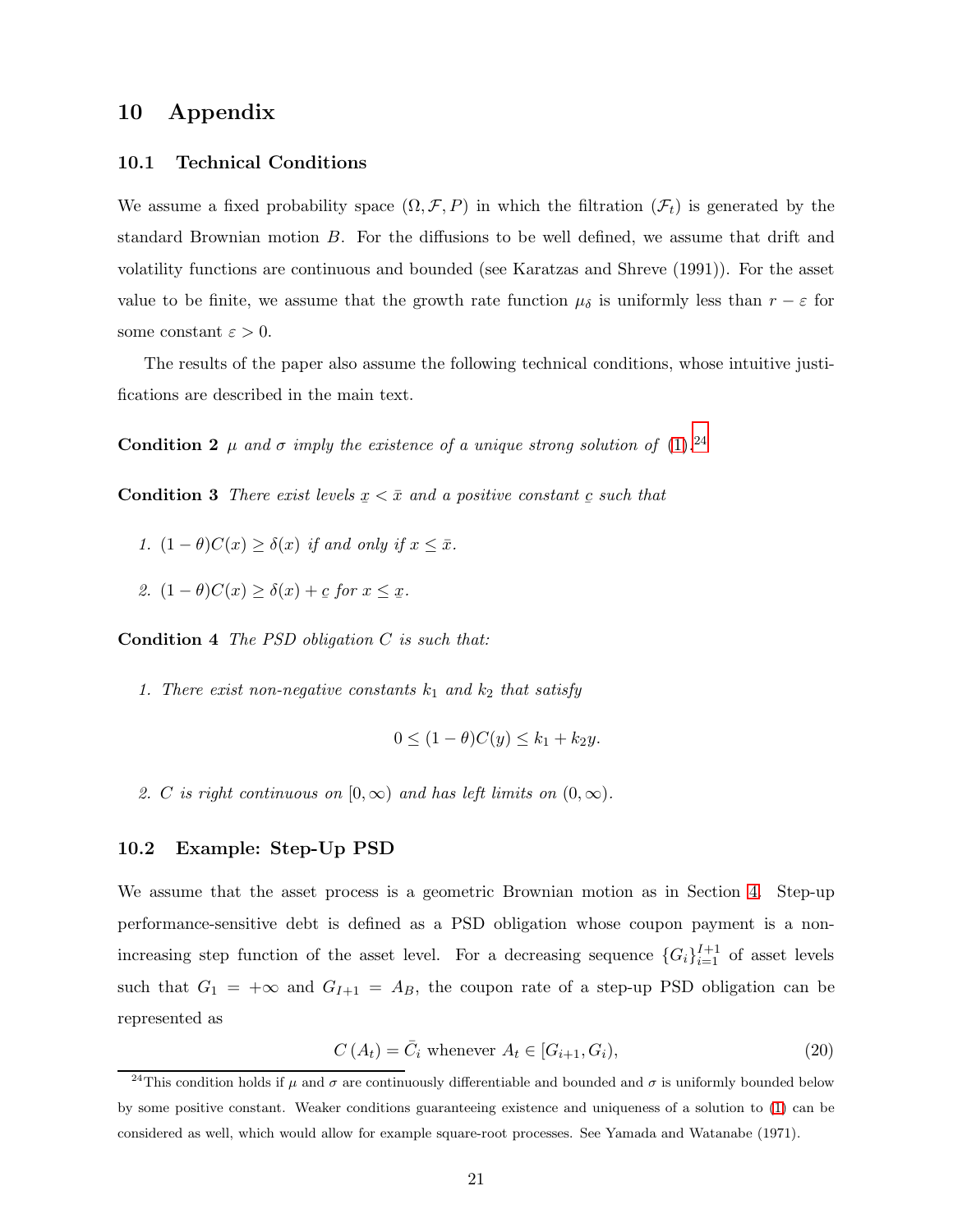<span id="page-22-1"></span>where  $\{\bar{C}_i\}_{i=1}^I$  is an increasing sequence of constant coupon rates. With this coupon structure, the general solution of the ODE [\(8\)](#page-6-2) is

$$
W(x) = \begin{cases} 0, & x \le A_B ,\\ L_i^{(1)} x^{-\gamma_1} + L_i^{(2)} x^{-\gamma_2} + x - \frac{(1-\theta)\bar{C}_i}{r}, & G_{i+1} \le x \le G_i , \end{cases}
$$
(21)

for  $i = 2,..., I + 1$ , where  $\gamma_1 = \frac{m + \sqrt{m^2 + 2r\sigma^2}}{2}$  $\frac{\overline{n^2+2r\sigma^2}}{\sigma^2}, \ \gamma_2 = \frac{m-\sqrt{m^2+2r\sigma^2}}{\sigma^2}$  $\frac{n^2 + 2r\sigma^2}{\sigma^2}$ ,  $m = \mu - \frac{\sigma^2}{2}$  $\frac{1}{2}$ , and where  $L_i^{(1)}$  $i^{(1)}$  and  $L_i^{(2)}$  $i<sup>(2)</sup>$  are constants to be determined shortly. According to Theorem [1,](#page-6-1)

<span id="page-22-3"></span>
$$
W(A_B) = 0 \tag{22}
$$

and

$$
W'(A_B) = 0 \tag{23}
$$

and  $W(\cdot)$  is continuously differentiable. In particular, for  $i = 2, \ldots, I$ ,

$$
W(G_i-) = W(G_i+) , W'(G_i-) = W'(G_i+) .
$$
\n(24)

Because the market value of equity is non-negative and cannot exceed the asset value,  $25$ 

<span id="page-22-4"></span>
$$
L_1^{(2)} = 0.\t\t(25)
$$

The system [\(22\)](#page-22-3)-[\(25\)](#page-22-4) has  $2I+1$  equations with  $2I+1$  unknowns  $(L_i^{(j)})$  $i^{(j)}, j \in \{1,2\}, i \in \{1,\ldots,I\},\$ and  $A_B$ ). Substituting [\(21\)](#page-22-1) into [\(22\)](#page-22-3)-[\(25\)](#page-22-4) and solving gives

<span id="page-22-0"></span>
$$
L_I^{(1)} = \frac{(\gamma_2 + 1) A_B - \gamma_2 \frac{c_2}{r}}{(\gamma_1 - \gamma_2) A_B^{-\gamma_1}},
$$
\n(26)

$$
L_I^{(2)} = \frac{-\left(\gamma_1 + 1\right)A_B + \gamma_1 \frac{c_2}{r}}{\left(\gamma_1 - \gamma_2\right)A_B^{-\gamma_2}}\,,\tag{27}
$$

$$
L_j^{(1)} = L_I^{(1)} + \frac{\gamma_2}{(\gamma_1 - \gamma_2)r} \sum_{i=j}^{I-1} \frac{c_{i+1} - c_i}{G_{i+1}^{-\gamma_1}}, \ j = 2, \dots, I \tag{28}
$$

$$
L_j^{(2)} = L_I^{(2)} - \frac{\gamma_1}{(\gamma_1 - \gamma_2)r} \sum_{i=j}^{I-1} \frac{c_{i+1} - c_i}{G_{i+1}^{-\gamma_2}}, \ j = 2, \dots, I \tag{29}
$$

$$
0 = -(\gamma_1 + 1) A_B + \frac{\gamma_1}{r} \left( c_I - \sum_{i=1}^{I-1} (c_{i+1} - c_i) \left( \frac{A_B}{G_{i+1}} \right)^{-\gamma_2} \right) , \qquad (30)
$$

where, for convenience, we let  $c_i \equiv (1 - \theta)\overline{C_i}$ .

<span id="page-22-2"></span><sup>25</sup>Since  $\gamma_1 > 0$  and  $\gamma_2 < 0$ , the term  $L_K^2 x^{-\gamma_2}$  would necessarily dominate the other terms in the equation [\(21\)](#page-22-1) violating the inequality  $0 \leq W(x) \leq x$ , unless  $L_1^2 = 0$ .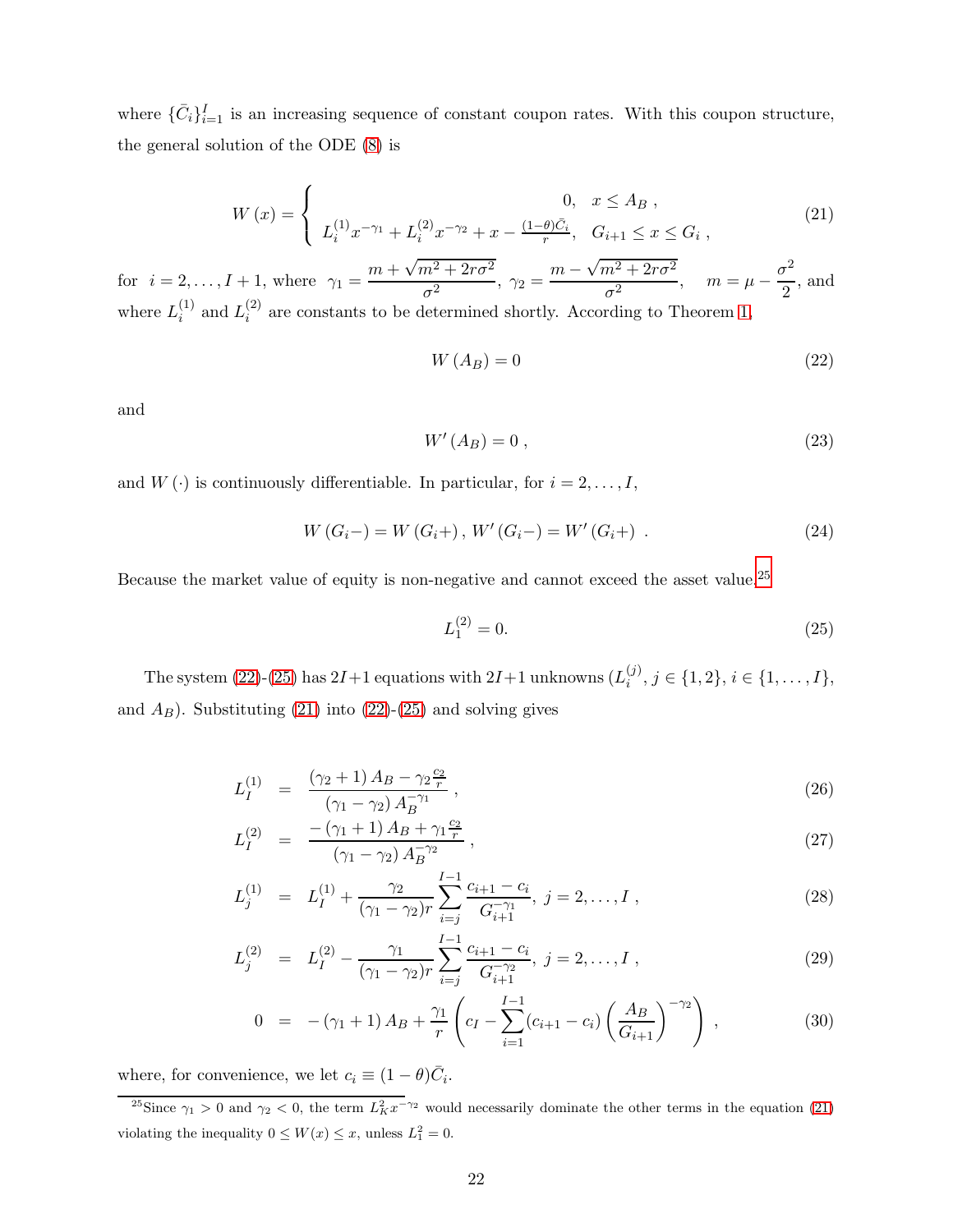#### 10.3 General Performance Measures

We assume that performance measures reflect the borrower's capacity and willingness to repay the debt. With  $\mu$  and  $\sigma$  given, the borrower's asset level  $A_t$  and chosen default triggering boundary  $A_B$  fully determine its default characteristics at any time t. Since  $A_B$  is not directly observed by outsiders, the performance measure  $\pi_t$  is a function  $\bar{\pi}(A_t, \tilde{A}_B)$ , where  $\tilde{A}_B$  is the perceived default triggering level of assets.

A PSD obligation C therefore pays the coupon  $C(\pi_t) = C(\bar{\pi}(A_t, \tilde{A}_B))$ . The Markov structure and the time homogeneity of the setting imply that any optimal default time of the firm  $\text{can}^{26}$  $\text{can}^{26}$  $\text{can}^{26}$ be simplified to a default triggering boundary hitting time  $\tau(A_B)$ . In this setting, a consistency problem arises, as the default triggering level chosen by the firm may depend on the perceived default triggering level. With  $y$  denoting the actual default triggering level of the firm, the value of the equity is

$$
\tilde{W}(x, y, \tilde{A}_B) = E_x \left[ \int_0^{\tau(y)} e^{-rt} \left[ \delta_t(A_t) - (1 - \theta) C(\bar{\pi}(A_t, \tilde{A}_B)) \right] dt \right].
$$

Knowing that the firm seeks to maximize the value of the equity, the rating agency therefore chooses an  $\tilde{A}_B$  that solves the fixed point equation:

<span id="page-23-1"></span>
$$
A_B \in \underset{y \le x}{\arg \max} \tilde{W}(x, y, A_B). \tag{31}
$$

<span id="page-23-2"></span>This equation may have one or several solutions, or no solution at all. To avoid ambiguity, we impose the following condition.

#### Condition 5 There exists a unique positive solution of equation [\(31\)](#page-23-1).

Given Condition [5,](#page-23-2) the coupon rate paid by the PSD obligation at time t is  $C(\bar{\pi}(A_t, A_B))$ . Since  $A_B$  does not change over time, this PSD, which is defined under performance measure  $\pi$ , is equivalent to an asset-based PSD  $\tilde{C}$ , defined by  $\tilde{C}(A_t) \equiv C(\bar{\pi}(A_t, A_B))$ . Equation [\(31\)](#page-23-1) implies that C and  $\tilde{C}$  have the same optimal default boundary  $A_B$ . Hence, provided that  $\tilde{C}$  satisfies Condition [1,](#page-8-0) we can compare C in terms of efficiency with asset-based PSD obligations that satisfy the same conditions by applying Theorem [2.](#page-8-2) In particular, if  $\tilde{C}(A_t)$  is a nonincreasing non-negative function, then a fixed-coupon bond with the same market value is more efficient than C. This proves the following theorem.<sup>[27](#page-23-3)</sup>

 $^{26}$ In this section, we assume that technical conditions [3](#page-21-0) and [4,](#page-21-2) used in Section [2,](#page-3-0) hold.

<span id="page-23-3"></span><span id="page-23-0"></span><sup>&</sup>lt;sup>27</sup>If  $\pi$  takes a finitely many values, then  $\tilde{C}(A_t)$  automatically satisfies conditions [3](#page-21-0) and [4](#page-21-2) of the Appendix.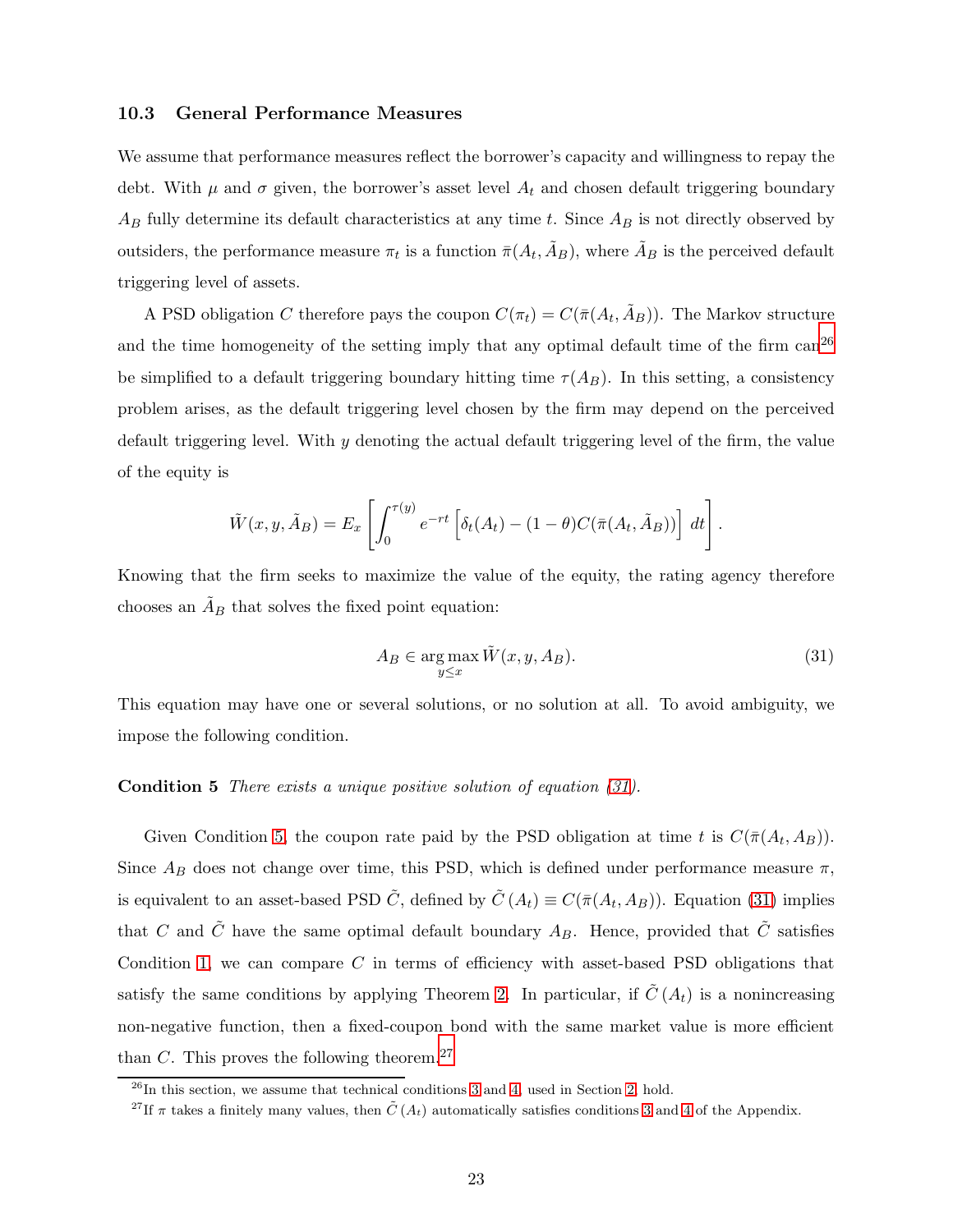**Theorem 5** Suppose that a performance measure  $\pi$  can take only a finite number of values, and that a PSD C is nonincreasing and nonnegative. Suppose Conditions [1](#page-8-0) and [5](#page-23-2) are satisfied. Then, a fixed-coupon PSD D that satisfies Condition [1,](#page-8-0) and has the same market value as  $C\ (U_0^C = U_0^D)$ , is more efficient than C.

## 10.4 Proofs

We first justify the existence of an increasing function  $\delta$  such that  $\delta_t = \delta(A_t)$ . Since  $E_t[\delta_s]$  is increasing<sup>[28](#page-24-0)</sup> in  $\delta_t$ ,  $A_t(\cdot)$  is increasing in  $\delta_t$ , which implies the existence of a continuous inverse function  $\delta : \mathbb{R} \to \mathbb{R}$  such that  $\delta_t = \delta(A_t)$ .

We now show that the optimal default policy takes the form of a default triggering level. The value of equity is:

$$
W(A_0) \equiv \sup_{\widehat{\tau} \in \mathcal{T}} E\left[\int_0^{\widehat{\tau}} e^{-rt} \left[\delta(A_t) - (1-\theta)C(A_t)\right] dt\right].
$$

The Markov property and time homogeneity imply that there exist asset levels  $A_B$  and  $A_H$ with  $A_B < A_0 < A_H$ , such that an optimal default time of the firm is of the form  $\tau^* =$  $min(\tau(A_B), \tau(A_H))$ , where  $\tau(x) \equiv inf\{t : A_t = x\}$ . Even though the existence of an upper asset boundary  $A_H$  above which the firm would default is mathematically possible, this unnatural possibility is excluded by Condition [3.](#page-21-0) The first part of Condition [3](#page-21-0) states that for asset levels higher than  $\bar{x}$ , the cash flow rate is higher than the coupon payment rate. It can be easily verified that, under this condition,  $A_H = +\infty$ , so that the optimal default time simplifies to  $\tau^* = \tau(A_B)$ . The second part of Condition [3](#page-21-0) ensures that the company will default at some positive asset level.

<span id="page-24-1"></span>**Lemma 1** Under Condition [3,](#page-21-0) there exists a level  $\tilde{x}$  such that any optimal default time  $\tau$  satisfies  $\tau \leq \tau(\tilde{x})$  almost surely.

The proof of the lemma is based on the following result.

**Claim** There exists a level  $\tilde{x}$  such that  $\forall x \leq \tilde{x}$ ,  $W(x) = \sup_{\tau} W(x, \tau) = 0$ . *Proof.* From Condition [3,](#page-21-0) there exist positive constants  $\underline{x}$  and  $\underline{c}$  such that  $(1 - \theta)C(\underline{x}) > \delta(\underline{x}) + \underline{c}$ 

<span id="page-24-0"></span><sup>&</sup>lt;sup>28</sup> $E_t$  [ $\delta_s$ ] is increasing in  $\delta_t$  because, given any path of the underlying Brownian motion, the trajectory of the cash flow process starting at point  $\delta'_t > \delta_t$  will be always above the trajectory of the cash flow process starting at  $\delta_t$ .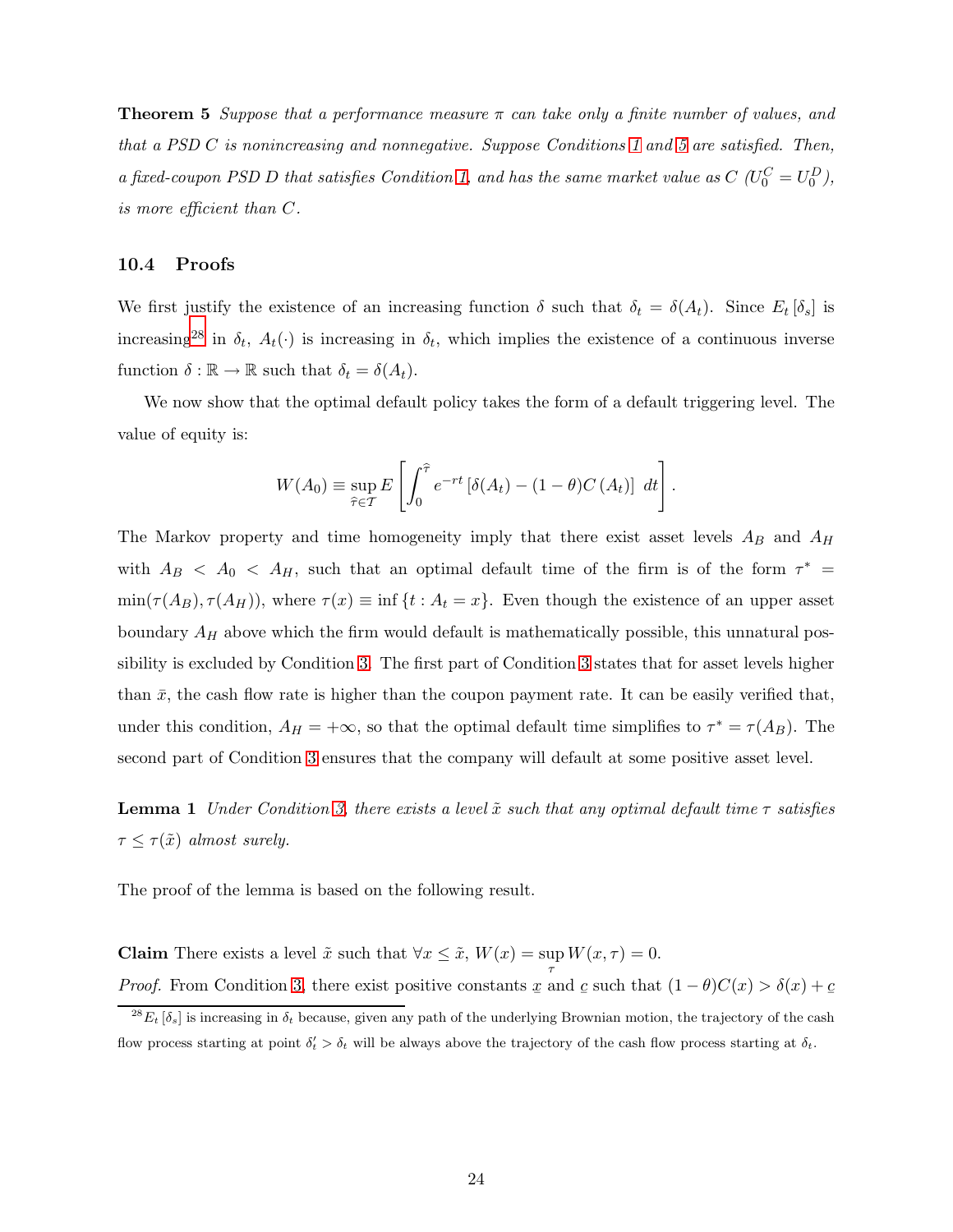for all  $x \leq \underline{x}$ . Let  $\Xi = \sup_{\tau} W(\underline{x}, \tau) < \infty$ . For any stopping time  $\tau$  and  $x < \underline{x}$ ,

$$
W(x,\tau) = E_x \left[ 1_{\tau < \tau(\underline{x})} \int_0^{\tau} e^{-rt} \left( \delta(A_t) - (1 - \theta) C(A_t) \right) dt \right]
$$
  
+ 
$$
E_x \left[ 1_{\tau > \tau(\underline{x})} \int_0^{\tau} e^{-rt} \left( \delta(A_t) - (1 - \theta) C(A_t) \right) dt \right]
$$
  

$$
\leq -\frac{c}{r} E_x [(1 - e^{-r\tau}) 1_{\tau < \tau(\underline{x})}]
$$
  
+ 
$$
E_x \left\{ \left[ -\frac{c}{r} \left( 1 - e^{-r\tau(\underline{x})} \right) + \xi(x, \underline{x}) \Xi \right] 1_{\tau > \tau(\underline{x})} \right\}.
$$

Let  $x^* > 0$  be the unique solution (in x) of  $-\frac{c}{r}(1 - e^{-r\tau(x)}) + \xi(x, x) \Xi = 0$ . Since  $\xi$  is nondecreasing in x, we have for all  $x \leq \tilde{x} = x \wedge x^*$ ,  $W(x, \tau) \leq -\frac{c}{r} E[(1 - e^{-r\tau}) 1_{\tau < \tau(\tilde{x})}] \leq 0$ , the optimum  $W(x, \tau) = 0$  being reached for  $\tau \equiv 0$ . This claim proves that, starting from any level x and for any stopping time  $\tau$ , the stopping time  $\tau^- = \tau \wedge \tau(\tilde{x})$  is at least as good as  $\tau$ . In other words, we can restrict ourselves, in our search for optimality, to the set of stopping times  $\tilde{T} = \{ \tau \text{ s.t. } \tau \leq \tau(\tilde{x}) \}.$ 

**Proof of Theorem [1.](#page-6-1)** By the strong Markov property of the asset process,

<span id="page-25-1"></span>
$$
\tilde{W}(x,y) = f(x) - \xi(x,y)f(y)
$$
\n(32)

for  $x \geq y$  and  $\tilde{W}(x, y) = 0$  for  $x < y$ , where<sup>[29](#page-25-0)</sup>

$$
\xi(x,y) = E_x[e^{-\tau(y)}],
$$

<span id="page-25-0"></span><sup>&</sup>lt;sup>29</sup>Previous assumptions on  $\mu$  and  $\sigma$  imply that  $\xi$  is well defined, continuous, differentiable for  $x \neq y$ , with left and right derivatives at  $x = y$ , and less than 1 (see Karatzas and Shreve (1991)). Theorem [1,](#page-6-1) which exploits the smooth-pasting property, requires that the default triggering level be reached with positive probability. This is always the case if  $\sigma$  is coercive (see Fleming and Soner (1993) for a detailed treatment). Otherwise,  $\xi(x, y)$  and  $W(x, y)$  may be discontinuous. In such case, the procedure described in Theorem [1](#page-6-1) can be adapted as follows. If the current cash-flow rate is  $\delta$  (supposed high enough that default does not occur at  $\delta$  – e.g. if the net payoff rate is positive), let  $\delta$  denote the smallest cash-flow level below  $\delta$  that can be reached in finite time with positive probability. If the smooth-pasting approach yields a default triggering boundary strictly above  $\bar{\delta}$ , then it is valid. Otherwise, default may only occur at  $\bar{\delta}$ , since the cash-flow rate cannot go below that level. It then suffices to determine whether it is optimal to default at  $\bar{\delta}$ , which can be done easily, for example, if the cash flow process has zero volatility. Otherwise, the default decision at  $\bar{\delta}$  may still be determined directly, and one must differentiate the case in which  $\bar{\delta}$  is an absorbing state and that in which it is a reflecting state. In the former case, the value function can be easily computed at  $\bar{\delta}$ , while in the latter case, default cannot be optimal at  $\bar{\delta}$ , otherwise a higher default boundary would have existed. Another approach to dealing with processes where volatility vanishes is to solve an approximate problem where the volatility is everywhere positive and coercive, and take the limit as volatility converges to the initial problem.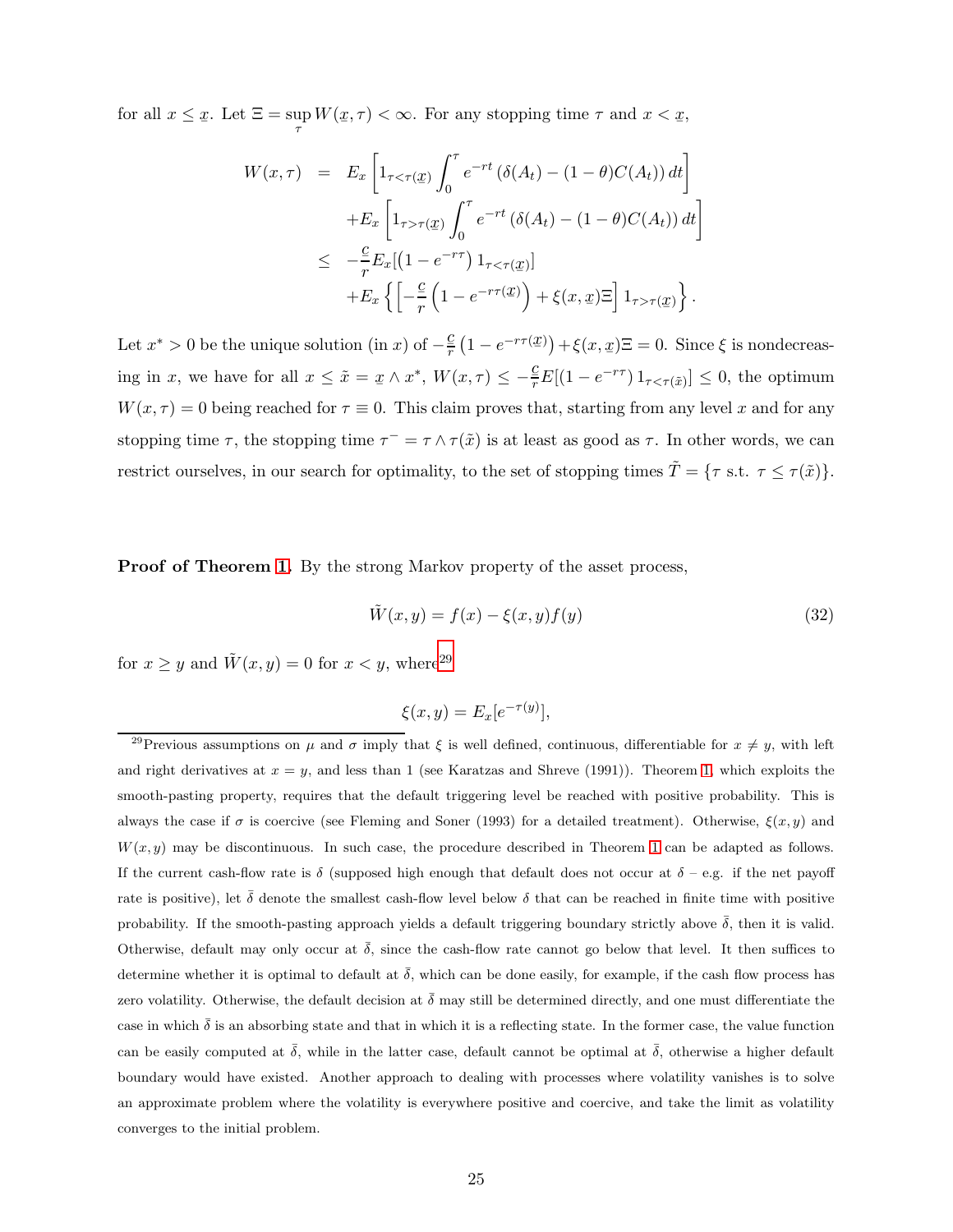and

$$
f(x) = E_x \left[ \int_0^\infty e^{-rt} \left[ \delta(A_t) - (1 - \theta) C(A_t) \right] dt \right].
$$

 $f(x)$  is the present value of equity if initial asset level is x and shareholders never default ( $\tau = \infty$ ). We first prove necessity of the conditions stated by Theorem [1,](#page-6-1) then their sufficiency.

#### <span id="page-26-4"></span>1. The proof of the necessary conditions is based a series of lemmas:

**Lemma [2](#page-21-3)** Under Conditions  $2-4$ , f is continuously differentiable and f' is bounded and left and right differentiable. Moreover, f satisfies the following equations:

<span id="page-26-3"></span>
$$
\frac{1}{2}\sigma^2(x)f_l''(x) + \mu(x)f'(x) - rf(x) + \delta(x) - (1 - \theta)C_l(x) = 0
$$
\n
$$
\frac{1}{2}\sigma^2(x)f_r''(x) + \mu(x)f'(x) - rf(x) + \delta(x) - (1 - \theta)C(x) = 0
$$
\n(33)

where  $f_l''(x)$  (resp.  $f_r''(x)$ ) is the left (resp. right) derivative of  $f'$  at x, and  $C_l(x)$  is the left limit of  $C$  at  $x$ .

**Proof** *i*From Condition [2,](#page-21-3) there exists a fundamental solution<sup>[30](#page-26-0)</sup>  $\zeta(x, s, y, t)$  with the same generator as  $\{A_t\}_{t\geq 0}$ , such that for  $s < t$ ,

<span id="page-26-2"></span>
$$
\mathbb{P}_{x,s}[A_t \in \mathcal{B}] = \int_{\mathcal{B}} \zeta(x,s,y,t) dy
$$

for any Borel subset  $\beta$  of  $\mathbb R$  and

$$
\frac{1}{2}\sigma^2(x)\frac{\partial^2 \zeta}{\partial x^2}(x,s,y,t) + \mu(x)\frac{\partial \zeta}{\partial x}(x,s,y,t) + \frac{\partial \zeta}{\partial s}(x,s,y,t) = 0.
$$
\n(34)

If C is continuous, letting  $\phi(x) = \delta(x) - (1 - \theta)C(x)$ , Friedman (1975) and an application of the Fubini theorem imply that

<span id="page-26-1"></span>
$$
f(x) = \int_{\mathbb{R}} \phi(y) \left[ \int_0^{\infty} e^{-rt} \zeta(x, 0, y, t) dt \right] dy,
$$

which, by time homogeneity of  $\{A_t\}_{t\geq 0}$ , implies that

$$
f(x) = \int_{\mathbb{R}} \phi(y) \left[ \int_0^\infty e^{-rt} \zeta(x, -t, y, 0) dt \right] dy.
$$
 (35)

When  $C$  is discontinuous, the second part of Condition [4](#page-21-2) implies that there is a countably finite number of discontinuities. A limit argument using approximating continuous functions then shows that  $(35)$  also holds in this case. To derive an ODE when C is continuous, a straightforward

<span id="page-26-0"></span> $^{30}\mathrm{See}$  Friedman (1975).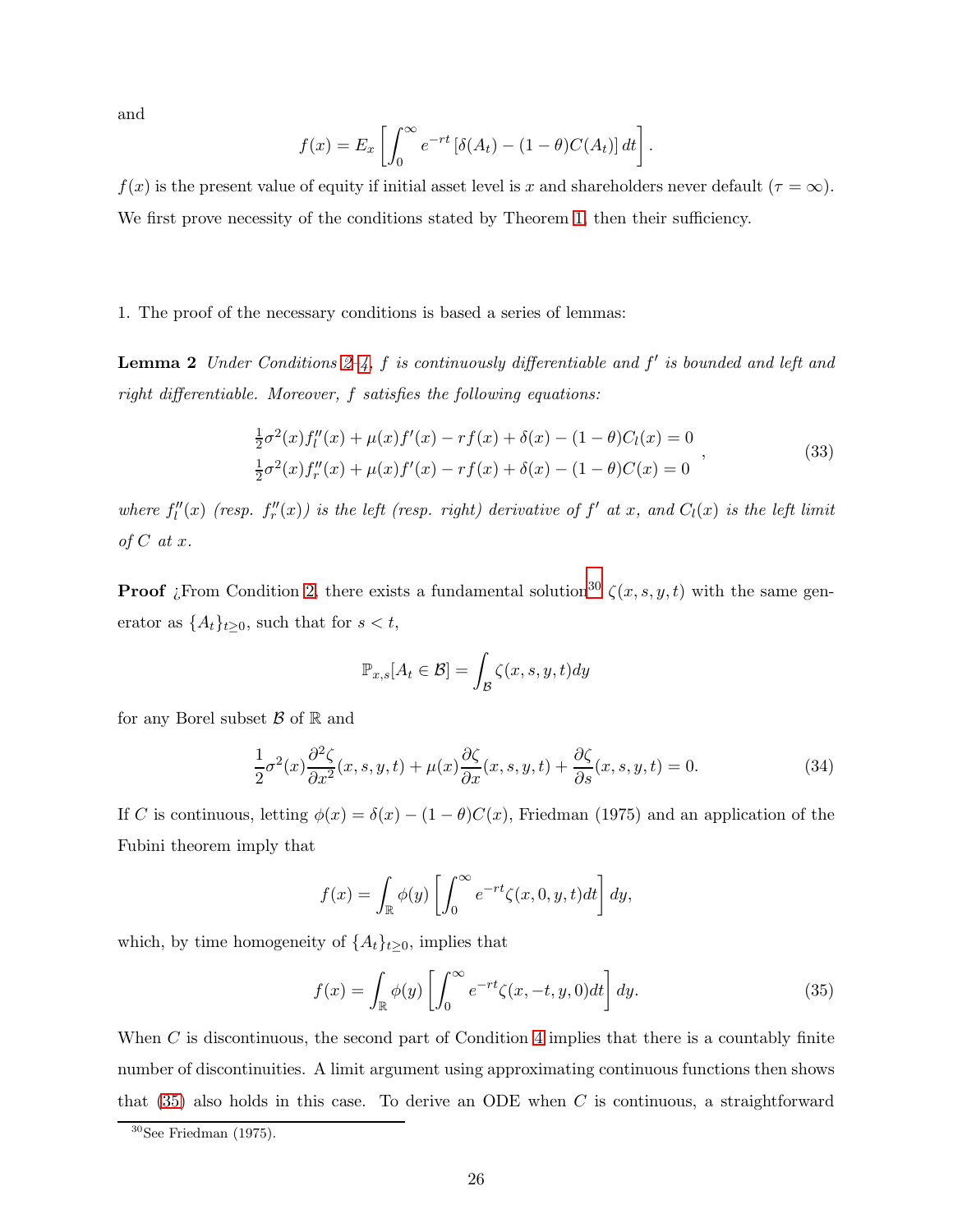differentiation of  $(35)$  using  $(34)$  shows  $(33)$ , which boils down to a single equation at any continuity point. When  $C$  is discontinuous, differentiation applied to all continuity points of  $C$  shows that [\(33\)](#page-26-3) holds at such points, while right and left limit arguments at discontinuity points show that [\(33\)](#page-26-3) holds at these points as well. The boundedness of  $f'$  comes from the boundedness of  $\frac{\partial \zeta}{\partial x}(x, v)$ , proved in Friedman (1975), and the fact that  $\mu_{\delta}$  is uniformly bounded away from r.  $\blacksquare$ 

**Corollary 3** W satisfies the following equations on  $(A_B, \infty)$ :

<span id="page-27-0"></span>
$$
\frac{1}{2}\sigma^2(x)W_l''(x) + \mu(x)W'(x) - rW(x) + \delta(x) - (1 - \theta)C_l(x) = 0
$$
\n(36)

$$
\frac{1}{2}\sigma^2(x)W_r''(x) + \mu(x)W'(x) - rW(x) + \delta(x) - (1-\theta)C(x) = 0,
$$
\n(37)

where  $W''_l(x)$  (resp.  $W''_r(x)$ ) is the left (resp. right) derivative of W' at x, and  $C_l(x)$  is the left limit of C at x. In particular, W solves ODE  $(8)$  at any continuity point of C.

**Proof** From Lemma [2](#page-26-4) and [\(32\)](#page-25-1),  $\hat{W}(x, y)$  is continuous with respect to y. From Lemma [1,](#page-24-1) and compactness of  $[0, x]$  there exists a level  $A_B > 0$  such that  $W(x) = \hat{W}(x, A_B)$ . The proof is then straightforward from Lemma [2](#page-26-4) and [\(32\)](#page-25-1).  $\blacksquare$ 

<span id="page-27-1"></span>**Corollary 4** If a PSD obligation C satisfies Conditions [2–](#page-21-3)[4,](#page-21-2) then  $\tilde{W}(x, y)$  is continuously differentiable in both components for  $x > y$ , and  $\frac{\partial \tilde{W}}{\partial x}$  is left and right differentiable in x.

**Proof** This comes directly from the Lemma [2](#page-26-4) and  $(32)$ .

**Corollary 5** For  $x \neq A_B$ , W is differentiable and W' is bounded on  $[0, \infty)$ .

**Proof** Straightforward, from Corollary [4](#page-27-1) and the facts that  $W(x) = \tilde{W}(x, A_B)$  and that f' is bounded on  $[0, \infty)$ .  $\blacksquare$ 

**Lemma 3** If a PSD obligation C satisfies Conditions 2-[4,](#page-21-2) then W is differentiable at  $A_B$  and  $W'(A_B) = 0.$ 

**Proof** Optimality of  $A_B$  implies that  $\tilde{W}_y(x, A_B) = 0$  for all  $x > A_B$ . Taking the right limit of this expression,  $\tilde{W}_{y,r}(A_B, A_B) = 0$ . Moreover, we have for any  $y, \ \tilde{W}(y, y) = 0$ . Rightdifferentiating this equation and evaluating at  $y = A_B$  yields  $\tilde{W}_{x,r}(A_B, A_B) + \tilde{W}_{y,r}(A_B, A_B) = 0$ , hence  $\tilde{W}_{x,r}(A_B, A_B) = 0$ . Since the left derivative is also 0, this implies that W is differentiable at  $A_B$ , and that its derivative is zero.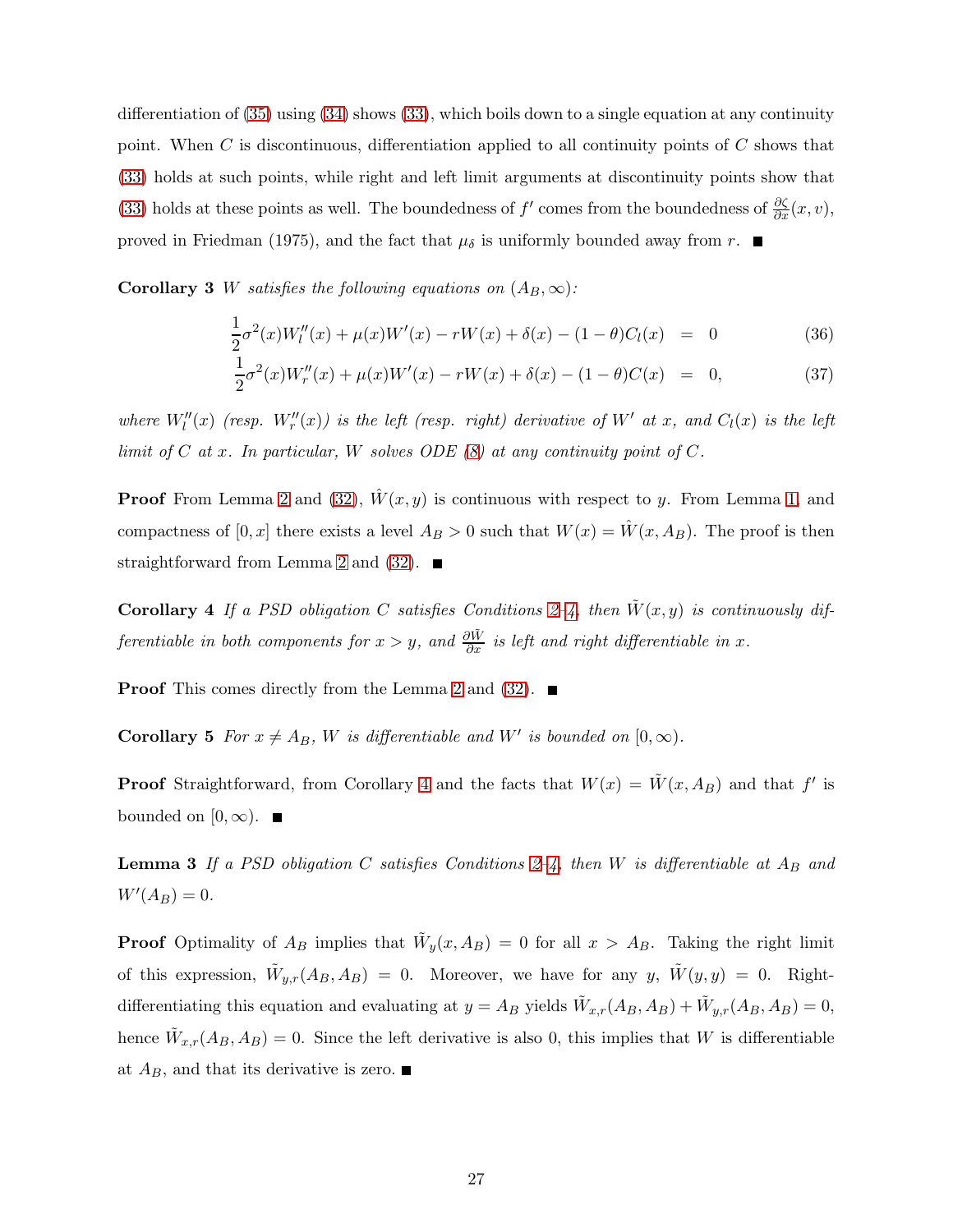It remains to show that  $A_B \leq \bar{x}$ , which is immediate since, for  $A_t > \bar{x}$ , the cash flow rate exceeds the coupon rate, implying that it is never optimal to default at this level.

2. The verification of the sufficient conditions is similar to the proof of Proposition 2.1 in Duffie and Lando (2001). Define a stochastic process  $\chi_t$  as

$$
\chi_t = e^{-rt} W(A_t) + \int_0^t e^{-rs} \phi_s ds ,
$$

where for  $x > A_B$ ,  $W(x)$  is the solution of the ODE that satisfies all the conditions listed in the theorem, and  $W(x) = 0$  for  $x \leq A_{\dot{B}}$ .

Since W is  $C^1$ , an application of Itô's formula leads to

$$
d\chi_t = e^{-rt}d(A_t) dt + e^{-rt}W'(A_t)\sigma(A_t)dB_t,
$$
\n(38)

where

$$
d(x) \equiv \frac{1}{2}W''(x)\,\sigma^{2}(x) + W'(x)\,\mu(x) - rW(x) + \phi(x).
$$

Since by assumption  $W'$  is bounded, the second term is a martingale, and since

$$
E_x\left[\int_0^\infty \left(e^{-rt}W'(A_t)\sigma(A_t)\right)^2 dt\right] < \infty,
$$

 $\int_0^t e^{-rs} W'(A_s) \sigma A_s dB_s$  is a uniformly integrable martingale, which implies that

$$
E_x \left[ \int_0^{\tau} e^{-rs} W'(A_s) \, \sigma A_s \, dB_s \right] = 0
$$

for any stopping time  $\tau$ . By the assumptions of the theorem

<span id="page-28-0"></span>
$$
\phi(A_B) \le 0. \tag{39}
$$

This inequality means that when the firm declares bankruptcy, its cash flow  $\delta = (r - x) A_B$  is less than the coupon payment. It is easy to verify that the drift of  $\chi_t$  is never positive:  $d(x)$  vanishes for  $x > A_B$  since W solves the ODE, and is negative for  $x < A_B$ , because of the inequality [\(39\)](#page-28-0) and  $W(x) = 0$  for  $x < A_B$ . Because of the non-positive drift, for any stopping time  $T \in \mathcal{T}$ ,  $q_0 \geq E(\chi_T)$ , meaning

$$
W(A_0) \ge E\left[\int\limits_0^T e^{-rs} \phi_s ds + e^{-rT} W(A_T)\right].
$$

For the stopping time  $\tau$ , we have

$$
W(A_0) = E\left[\int\limits_0^{\tau} e^{-rs} \phi_s ds\right] \ge E\left[\int\limits_0^T e^{-rs} \phi_s ds\right],
$$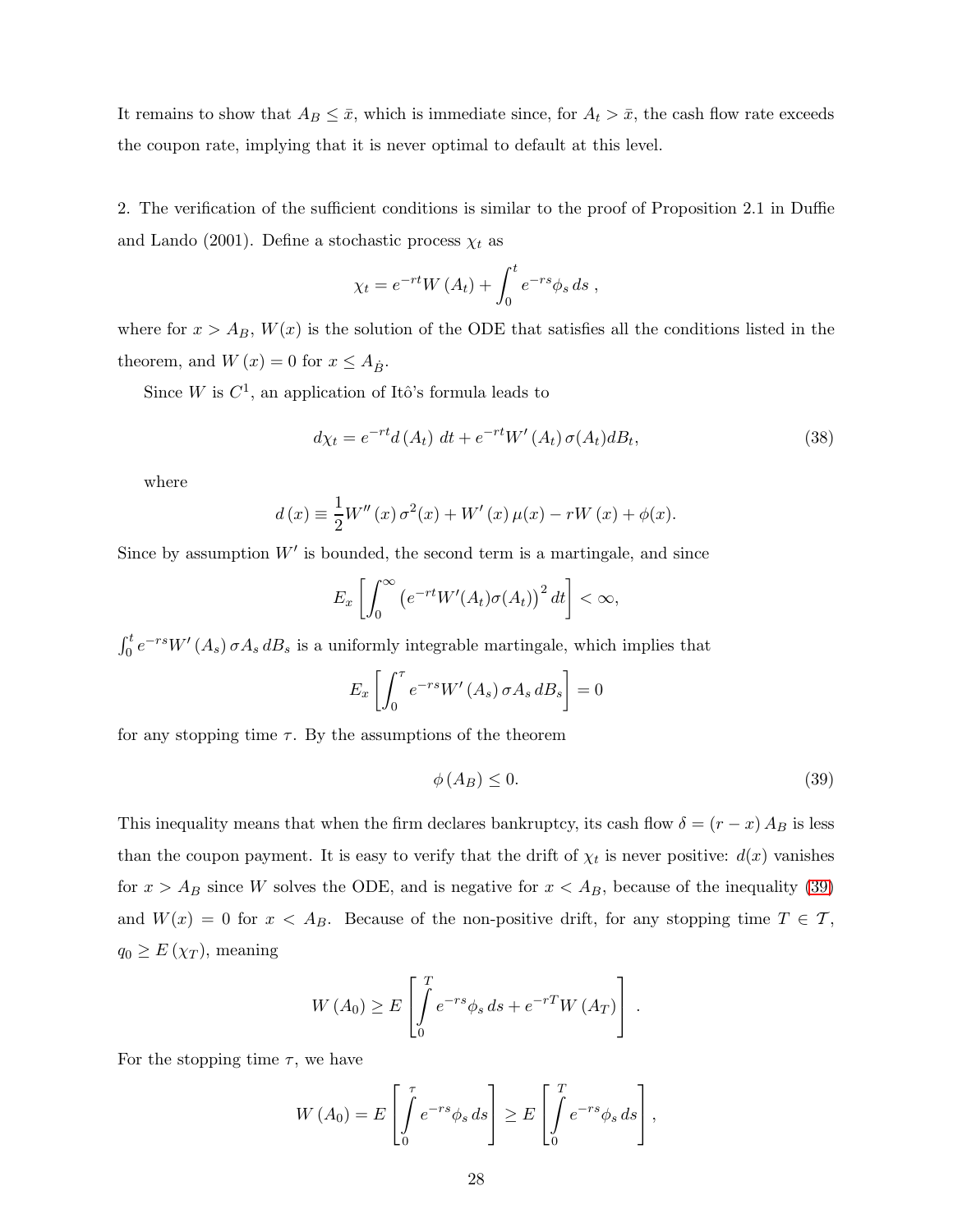where the inequality follows from non-negativity of W. Therefore, the stopping time  $\tau$  maximizes the value of the equity.  $\blacksquare$ 

<span id="page-29-4"></span>**Proof of Theorem [2.](#page-8-2)** The proof is based on the following lemma:

**Lemma 4** Let C and D be asset-based PSD satisfying Conditions [2](#page-21-3)-4, and  $A_B^C \leq A_B^D$ . If  $h \equiv$  $C-D$  is not constant on  $[A_B^D,\infty)$  and changes sign at most once from positive to negative on  $[A_B^D, \infty)$ , then,  $W_0^C(x) > W_0^D(x)$  for any starting asset level  $x \in (A_B^C, \infty)$ .

**Proof** First, assume that  $A_B^C = A_B^D = A_B$ . Since h changes sign at most once from positive to negative on  $[A_B,\infty)$ , there exist constants  $A_1$ ,  $A_2$  verifying  $A_B \le A_1 \le A_2$  and such that  $h > 0$ for  $A \in [A_B, A_1)$ ,  $h = 0$  for  $A \in (A_1, A_2)$ , and  $h < 0$  for  $A \in (A_2, \infty)$ .<sup>[31](#page-29-0)</sup>

We first consider the case where  $A_1 = A_B$ . Then necessarily  $A_2 < \infty$ , otherwise h would be constant on  $[A_B,\infty)$ . Thus, h vanishes on  $[A_B,A_2)$  and negative on  $(A_2,\infty)$ . It is easy to verify that for any PSD C with initial asset level x and defaulting boundary  $A_B$ , we have

<span id="page-29-1"></span>
$$
U_0^C(x) = E_x \left[ \int_0^{\tau(A_B)} e^{-rs} C(A_s) ds \right] + (A_B - \rho(A_B)) \xi(A_0, A_B).
$$
 (40)

Since  $(A_2, \infty)$  has a positive measure, [\(40\)](#page-29-1) implies that  $U_0^D(x) > U_0^C(x)$  for all  $x \in (A_B, \infty)$ . Equation [\(9\)](#page-7-2) then allows one to conclude that  $W_0^C(x) > W_0^D(x)$  for all  $x \in (A_B, \infty)$ .

Now we consider the case in which  $A_1 > A_B$ . Thus,  $h(A_B) > 0$ . We will first show that  $W_0^C(x) >$  $W_0^D(x)$  for all  $x \in (A_B, A_1)$ . From equations [\(36\)](#page-27-0) and [\(37\)](#page-27-0), we have for  $H(x) \equiv W_0^C(x) - W_0^D(x)$ :

<span id="page-29-3"></span>
$$
\frac{1}{2}H_l''(x)\sigma^2(x) + H'(x)\mu(x) - rH(x) - (1 - \theta)h_l(x) = 0
$$
\n(41)

$$
\frac{1}{2}H_r''(x)\sigma^2(x) + H'(x)\mu(x) - rH(x) - (1 - \theta)h(x) = 0,\tag{42}
$$

<span id="page-29-2"></span>where  $H_l''(x)$  (resp.  $H_r''(x)$ ) is the left (resp. right) derivative of H' at x, and  $h_l(x)$  is the left limit of  $h$  at  $x$ , which exists according to Condition [4](#page-21-2) and Theorem [1.](#page-6-1) Also from Theorem [1,](#page-6-1)  $W^{i}(A_{B}) = 0$  and  $(W^{i})'(A_{B}) = 0$  for  $i = C, D$ . Therefore,  $H(A_{B}) = H'(A_{B}) = 0$ . Since  $h(A_B) > 0$ , it follows from equation [\(42\)](#page-29-2) that  $H''_r(A_B) > 0$ . This implies that  $H'(x) > 0$  and  $H(x) > 0$  in a right neighborhood of  $A_B$ . Precisely, there exists  $\eta > 0$ , such that  $H'(x) > 0$ and  $H(x) > 0$  for  $x \in (A_B, A_B + \eta)$ . We will now prove by contradiction that  $H'(x) > 0$  for all  $x \le A_1$ . Letting y denote the first time when  $H'(y) = 0$ , we have necessarily  $H(y) > 0$ . From equation [\(41\)](#page-29-3) and the fact that  $h(y) \ge 0$  for  $y \le A_1$ , it follows that  $H_l''(y) > 0$ , contradicting the

<span id="page-29-0"></span><sup>&</sup>lt;sup>31</sup>By convention [a,a) and (a,a) equal the empty set. The precise values at  $A_1$  and  $A_2$  are unimportant.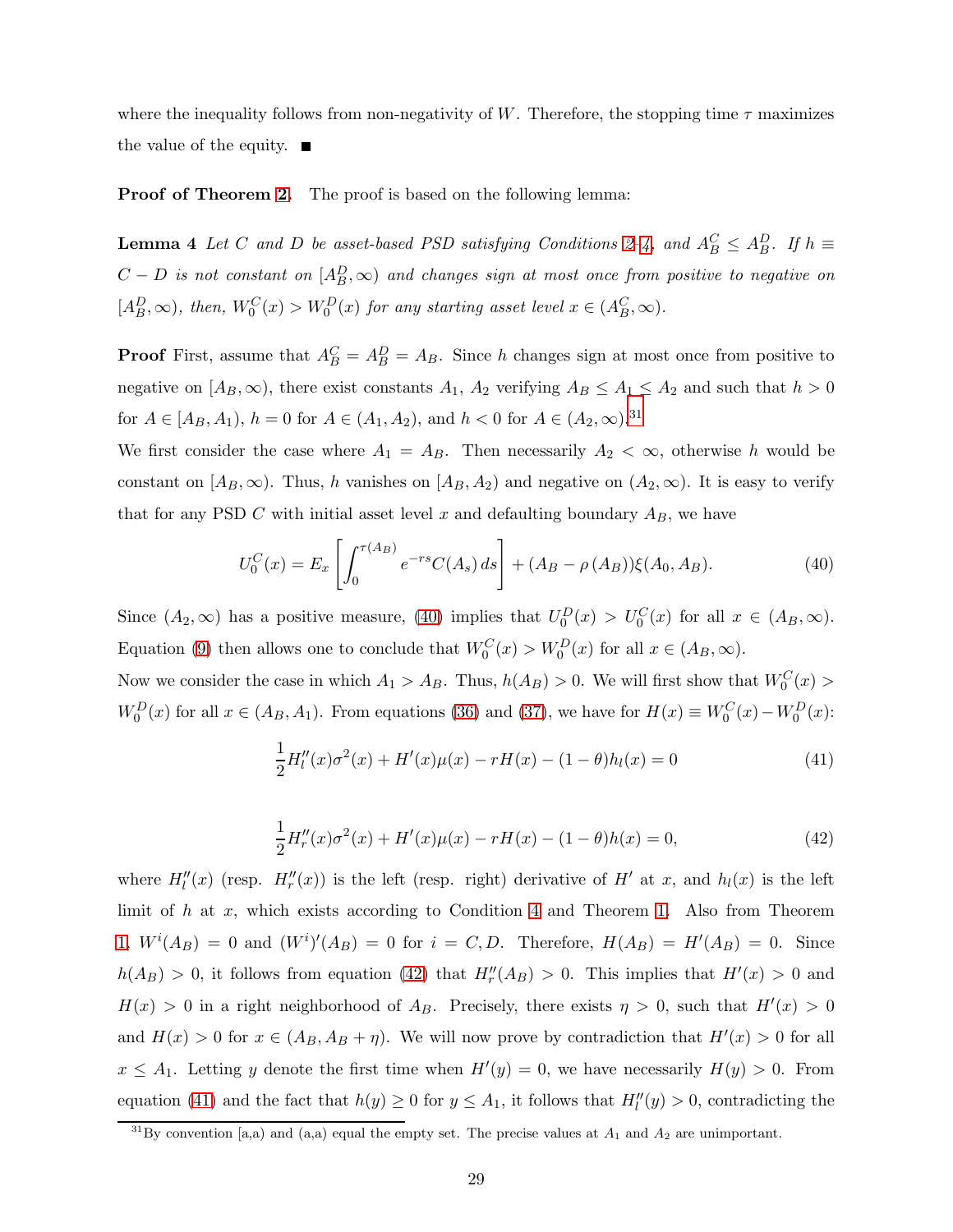fact that y was the first time where  $H'(y) = 0$ . Therefore,  $H'(x) > 0$  and  $H(x) > 0$  on  $(A_B, A_1]$ . Last, we prove that  $H(x) > 0$  on  $(A_1, \infty)$ . By definition of  $W^C$ ,  $W^D$ , and  $A_B$ , we have:

$$
W_0^C(x) = E_x^Q \left[ \int_0^{\tau^*} q_t \left( \delta_t - (1 - \theta) C (A_t) \right) dt \right] \text{ and}
$$
  

$$
W_0^D(x) = E_x^Q \left[ \int_0^{\tau^*} q_t \left( \delta_t - (1 - \theta) D (A_t) \right) dt \right],
$$

where  $q_t = e^{-rt}, \tau^* = \tau(A_B)$ . Therefore,

$$
H(x) = -(1 - \theta)E_x^Q \left[ \int_0^{\tau^*} q_t h(A_t) dt \right].
$$

It follows that for any  $x > A_1$ , we have, since  $\tau(A_1) < \tau(A_B) = \tau^*$  and  $\int_0^{\tau^*} = \int_0^{\tau(A_1)} + \int_{\tau(A_1)}^{\tau^*}$  $\overset{\cdot \tau}{\tau(A_1)},$ 

$$
H(x) = -(1 - \theta)E_x^Q \left[ \int_0^{\tau(A_1)} q_t h(A_t) \right] + (1 - \theta)E_x^Q(e^{-r\tau(A_h)}) H(A_1).
$$

Since  $h(.)$  is non-positive on  $(A_1,\infty)$  and we have seen that  $H(A_1) > 0$ , it follows that  $H(x) > 0$  $\forall x \in (A_B, \infty)$ , which concludes the proof of the lemma in the case  $A_B^C = A_B^D = A_B$ . Now we consider the case where  $A_B^C < A_B^D$ . Then,  $W_0^C(x) > 0$  and  $W_0^D(x) = 0$  for  $x \in (A_B^C, A_B^D]$ , whence the claim holds trivially on this interval. The rest of the proof is identical to the first part for  $x > A_B^D$ .

The intuition for Lemma [4](#page-29-4) is as follows. Suppose that  $A_B^C = A_B^D = A_0$ . Since these default levels are chosen optimally, this means that, seen from  $A_0$ , the profiles C and D are equivalent for the shareholders (both prompting them to default). As the asset level increases above  $A_0$ , shareholders get gradually farther away from relatively higher coupons  $C$  (compared to  $D$ ), as  $C$ 's payments decrease relative to D's. Since shareholders were indifferent between C and D at  $A_0$ , this means that they now strictly prefer  $C$  to  $D$ . Thus, equity value is higher with  $C$  than with D for all asset levels above  $A_0$ . The intuition for the case  $A_B^C < A_B^D$  is the same but reinforced by the fact that  $W^C(A_B^D) > 0 = W^D(A_B^D)$ . Lemma [4](#page-29-4) allows us to conclude the proof of Theorem [2.](#page-8-2) We proceed by contradiction. We assume first that  $A_B^C = A_B^D = A_B$ . Then, the pair  $(C, D)$ satisfies the conditions of the lemma, which allows to conclude that  $W_0^C(x) > W_0^D(x)$   $\forall x > A_B$ . By formula [\(9\)](#page-7-2), we conclude in particular that for  $x = A_0, U_0^C < U_0^D$ , which contradicts the hypothesis of Theorem 1. We now assume that  $A_B^C < A_B^D$ . Then, we can lower the value of the interests paid by D uniformly, proceeding by translation: we consider the PSD  $D_{\varepsilon}$  that pays the interest function  $D_{\varepsilon} = D - \varepsilon$ . Then, with the assumption that D is in the efficiency domain of its translation class (Condition [1\)](#page-8-0), we have  $U_0^{D_{\varepsilon}} < U_0^{D} = U_0^{C}$ . On the other hand, since the interest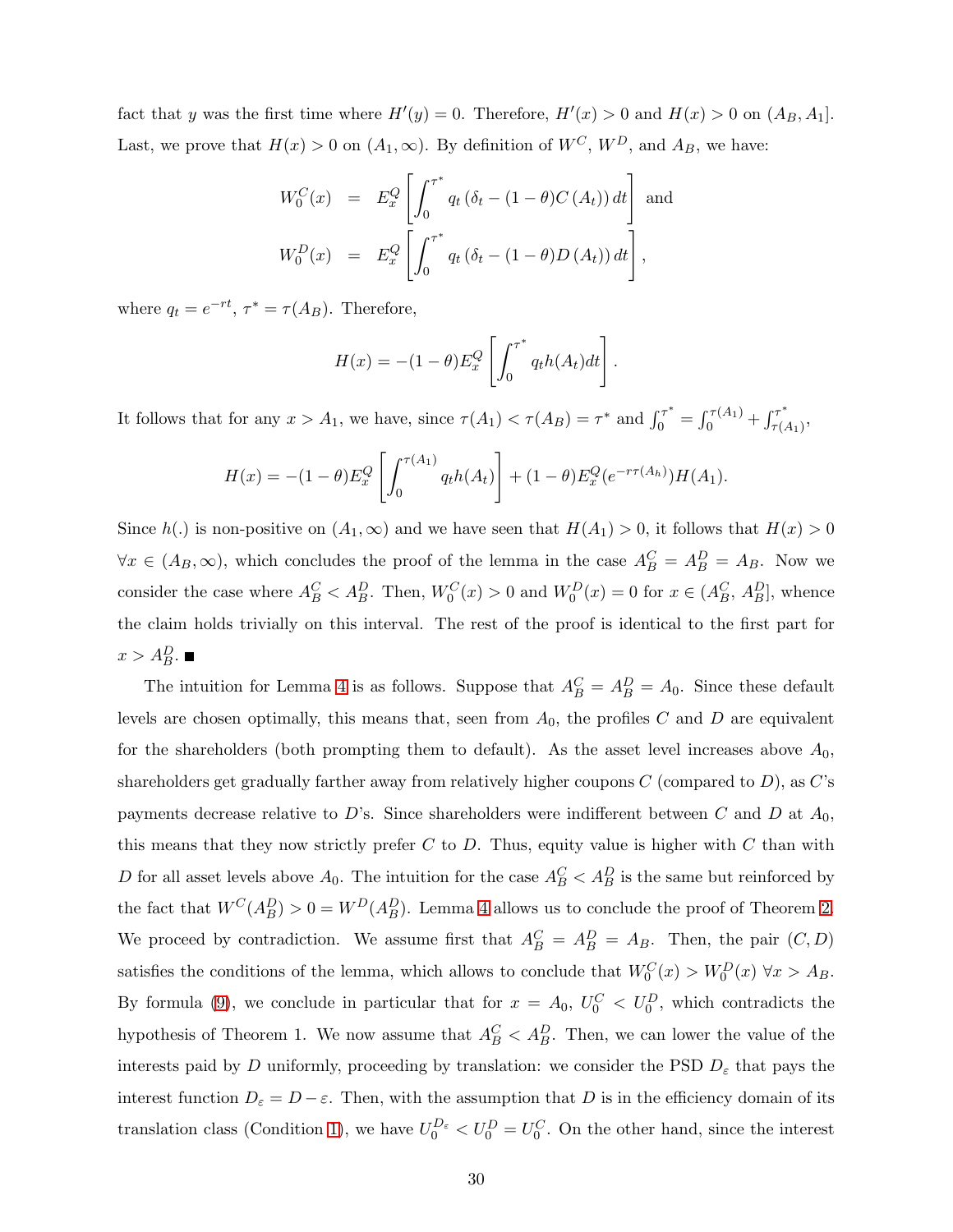payments are getting lower as  $\varepsilon$  increases, there exists an  $\varepsilon_0 > 0$  such that  $A_B^{D_{\varepsilon_0+}} \leq A_B^C \leq A_B^{D_{\varepsilon_0-}}$ . Moreover, since  $h = C - D$  is non-increasing and not constant, so is  $h_{\varepsilon} \equiv C - D_{\varepsilon} = C - D + \varepsilon$ . In particular,  $h_{\varepsilon}$  is not constant and changes sign at most once. Since D satisfies Conditions [3](#page-21-0) and [4,](#page-21-2) it is easy to verify that so does  $D_{\varepsilon}$ ,  $\forall \varepsilon > 0$ . Therefore, the pairs  $(C, D_{\varepsilon})$  with  $\varepsilon$  in a left neighborhood of  $\varepsilon_0$  satisfy the hypothesis of the lemma, which implies<sup>[32](#page-31-0)</sup> that  $W_0^C(x) > W_0^{D_{\varepsilon_0}}(x)$ for any starting asset level  $x \in (A_B^C, \infty)$ . By [\(6\)](#page-5-4), we conclude that  $U_0^C < U_0^{D_{\varepsilon}}$  for any  $\varepsilon$  in a right neighborhood of  $\varepsilon_0$ , which contradicts the fact that  $U_0^{D_{\varepsilon}} \leq U_0^D = U_0^C$  for all  $\varepsilon > 0$ .

 $\blacksquare$ 

**Proof of Theorem [3.](#page-12-2)** The proof is based on the proof of Theorem [2.](#page-8-2) In the case of ratings-based PSD obligations it is easy to see that Conditions [2–](#page-21-3)[4](#page-21-2) are automatically satisfied. We suppose first that  $A_B^C = A_B^D$ . This implies that  $G(A_B^C) = G(A_B^D)$ . From Lemma [4,](#page-29-4)  $U_0^C > U_0^D$ . This contradicts the fact that  $U_0^C = U_0^D$ . Now suppose that  $A_B^C < A_B^D$ . Take  $\varepsilon > 0$  such that  $A_B^C = A_B^{D_{\varepsilon}}$ . Then  $G(A_B^C) = G(A_B^{D_{\varepsilon}})$  and Lemma [4](#page-29-4) implies that  $U_0^C < U_0^{D_{\varepsilon}}$ . Condition [3,](#page-21-0) in contrast, implies that  $U_0^{D\varepsilon} < U_0^D = U_0^C$  and we have a contradiction. Therefore,  $A_B^C > A_B^D$ . Since  $U_0^C = U_0^D$ , the result follows from [\(6\)](#page-5-4).

#### Proof of Theorem [4](#page-14-3)

In the screening equilibrium, the low-growth firm takes the fixed-interest loan, while the high-growth firm takes the risk-compensating PSD loan, which we construct below. The market believes that the firm is the low-growth type for sure if it takes the fixed-interest loan, and the firm is the high-growth type for sure if it takes the risk-compensating PSD loan. Both firms may issue new equity to finance debt payments if needed. However, the firm is perceived as the high-growth type by the market as long as it raises capital only from the existing stock holders, who can observe its true type directly. If it tries to sell its equity to outside investors, the market will infer that this is the low-growth firm. If the existing shareholders try to sell their shares to outside investors, the market will also perceive it as the low-growth firm.

When the bankruptcy costs is zero, the equity value is equal to the asset value minus the debt value. Hence, the IC constraint [\(16\)](#page-14-0) for the low-growth firm becomes

<span id="page-31-2"></span>
$$
A_L - M \ge \varphi \left( A_L - U_L^{C_1'} \left( A_L \right) \right) + (1 - \varphi) \left( A_H - M \right) \tag{43}
$$

<span id="page-31-1"></span>and

$$
A_H - M \ge \varphi \left( A_H - U_H^{C_0} \left( A_H \right) \right) + (1 - \varphi) \left( A_L - M \right) \tag{44}
$$

<span id="page-31-0"></span><sup>&</sup>lt;sup>32</sup>Here we use the fact that  $W_0^{D\epsilon}(x)$  is continuous in  $\epsilon$ , which is an easy consequence of Corollary [4.](#page-27-1)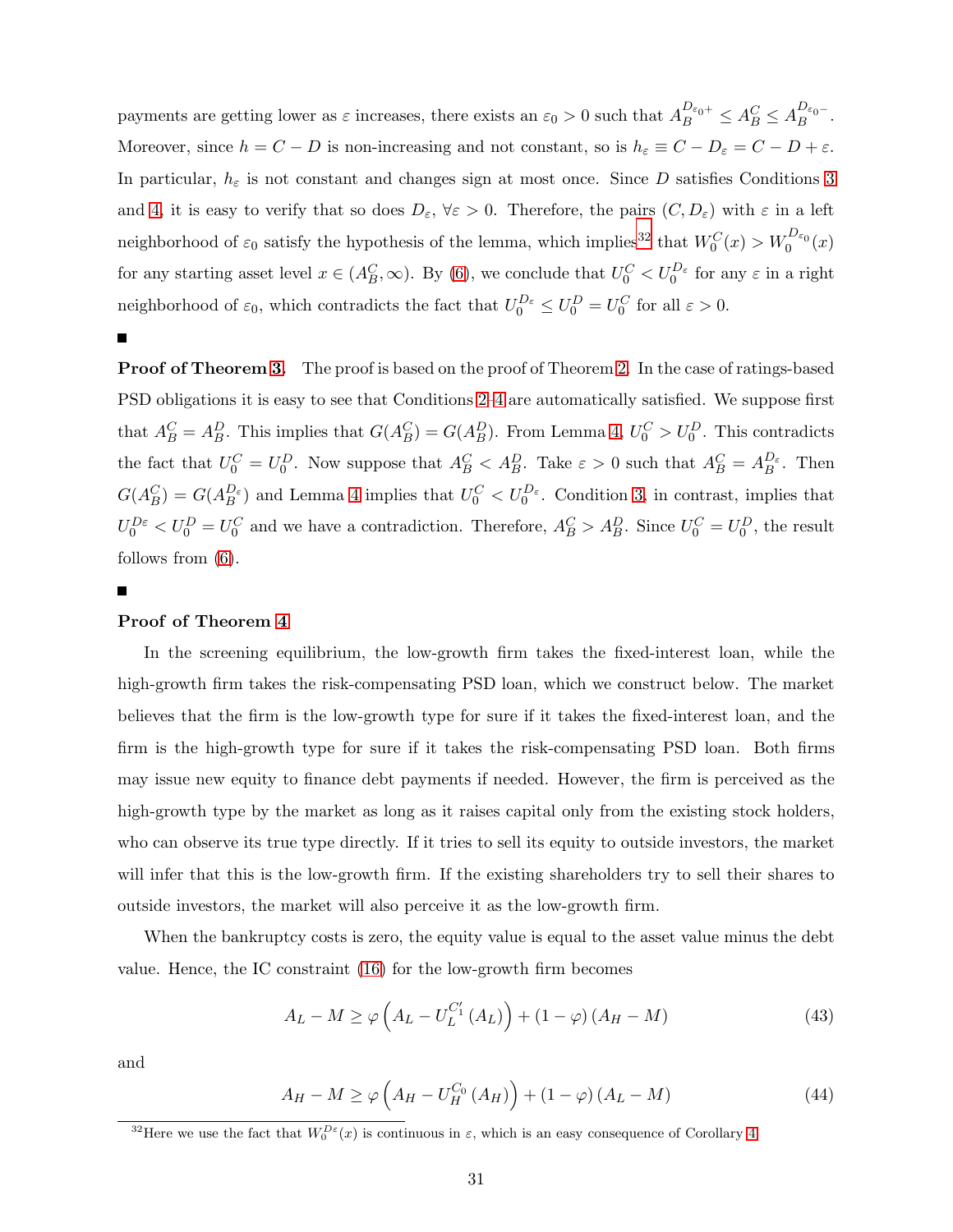for the high-growth firm.

Since for the same fixed-interest debt  $C_0$ , the high-growth firm is less likely to default than the low-growth firm,

<span id="page-32-0"></span>
$$
U_{H}^{C_{0}}(A_{H}) \geq U_{L}^{C_{0}}(A_{L}) = M.
$$

Hence, constraint [\(44\)](#page-31-1) always holds.

Constraint [\(43\)](#page-31-2) can be rewritten as follows

$$
\varphi \ge \frac{A_H - A_L}{A_H - M - \left(A_L - U_L^{C_1'}\left(A_L\right)\right)}.\tag{45}
$$

We now construct a linear PSD such that [\(45\)](#page-32-0) holds. Suppose that one can find  $\beta_0$  and  $\beta_1$  such that  $U_H^{C_1} = M$ ,  $A_B^L = A_L$  and  $U_L^{C_1'} = A_L$ , where  $A_B^L$  is the default triggering level of the lowgrowth firm when issuing the PSD. With such PSD, punishment for low asset levels is so steep that the low-growth firm prefers to default immediately if it issues it. When  $U_L^{C_1'} = A_L$ , equation [\(45\)](#page-32-0) becomes equivalent to equation [\(18\)](#page-15-0). Thus, the proof will be complete provided that one can indeed construct a linear PSD such that  $U_H^{C_1} = M$  and  $A_B^L = A^L$ . We first set  $A_B^L = A^L$ as wished. From [\(11\)](#page-10-4),  $A_B^H = \chi A^L$ , where  $\chi = (\gamma_1^H(1 + \gamma_1^L)/(\gamma_1^L(1 + \gamma_1^H))$ . Since the function  $m \to (1+\gamma(m))/(\gamma(m)(r-\sigma^2/2-m))$ , where  $\gamma(m)=(m+\sqrt{m^2+2r\sigma^2})/\sigma^2$ , is increasing in m for all r and  $\sigma$ , we have that  $\chi < (r - \mu_L)/(r - \mu_H)$ , and hence that  $A_B^H < A_H$ . From [\(10\)](#page-10-1), and using that  $W_H^{C_1} = A_H - U_H^{C_1}$  as well as [\(11\)](#page-10-4), the condition  $U_H^{C_1} = M$  can be rewritten as

$$
A_H - M = \lambda \left[ A^H - A_B^H \left( \frac{A_H}{A_B^H} \right)^{-\gamma_1^H} - A_B^H \frac{1 + \gamma_1^H}{\gamma_1^H} \left( 1 - \left( \frac{A_H}{A_B^H} \right)^{-\gamma_1^H} \right) \right].
$$
 (46)

One may plug this value of  $A_B^H$  into [\(46\)](#page-32-1) to obtain the value of  $\lambda$ . Since

<span id="page-32-1"></span>
$$
\Phi(x,y) = \left(\frac{1}{1+x}\right)^y + xy > 1
$$

for<sup>[33](#page-32-2)</sup> all  $x, y > 0$ , we have that

$$
\frac{1}{1+x}(1+x)^{-y} + \frac{1}{1+x}\frac{1+y}{y}(1-(1+x)^{-y}) < 1\tag{47}
$$

for all  $x, y > 0$ , and thus  $\lambda$  is positive. Since  $\chi \ge 1$ , we have that  $A_B^H \ge A^L$  and thus

$$
A_B^H \left(\frac{A_H}{A_B^H}\right)^{-\gamma_1^H} + A_B^H \frac{1+\gamma_1^H}{\gamma_1^H} \left(1 - \left(\frac{A_H}{A_B^H}\right)^{-\gamma_1^H}\right) \ge A^L > M
$$

and  $\lambda > 1$ . Since  $\lambda = \frac{(r-\mu_H)+\beta_1}{(r-\mu_H)}$  $\frac{(-\mu_H)+\beta_1}{(r-\mu_H)}, \ \beta_1 > 0.$  From [\(11\)](#page-10-4) and using  $A_B^H = \chi A^L, \ \beta_0 = \frac{(1+\gamma_1^L)r}{\gamma_1^L}$  $\frac{\gamma_1 \gamma_1 \gamma_1}{\gamma_1^L} A_L \lambda.$ Therefore,  $\beta_0>0$  and this concludes the proof.  $\blacksquare$ 

<span id="page-32-2"></span><sup>&</sup>lt;sup>33</sup>Indeed,  $\Phi(0, y) = 1$  for all  $y > 0$ , and  $\partial \Phi(x, y) / \partial x$  is positive for all  $x, y > 0$ .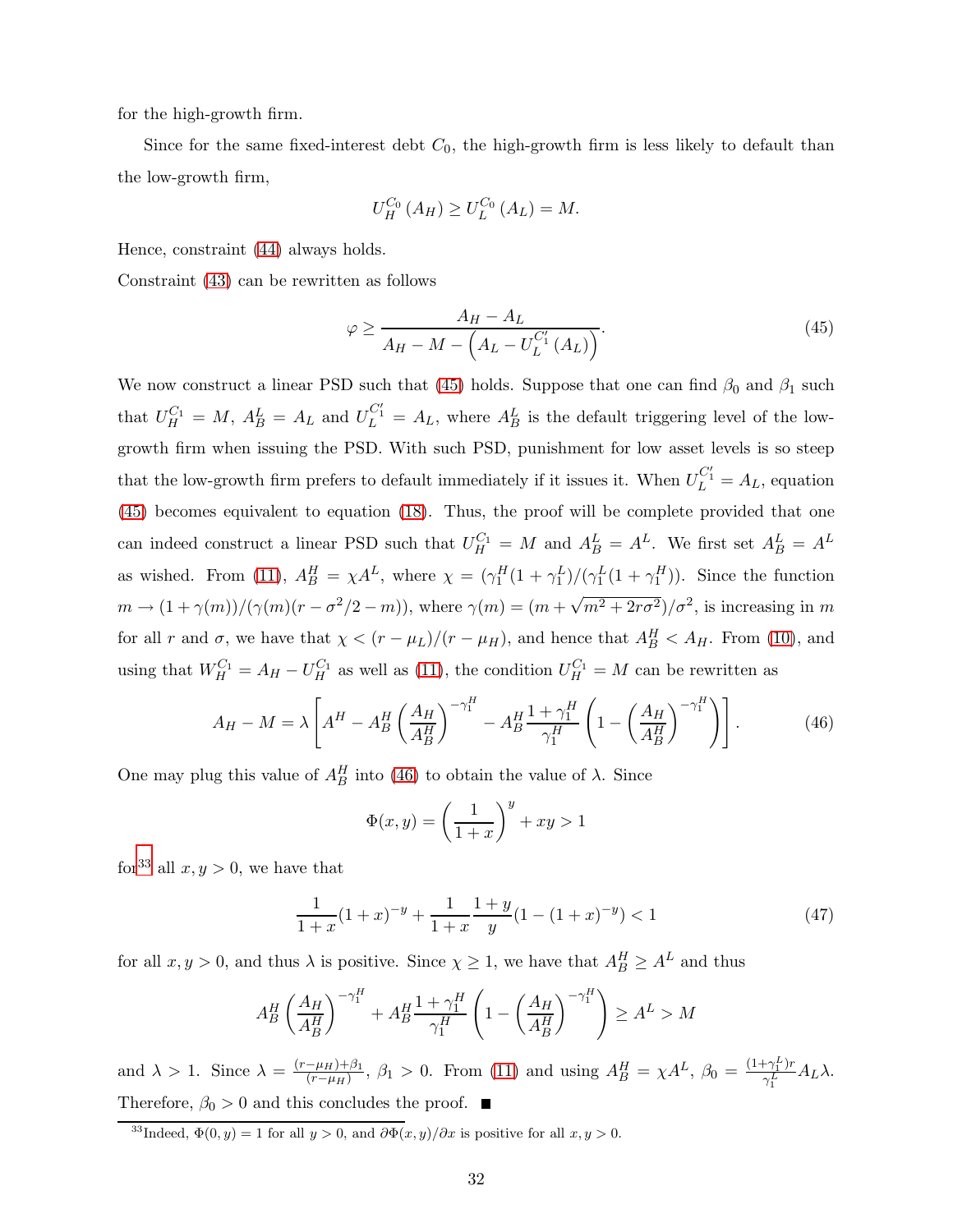## References

- Acharya, V., S. Das, and R. Sundaram, 2002, A Discrete-Time Approach to No-arbitrage Pricing of Credit Derivatives with Rating Transitions, Financial Analysts Journal May-June, 28–44.
- Asquith, P., A. Beatty, and J. Weber, 2005, Performance Pricing in Debt Contracts, Journal of Accounting and Economics 40, 101–128.
- Asquith, P., and D. Mullins, 1986, Equity Issues and Offering Dilution, Journal of Financial Economics 15, 61–89.
- Bhanot, K., and A. Mello, 2006, Should Corporate Debt Include a Rating Trigger?, Journal of Financial Economics 79, 69–98.
- Bhattacharya, S., 1978, Project Valuation with Mean-Reverting Cash Flow Streams, Journal of Finance 33, 1317–1331.
- Bhattacharya, S., 1980, Nondissipative Signaling Structures and Dividend Policy, Quarterly Journal of Economics 95, 1–24.
- Black, F., and J. Cox, 1976, Valuing Corporate Securities: Some Effects of Bond Identures Provisions, Journal of Finance 31, 351–367.
- Das, S., and P. Tufano, 1996, Pricing Credit Sensitive Debt When Interest Rates, Credit Rates and Credit Spreads Are Stochastic, Journal of Financial Engineering 5, 161–198.
- DeMarzo, P., and D. Duffie, 1999, A Liquidity-Based Model of Security Design, Econometrica 67, 65–99.
- Diamond, D., 1991, Debt Maturity Choice and Liquidity Risk, *Quarterly Journal of Economics* 109, 709–737.
- Dierkens, N., 1991, Information Asymmetry and Equity Issues, *Journal of Financial and Quan*titative Analysis 26, 181–199.
- D'Mello, R., and S. Ferris, 2000, The Information Effects of Analyst Activity at the Announcement of New Equity Issues, Financial Management 29, 78–95.
- Driessen, J., 2005, Is Default Event Risk Priced in Corporate Bonds?, Review of Financial Studies 18, 165–195.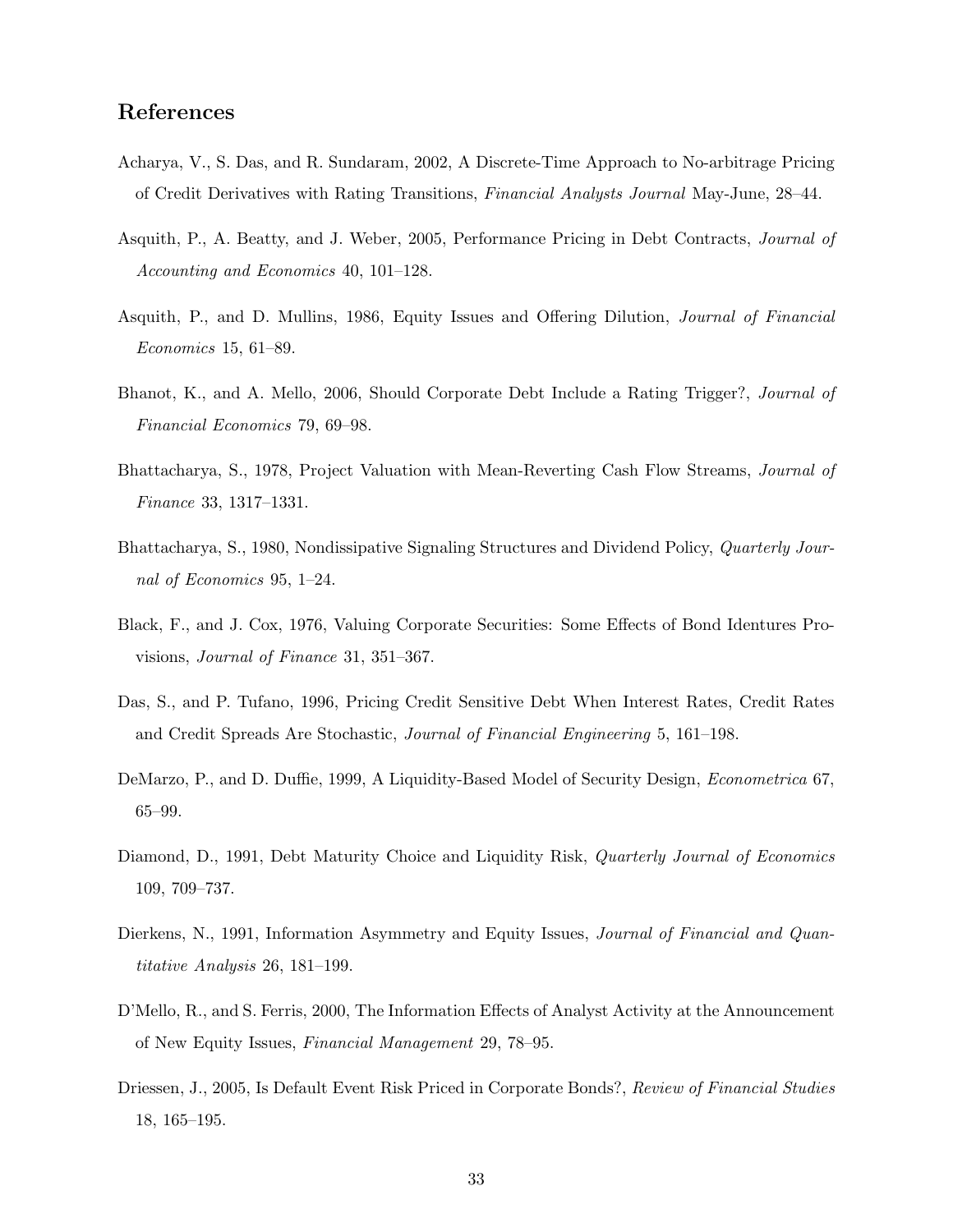- Duffie, D., and D. Lando, 2001, The Term Structure of Capital Spreads with Incomplete Accounting Information, Econometrica 69, 633–664.
- Duffie, D., and K. Singleton, 1999, Modelling the Term Structure of Defaultable Bonds, Review of Financial Studies 12, 687–720.
- Eckbo, E., 1986, The Valuation Effects of Corporate Debt Offerings, Journal of Financial Economics 15, 119–152.
- Fischer, E., R. Heinkel, and J. Zechner, 1989, Dynamic Capital Structure Choice: Theory and Tests, Journal of Finance 44, 19–40.
- Flannery, M., 1986, Asymmetric Information and Risky Debt Maturity Choice, Journal of Finance 41, 19–37.
- Fleming, W., and H. Soner, 1993, Controlled Markov Processes and Viscosity Solutions. (Springer New York).
- Friedman, A., 1975, Stochastic Differential Equations and Their Applications vol. 1. (Academic Press New York).
- Froot, K., D. Scharfstein, and J. Stein, 1993, Risk Management: Coordinating Investment and Financing Policies, Journal of Finance 48, 1629–1658.
- Goldstein, R., N. Ju, and H. Leland, 1998, A Generalized Modigliani-Miller Model of Dynamic Capital Structure, Working paper, Fisher College of Business and Haas School of Business.
- Hackbarth, D., C. Hennessy, and H. Leland, 2007, Can the Trade-off Theory Explain Debt Structure?, Review of Financial Studies 20, 1389–1428.
- Hennessy, C., D. Livdan, and B. Miranda, 2009, A Dynamic Theory of Corporate Finance Based Upon Repeated Signaling, Working paper, forthcoming in Review of Financial Studies.
- Houweling, P., A. Mentink, and T. Vorst, 2004, Valuing Euro Rating-Triggered Step-Up Telecom Bonds, Journal of Derivatives 11, 63–80.
- Jarrow, R., D. Lando, and S. Turnbull, 1997, A Markov Model for the Term Structure of Credit Risk Spreads, Review of Financial Studies 10, 481–523.
- Jarrow, R., and S. Turnbull, 1995, Pricing Derivatives on Financial Securities Subject to Credit Risk, Journal of Finance 50, 53–86.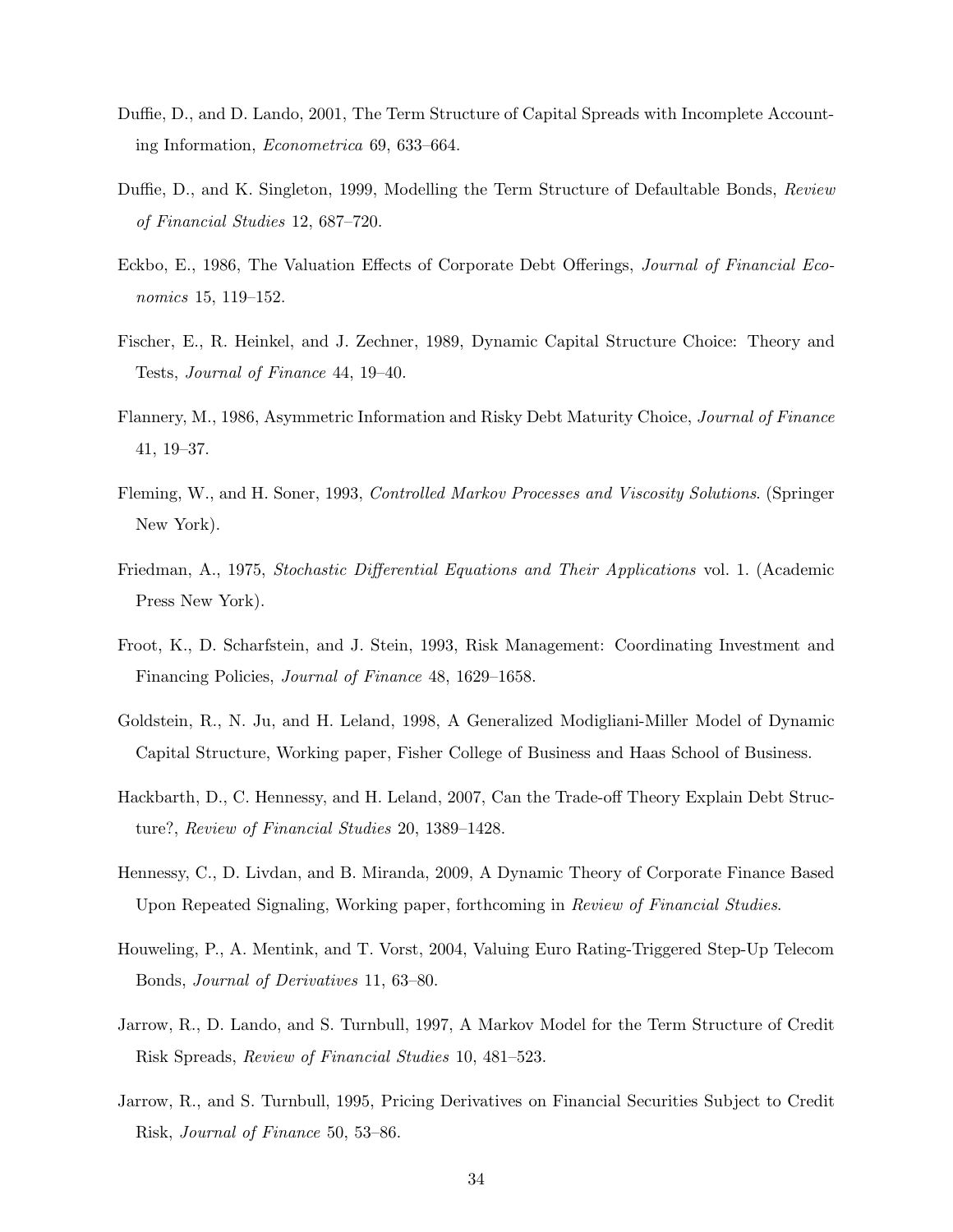- Karatzas, I., and S. E. Shreve, 1991, Brownian Motion and Stochastic Calculus. (Springer-Verlag New York).
- Lando, D., and A. Mortensen, 2005, On the Pricing of Step-Up Bonds in the European Telecom Sector, Journal of Credit Risk 1, 71–111.
- Leland, H., 1994, Corporate Debt Value, Bond Covenants, and Optimal Capital Structure, Journal of Finance 49, 1213–1252.
- Leland, H., 1998, Agency Costs, Risk Management, and Capital Structure, Journal of Finance 53, 1213–1243.
- Leland, H., and D. Pyle, 1977, Informational Asymmetries, Financial Structure, and Financial Intermediation, Journal of Finance 32, 371–387.
- Leland, H., and K. Toft, 1996, Optimal Capital Structure, Endogenous Bankruptcy, and the Term Structure of Credit Spreads, Journal of Finance 51, 987–1019.
- Longstaff, F., and E. Schwartz, 1995, Valuing Risky Debt: A New Approach, Journal of Finance 50, 789–820.
- Merton, R., 1974, On the Pricing of Corporate Debt: The Risk Structure of Interest Rates, Journal of Finance 2, 449–470.
- Miller, M., and K. Rock, 1985, Dividend Policy Under Asymmetric Information, Journal of Finance 40, 1031–1051.
- Morellec, E., and C. Smith, 2007, Agency Conflicts and Risk Management, Review of Finance 11, 1–22.
- Myers, S., 1977, Determinants of Corporate Borrowings, *Journal of Financial Economics* 5, 147– 175.
- Myers, S., 1984, The Capital Structure Puzzle, Journal of Financial Economics 39, 573–592.
- Myers, S., and N. Majluf, 1984, Corporate Finance and Investment Decisions When Firms Have Information That Investors Do Not Have, Journal of Financial Economics 13, 187–221.
- Ross, S., 1977, The Determination of Financial Structure: The Incentive Signaling Approach, Bell Journal of Economics 8, 23–40.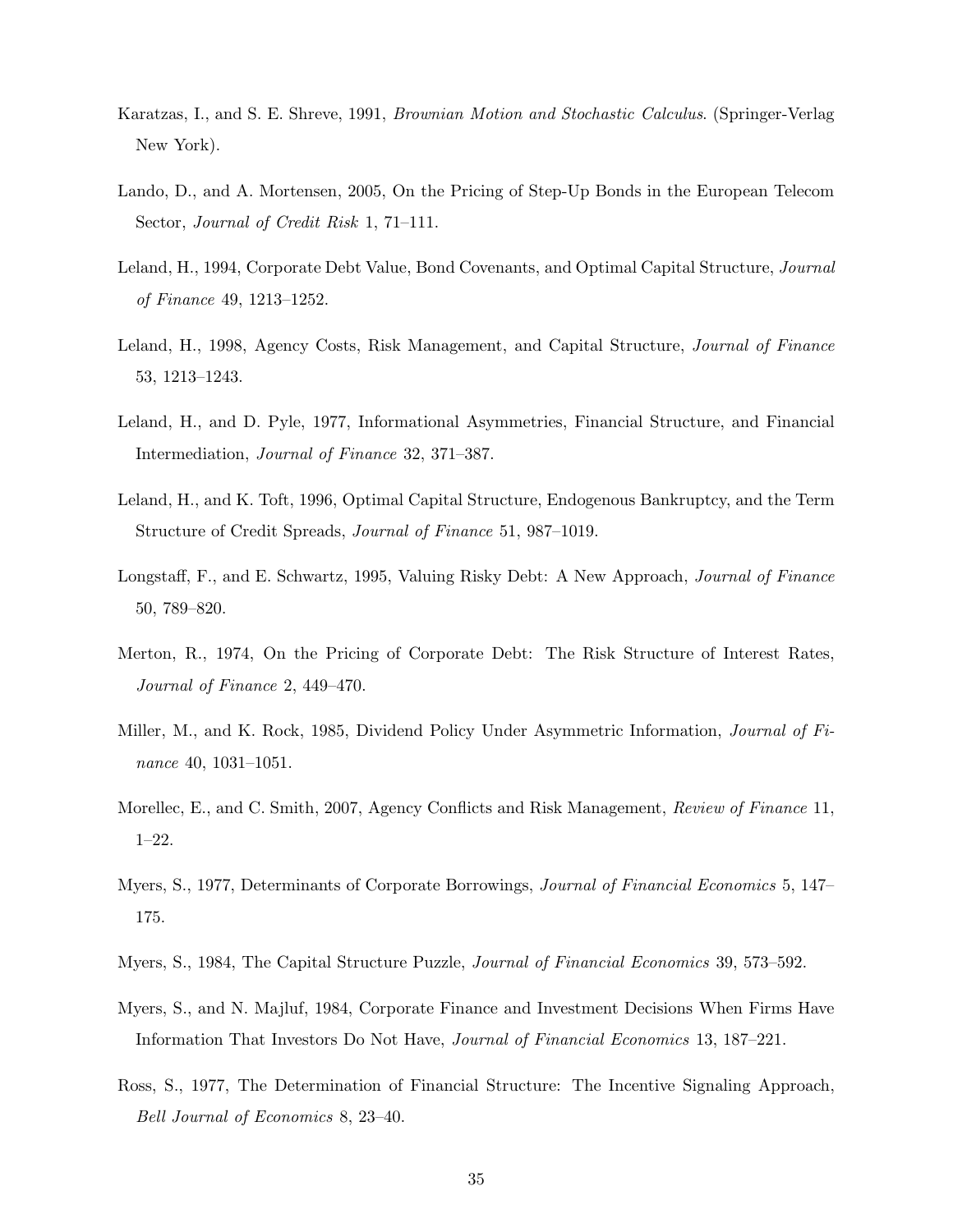- Sannikov, Y., 2009, Agency Problems, Screening, and Increasing Credit Lines, Working paper, Princeton University.
- Sarkar, S., and F. Zapatero, 2003, The Trade-off Model with Mean Reverting Earnings: Theory and Empirical Tests, Economic Journal 111, 834–860.
- Shyam-Sunder, L., 1991, The Stock Price Effect of Risky Versus Safe Debt, Journal of Financial and Quantitative Analysis 26, 549–558.
- Smith, C., and R. Stulz, 1985, The Determinants of Firms' Hedging Policies, *Journal of Financial* and Quantitative Analysis 20, 391–405.
- Tchistyi, A., 2009, Security Design with Correlated Hidden Cash Flows: The Optimality of Performance Pricing, Working paper, University of California at Berkeley.
- Yamada, T., and S. Watanabe, 1971, On the Uniqueness of Solutions of Stochastic Differential Equations, Journal of Mathematics of Kyoto University 11, 155–167.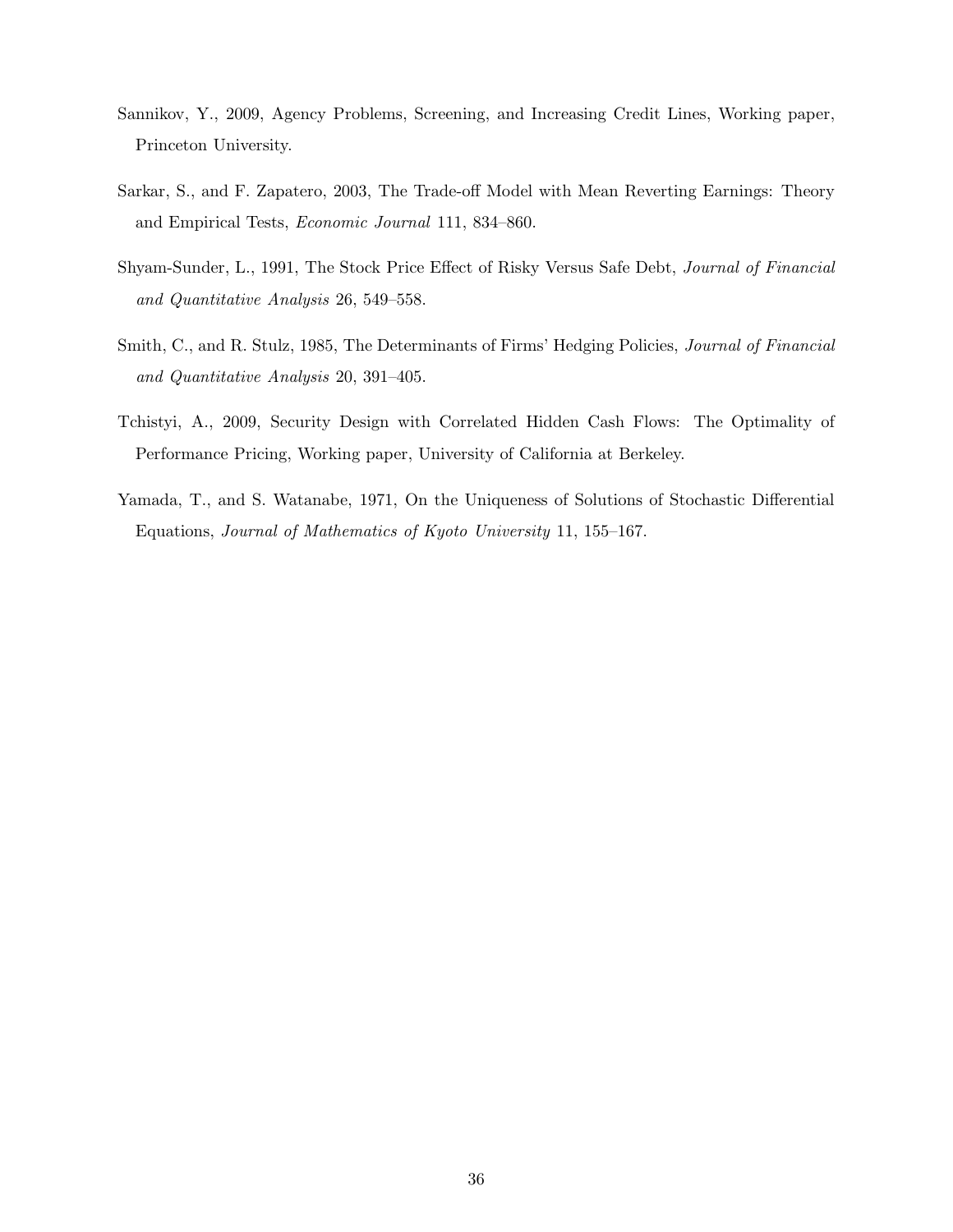# List of Figures

| 1 C is more risk compensating than $D_1, \ldots, \ldots, \ldots, \ldots, \ldots, \ldots, \ldots, \ldots$ 38 |  |
|-------------------------------------------------------------------------------------------------------------|--|
|                                                                                                             |  |
|                                                                                                             |  |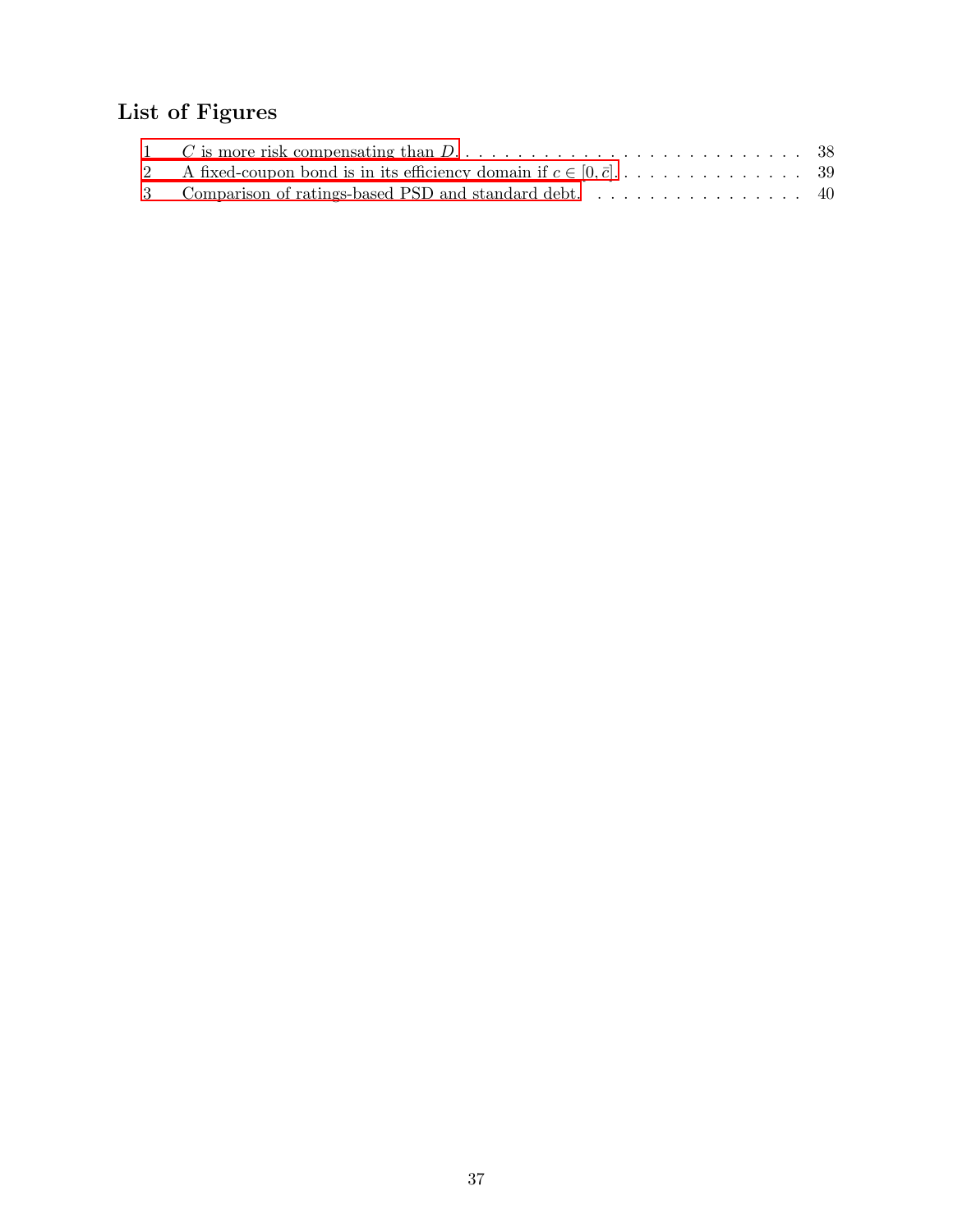<span id="page-38-0"></span>

Figure 1: C is more risk compensating than D.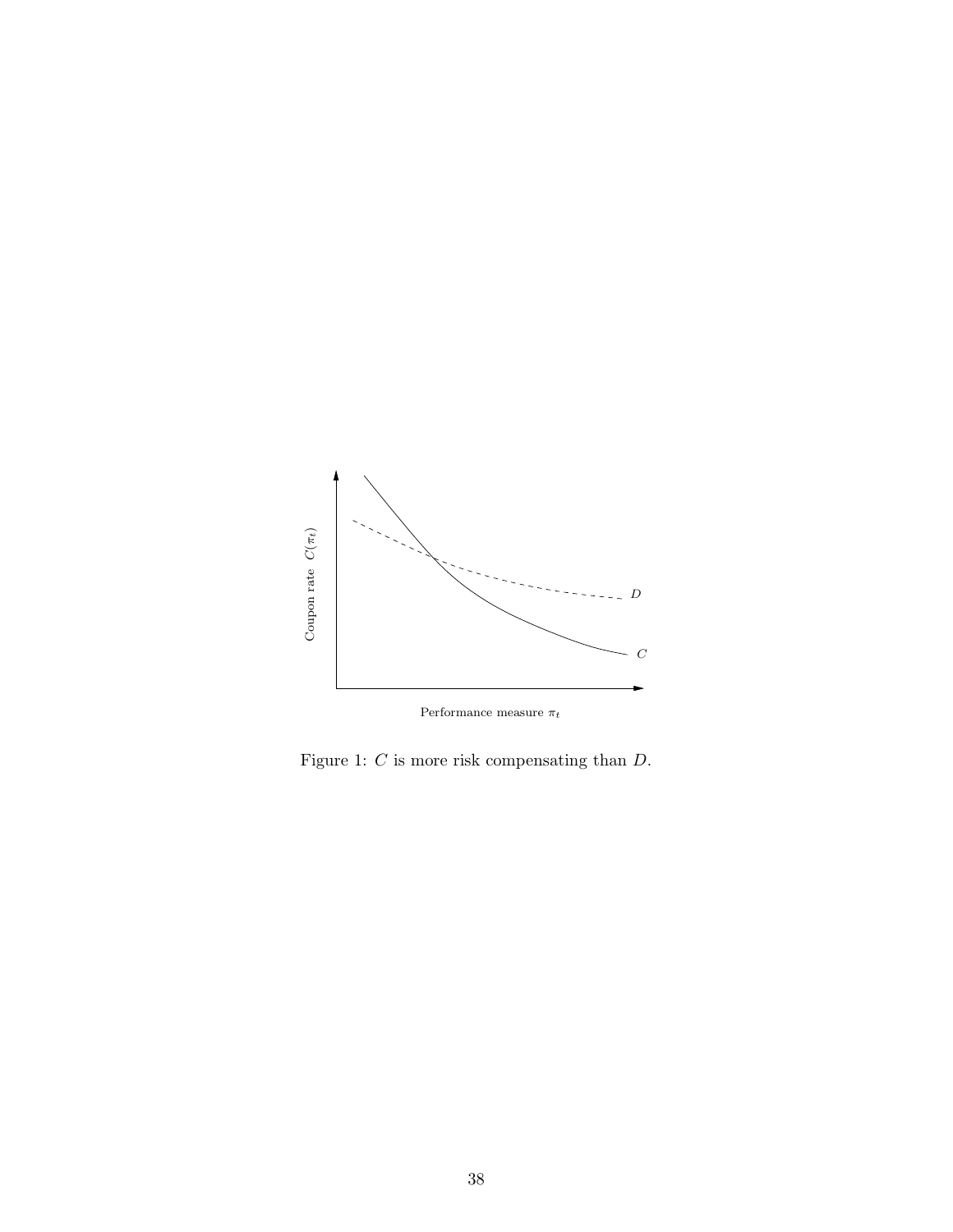<span id="page-39-0"></span>

Figure 2: A fixed-coupon bond is in its efficiency domain if  $c\in[0,\bar c].$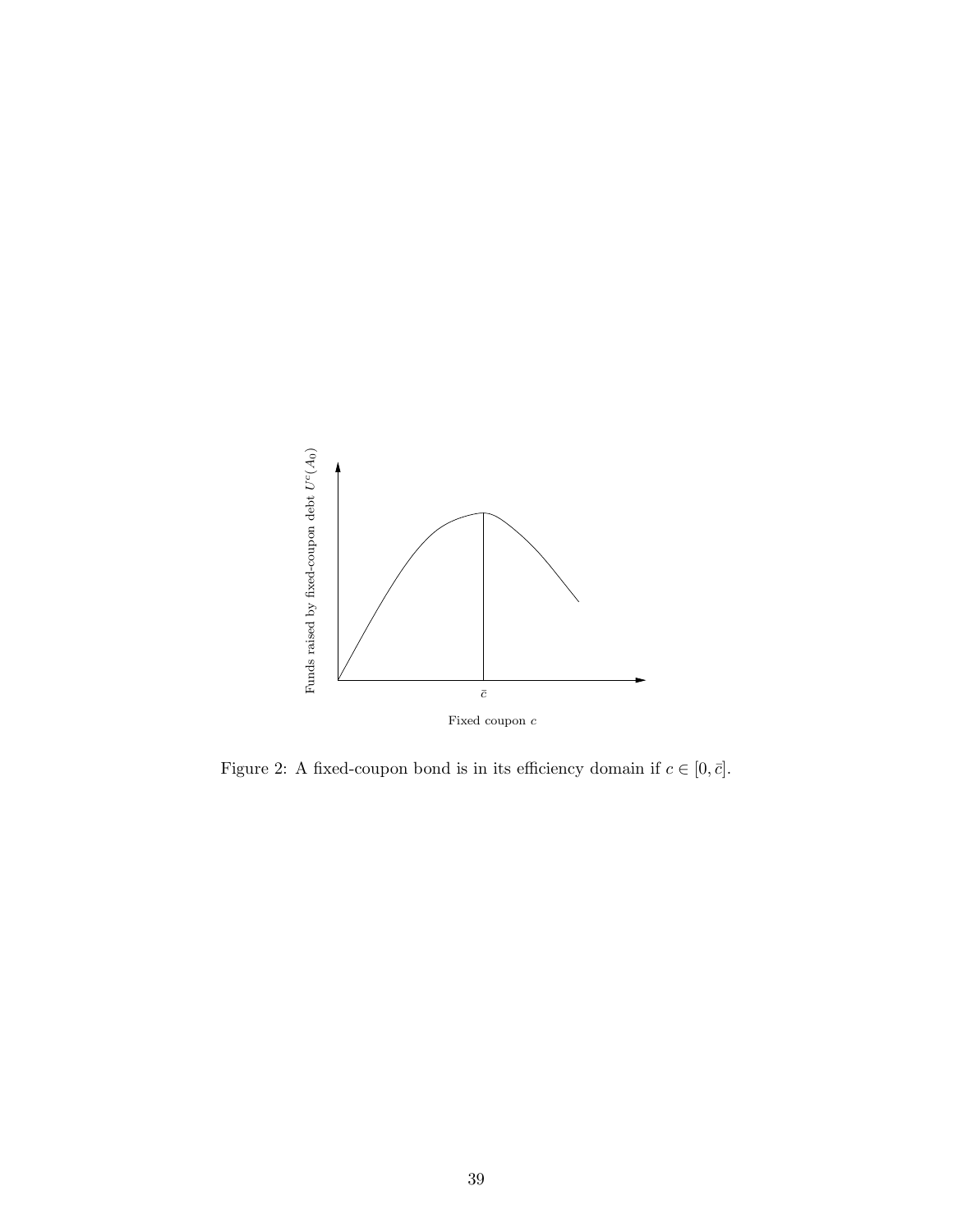<span id="page-40-0"></span>

Figure 3: Comparison of ratings-based PSD and standard debt.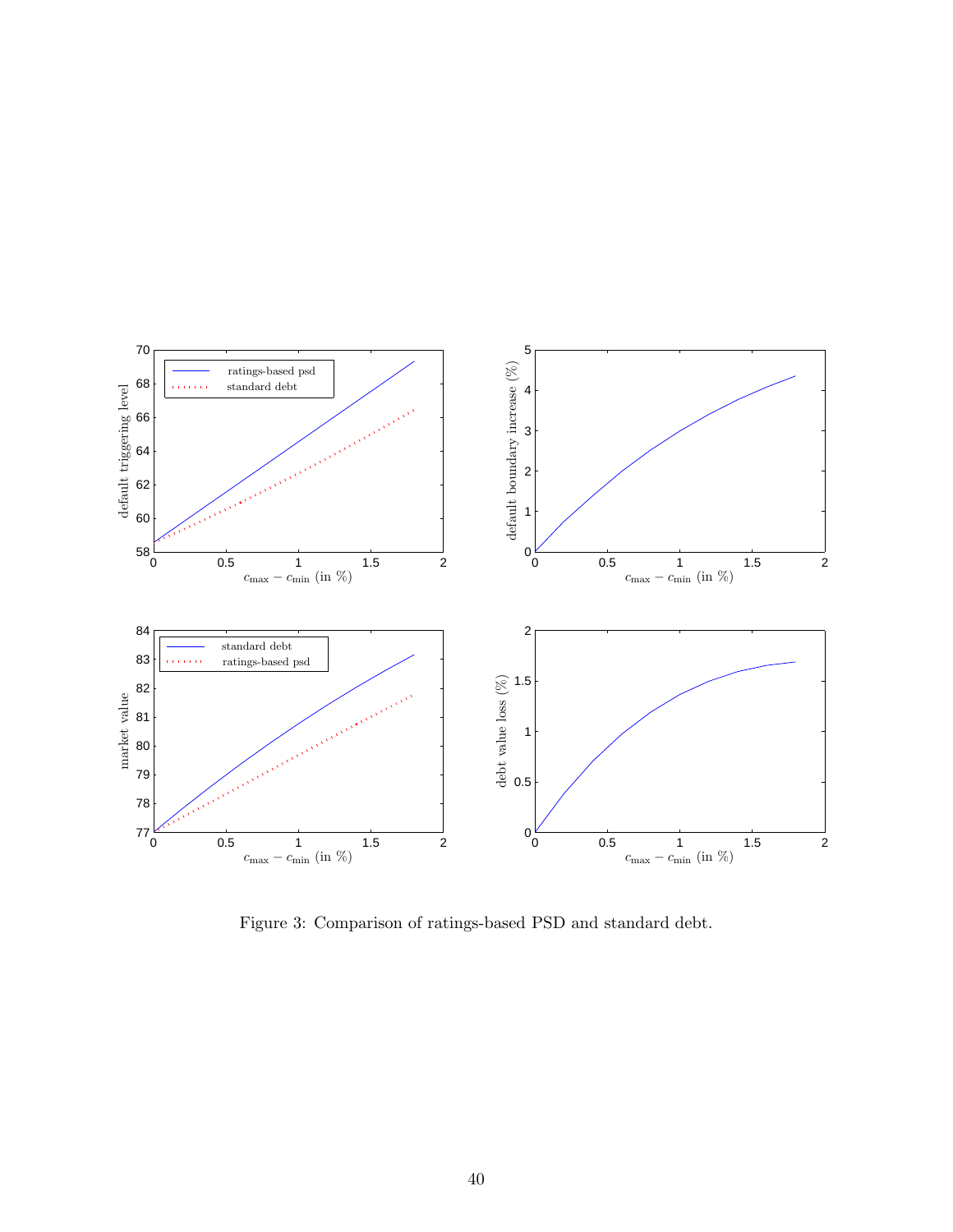# List of Tables

| 3 Effects of PSD on Ratings for Different Time Horizons 44 |  |
|------------------------------------------------------------|--|
|                                                            |  |
| 5 Effects of PSD on ROA for Different Time Horizons 46     |  |
|                                                            |  |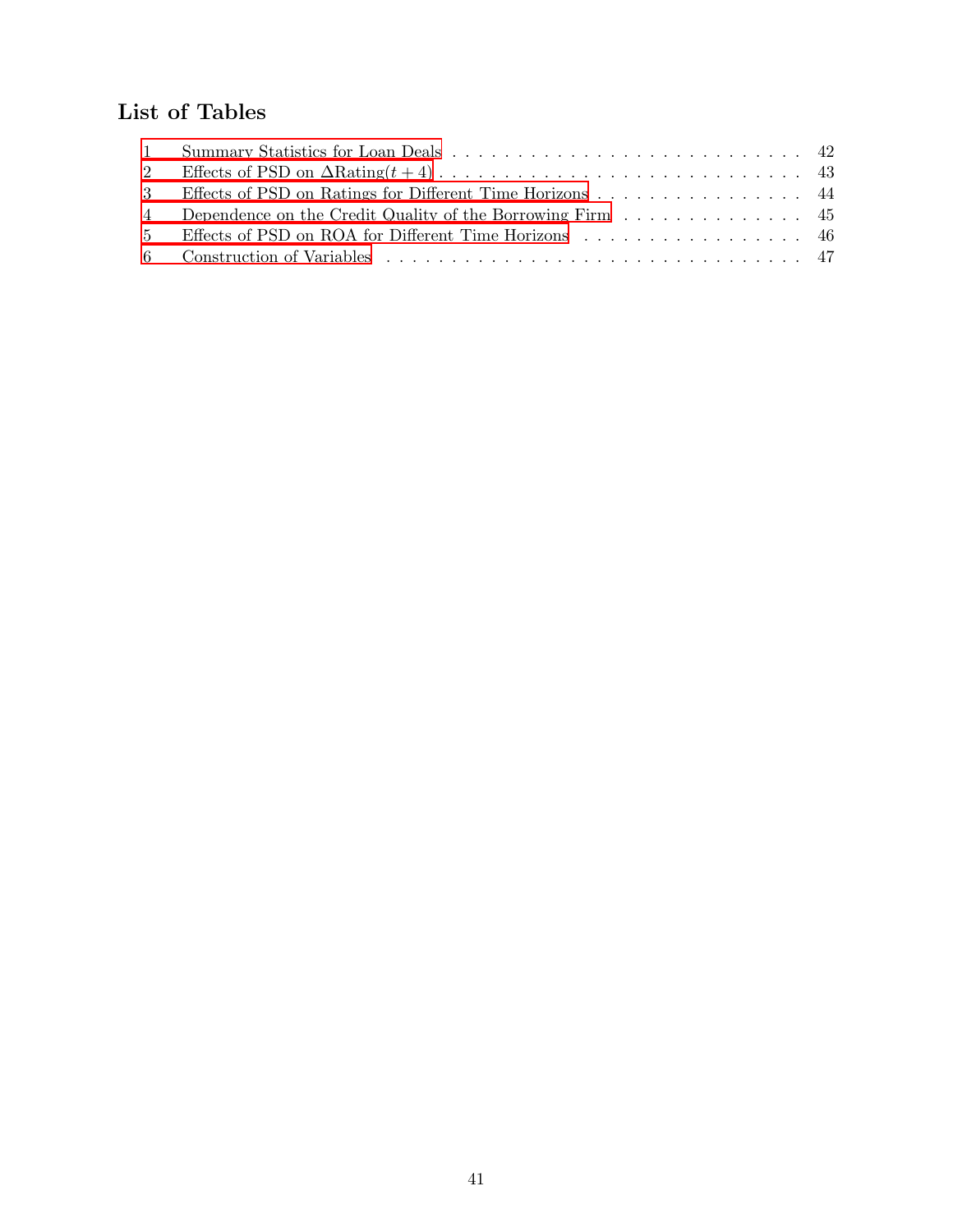| <b>PSD</b> | Variable                   | mean           | sd               | p10              | p50              | $\bf p90$        |
|------------|----------------------------|----------------|------------------|------------------|------------------|------------------|
| No         | Loan Size                  | .230           | .478             | $.015$           | .0946            | $.518\,$         |
|            | Maturity                   | 2.981          | 1.964            | $\mathbf{1}$     | 3                | $\overline{5}$   |
|            | $>1$ Tranche Indicator     | .290           | .453             | $\theta$         | $\overline{0}$   | $\mathbf{1}$     |
|            | $\text{Rating}(t)$         | 10.911         | 3.612            | $\overline{7}$   | 11               | 16               |
|            | Return Volatility          | .103           | .0632            | .0469            | .0871            | .175             |
|            | Market-to-Book             | .961           | 1.060            | .177             | .650             | 2.031            |
|            | Log(Size)                  | 3.319          | 1.838            | .993             | 3.499            | 5.416            |
|            | $#$ of Steps               | $\theta$       | $\overline{0}$   | $\overline{0}$   | $\overline{0}$   | $\Omega$         |
|            | Performance-Pricing Spread | $\overline{0}$ | $\boldsymbol{0}$ | $\boldsymbol{0}$ | $\overline{0}$   | $\boldsymbol{0}$ |
| Yes        | Loan Size                  | .490           | .996             | .050             | .220             | 1.131            |
|            | Maturity                   | 3.602          | 1.694            | $\mathbf{1}$     | 3                | $5.5\,$          |
|            | $>1$ Tranche Indicator     | .403           | .490             | $\overline{0}$   | $\overline{0}$   | $\mathbf{1}$     |
|            | Rating $(t)$               | 12.004         | 3.083            | 8                | 12               | 16               |
|            | Return Volatility          | .112           | .0617            | .050             | .099             | .189             |
|            | Market-to-Book             | .918           | .864             | .232             | .676             | 1.828            |
|            | Log(Size)                  | 2.675          | 1.745            | .641             | 2.778            | 4.859            |
|            | $#$ of Steps               | 5.082          | 3.095            | $\mathbf{1}$     | $\overline{5}$   | 8                |
|            | Performance-Pricing Spread | 72.681         | 48.076           | 12.5             | 70               | 137.5            |
| Total      | Loan Size                  | .334           | .742             | .022             | .138             | .763             |
|            | Maturity                   | 3.249          | 1.878            | $\mathbf{1}$     | 3                | $\overline{5}$   |
|            | $>1$ Tranche Indicator     | .335           | .472             | $\overline{0}$   | $\overline{0}$   | 1                |
|            | Rating $(t)$               | 11.348         | 3.451            | $\overline{7}$   | 11               | 16               |
|            | Return Volatility          | .106           | .062             | .047             | .092             | .181             |
|            | Market-to-Book             | .944           | .985             | .198             | .661             | 1.961            |
|            | Log(Size)                  | 3.065          | 1.829            | .817             | 3.196            | 5.231            |
|            | $#$ of Steps               | 2.034          | 3.168            | $\theta$         | $\overline{0}$   | 6                |
|            | Performance-Pricing Spread | 29.218         | 46.894           | $\overline{0}$   | $\boldsymbol{0}$ | 100              |

## Table 1: Summary Statistics for Loan Deals

<span id="page-42-0"></span>This table contains summary statistics for the sample of 5,020 loan deals from 1995 to 2005.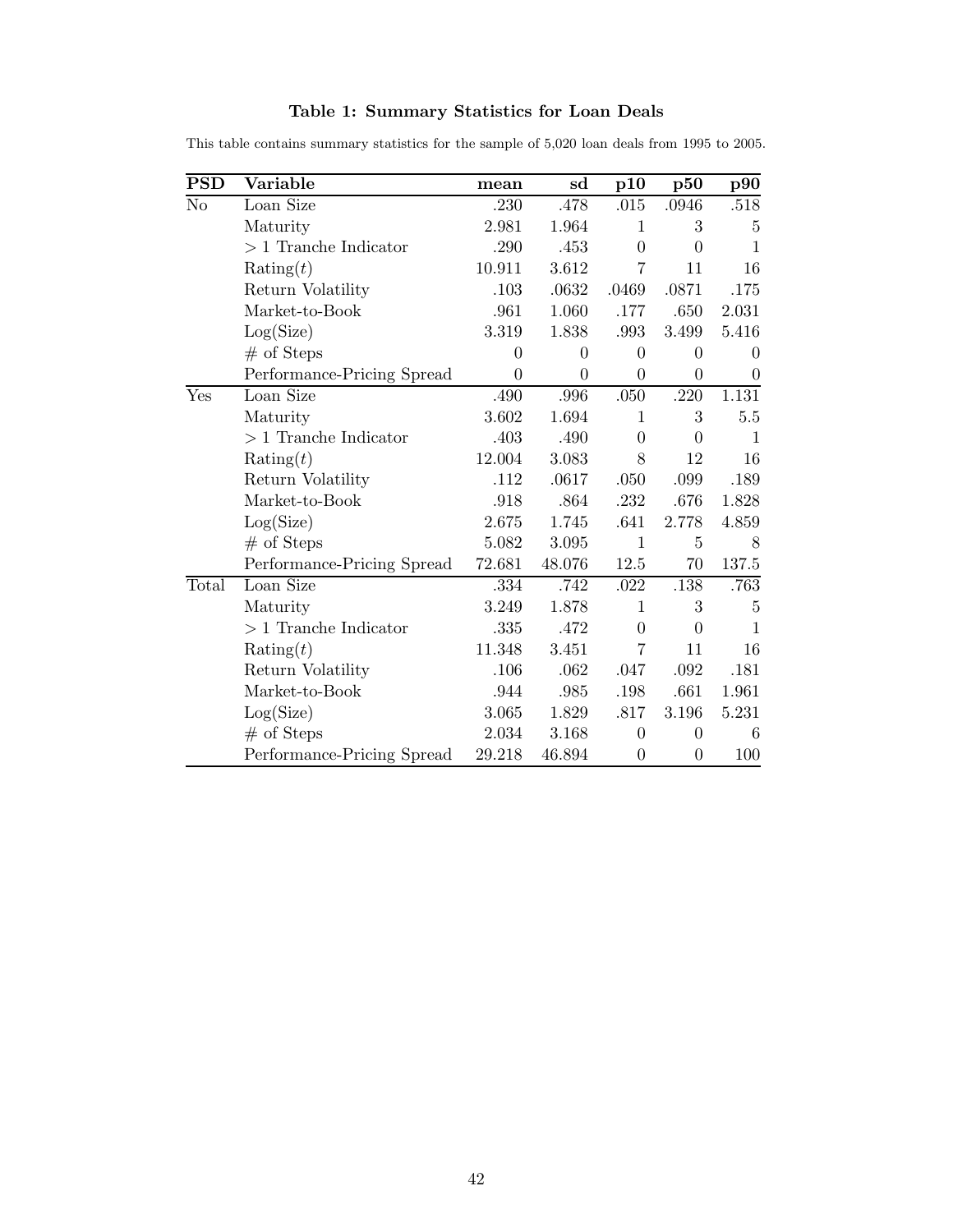|                        | Different Models |            |                |            |                |
|------------------------|------------------|------------|----------------|------------|----------------|
|                        | (1)              | (2)        | (3)            | (4)        | (5)            |
|                        | b/se             | b/se       | b/se           | b/se       | b/se           |
| <b>PSD</b>             | $0.119**$        | $0.101**$  | $0.097**$      | $0.098**$  | $0.105**$      |
|                        | (0.048)          | (0.038)    | (0.038)        | (0.037)    | (0.048)        |
| Loan Size              | $0.113**$        | $0.079**$  | $0.069**$      | $0.080**$  | $0.117**$      |
|                        | (0.042)          | (0.030)    | (0.028)        | (0.028)    | (0.042)        |
| Average Maturity       | $-0.034**$       | $-0.035**$ | $-0.026**$     | $-0.058**$ | $-0.040**$     |
|                        | (0.015)          | (0.012)    | (0.011)        | (0.011)    | (0.014)        |
| $>1$ Tranche Indicator | $-0.041$         | 0.002      | 0.027          | 0.057      | $-0.040$       |
|                        | (0.053)          | (0.042)    | (0.041)        | (0.040)    | (0.052)        |
| $#$ of Covenants       | 0.078            | 0.084      | 0.070          | 0.046      | 0.074          |
|                        | (0.089)          | (0.067)    | (0.065)        | (0.066)    | (0.089)        |
| Current Rating         | $-0.197**$       | $-0.068**$ | $-0.066**$     | $-0.064**$ | $-0.194**$     |
|                        | (0.012)          | (0.006)    | (0.006)        | (0.006)    | (0.012)        |
| Return Volatility      | $2.562**$        |            |                |            | $2.802**$      |
|                        | (0.545)          |            |                |            | (0.488)        |
| Market-to-Book         | $-0.238**$       |            |                |            | $-0.232**$     |
|                        | (0.029)          |            |                |            | (0.028)        |
| Log(Size)              | $-0.159**$       |            |                |            | $-0.153**$     |
|                        | (0.017)          |            |                |            | (0.017)        |
| Industry               | Yes              | Yes        | N <sub>o</sub> | No         | Yes            |
| Year                   | Yes              | Yes        | Yes            | No         | N <sub>o</sub> |
| Pseudo- $R^2$          | 0.115            | 0.061      | 0.041          | 0.030      | 0.110          |
| $\cal N$               | 3574             | 5020       | 5020           | 5020       | 3574           |

## Table 2: Effects of PSD on  $\Delta$ Rating(t+4)

<span id="page-43-0"></span>This table presents coefficient estimates for ordered probit models estimating how the presence of performance pricing provisions affects the probability of being upgraded or downgraded four quarters after the loan closing date. All standard errors are heteroskedacity robust, and clustered at the borrowing firm.

 $^*$  Significant at the 10% level,  $^{**}$  Significant at the 5% level.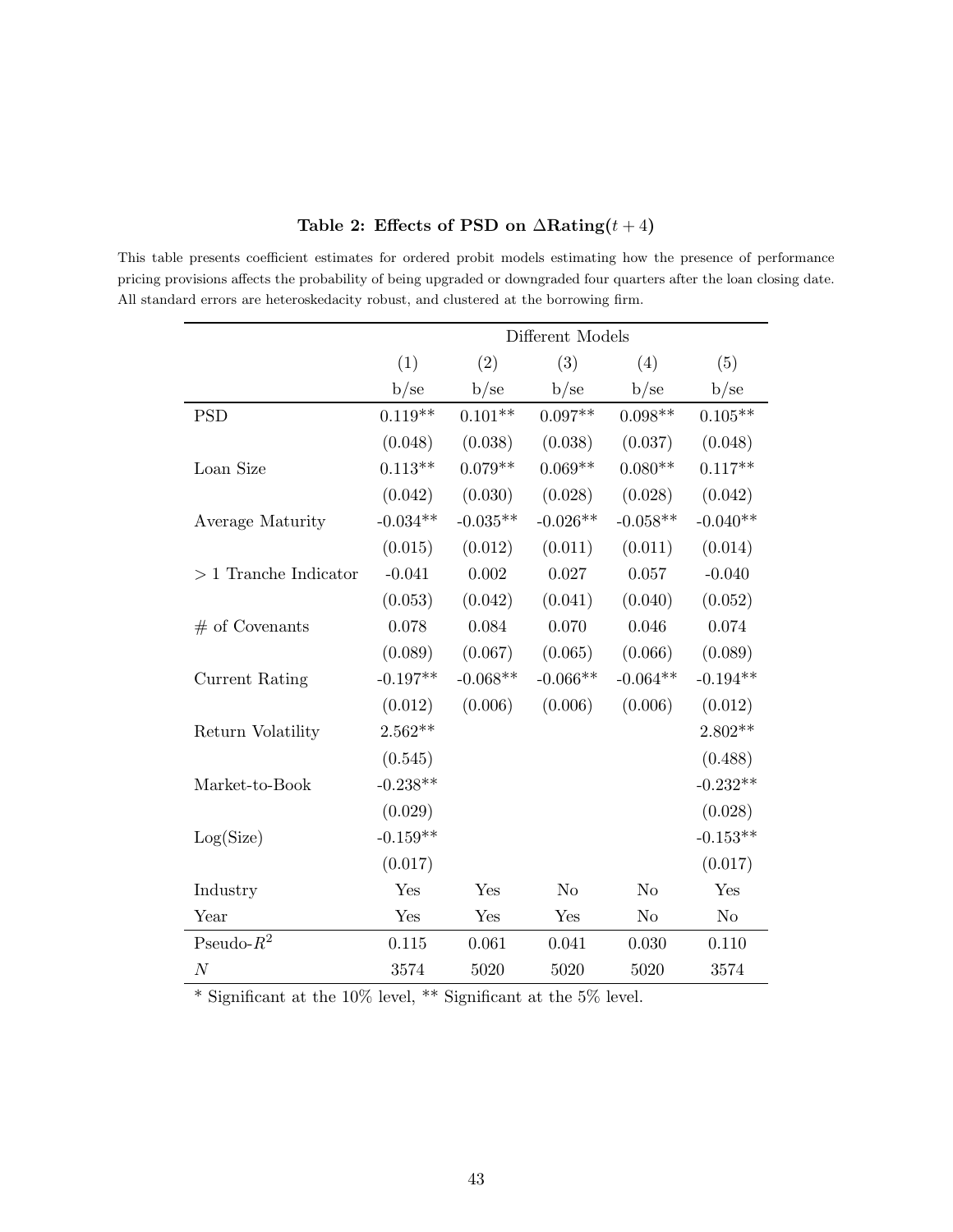|                        | Dependent Variable |            |            |            |  |
|------------------------|--------------------|------------|------------|------------|--|
|                        | $\Delta$ Rating    |            |            |            |  |
|                        | $(t + 4)$          | $(t + 1)$  | $(t + 2)$  | $(t + 8)$  |  |
|                        | b/se               | b/se       | b/se       | b/se       |  |
| <b>PSD</b>             | $0.119**$          | 0.084      | $0.119**$  | $0.088**$  |  |
|                        | (0.048)            | (0.065)    | (0.055)    | (0.044)    |  |
| Loan Size              | $0.113**$          | $0.113**$  | $0.082**$  | $0.083**$  |  |
|                        | (0.042)            | (0.049)    | (0.040)    | (0.038)    |  |
| Average Maturity       | $-0.034**$         | $-0.037*$  | $-0.041**$ | $-0.031**$ |  |
|                        | (0.015)            | (0.021)    | (0.018)    | (0.013)    |  |
| $>1$ Tranche Indicator | $-0.041$           | $0.146**$  | 0.096      | $-0.044$   |  |
|                        | (0.053)            | (0.070)    | (0.060)    | (0.047)    |  |
| $#$ of Covenants       | 0.078              | $-0.002$   | 0.015      | $0.228**$  |  |
|                        | (0.089)            | (0.130)    | (0.110)    | (0.077)    |  |
| $\text{Rating}(t)$     | $-0.197**$         | $-0.179**$ | $-0.178**$ | $-0.189**$ |  |
|                        | (0.012)            | (0.015)    | (0.013)    | (0.011)    |  |
| Return Volatility      | $2.562**$          | $2.113**$  | $2.239**$  | $1.956**$  |  |
|                        | (0.545)            | (0.680)    | (0.645)    | (0.524)    |  |
| Market-to-Book         | $-0.238**$         | $-0.212**$ | $-0.203**$ | $-0.215**$ |  |
|                        | (0.029)            | (0.041)    | (0.032)    | (0.026)    |  |
| Log(Size)              | $-0.159**$         | $-0.160**$ | $-0.152**$ | $-0.162**$ |  |
|                        | (0.017)            | (0.021)    | (0.020)    | (0.016)    |  |
| Industry               | Yes                | Yes        | Yes        | Yes        |  |
| Year                   | Yes                | Yes        | Yes        | Yes        |  |
| Pseudo- $R^2$          | 0.115              | 0.131      | 0.118      | 0.109      |  |
| $\cal N$               | 3574               | 3574       | 3574       | 3574       |  |

## Table 3: Effects of PSD on Ratings for Different Time Horizons

<span id="page-44-0"></span>This table presents coefficient estimates for ordered probit models estimating how the presence of performance pricing provisions affects the probability of being upgraded or downgraded one, two, four and eight quarters after the loan closing date. All standard errors are heteroskedacity robust, and clustered at the borrowing firm.

 $^{\ast}$  Significant at the 10% level,  $^{\ast\ast}$  Significant at the 5% level.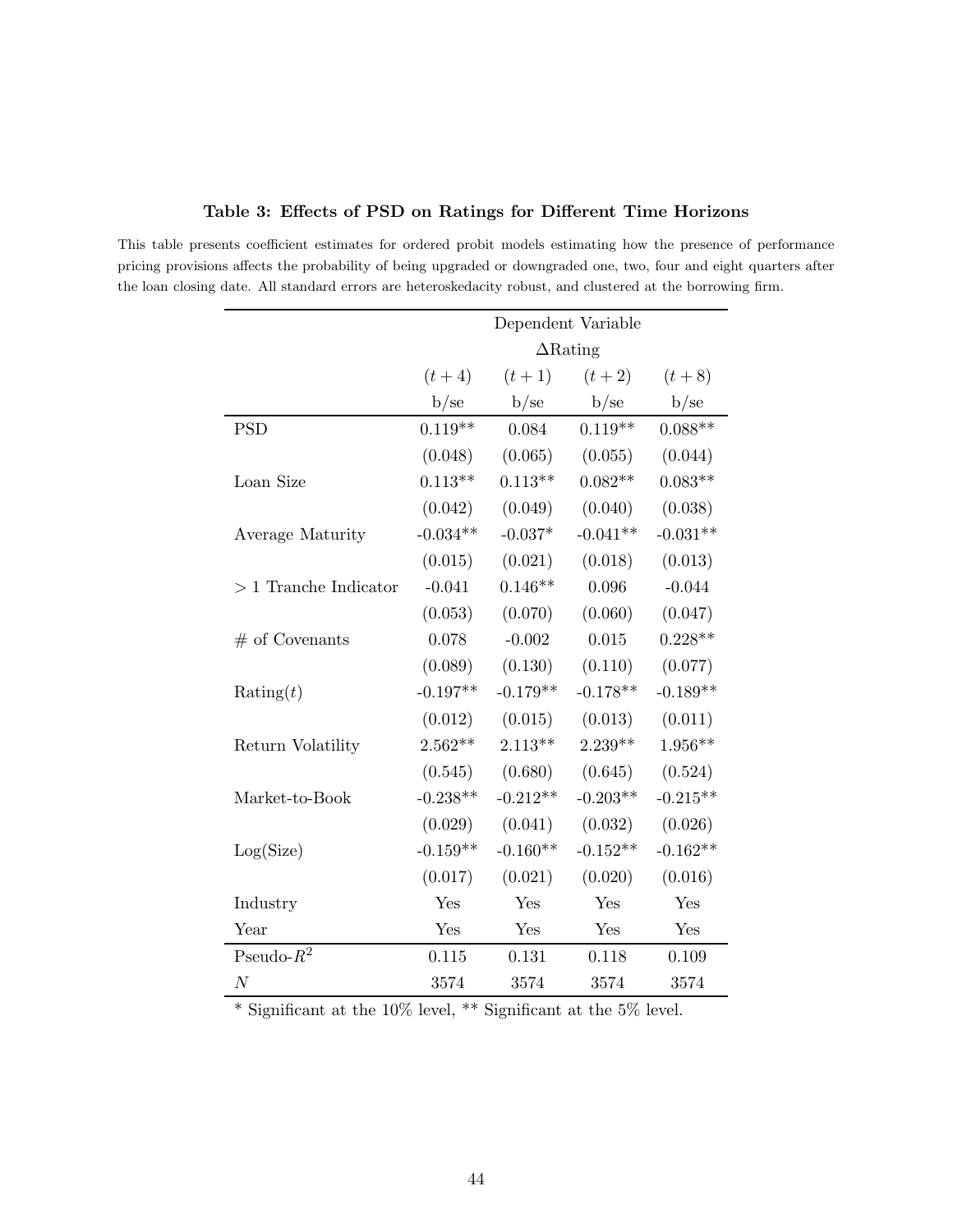|                        |                    |            | Different Models |                |            |
|------------------------|--------------------|------------|------------------|----------------|------------|
|                        | (1)                | (2)        | (3)              | (4)            | (5)        |
|                        | b/se               | b/se       | b/se             | b/se           | b/se       |
| <b>PSD</b>             | $0.121**$          | $0.101**$  | $0.090**$        | $0.095**$      | $0.110**$  |
|                        | (0.055)            | (0.043)    | (0.042)          | (0.042)        | (0.055)    |
| $PSD^*Rating(t)$       | 0.014              | 0.029      | 0.054            | 0.031          | 0.006      |
|                        | (0.087)            | (0.072)    | (0.072)          | (0.071)        | (0.087)    |
| Loan Size              | $0.115**$          | $0.082**$  | $0.072**$        | $0.082**$      | $0.119**$  |
|                        | (0.042)            | (0.030)    | (0.028)          | (0.028)        | (0.043)    |
| Average Maturity       | $-0.035**$         | $-0.037**$ | $-0.028**$       | $-0.059**$     | $-0.041**$ |
|                        | (0.015)            | (0.012)    | (0.011)          | (0.010)        | (0.013)    |
| $>1$ Tranche Indicator | $-0.036$           | 0.006      | 0.030            | 0.059          | $-0.036$   |
|                        | (0.053)            | (0.042)    | (0.040)          | (0.040)        | (0.052)    |
| $#$ of Covenants       | 0.080              | 0.082      | 0.069            | 0.052          | 0.079      |
|                        | (0.092)            | (0.073)    | (0.065)          | (0.068)        | (0.087)    |
| $\text{Rating}(t)$     | $-0.197**$         | $-0.067**$ | $-0.065**$       | $-0.063**$     | $-0.194**$ |
|                        | (0.012)            | (0.007)    | (0.006)          | (0.006)        | (0.012)    |
| Return Volatility      | $2.557^{\ast\ast}$ |            |                  |                | $2.794**$  |
|                        | (0.544)            |            |                  |                | (0.487)    |
| Market-to-Book         | $-0.238**$         |            |                  |                | $-0.231**$ |
|                        | (0.029)            |            |                  |                | (0.028)    |
| Log(Size)              | $-0.159**$         |            |                  |                | $-0.153**$ |
|                        | (0.017)            |            |                  |                | (0.017)    |
| Industry               | Yes                | Yes        | No               | No             | Yes        |
| Year                   | Yes                | Yes        | Yes              | N <sub>o</sub> | No         |
| Pseudo- $R^2$          | 0.115              | 0.061      | 0.041            | 0.030          | 0.110      |
| $\boldsymbol{N}$       | 3574               | 5020       | 5020             | 5020           | 3574       |

Table 4: Dependence on the Credit Quality of the Borrowing Firm

<span id="page-45-0"></span>This table presents coefficient estimates for ordered probit models estimating how the presence of performance pricing provisions affects the probability of being upgraded or downgraded four quarters after the loan closing date. All model specifications contain an interaction term between the PSD dummy and the credit rating of the borrowing firm at the loan closing date. All standard errors are heteroskedacity robust, and clustered at the borrowing firm.

 $^{\ast}$  Significant at the 10% level,  $^{**}$  Significant at the 5% level.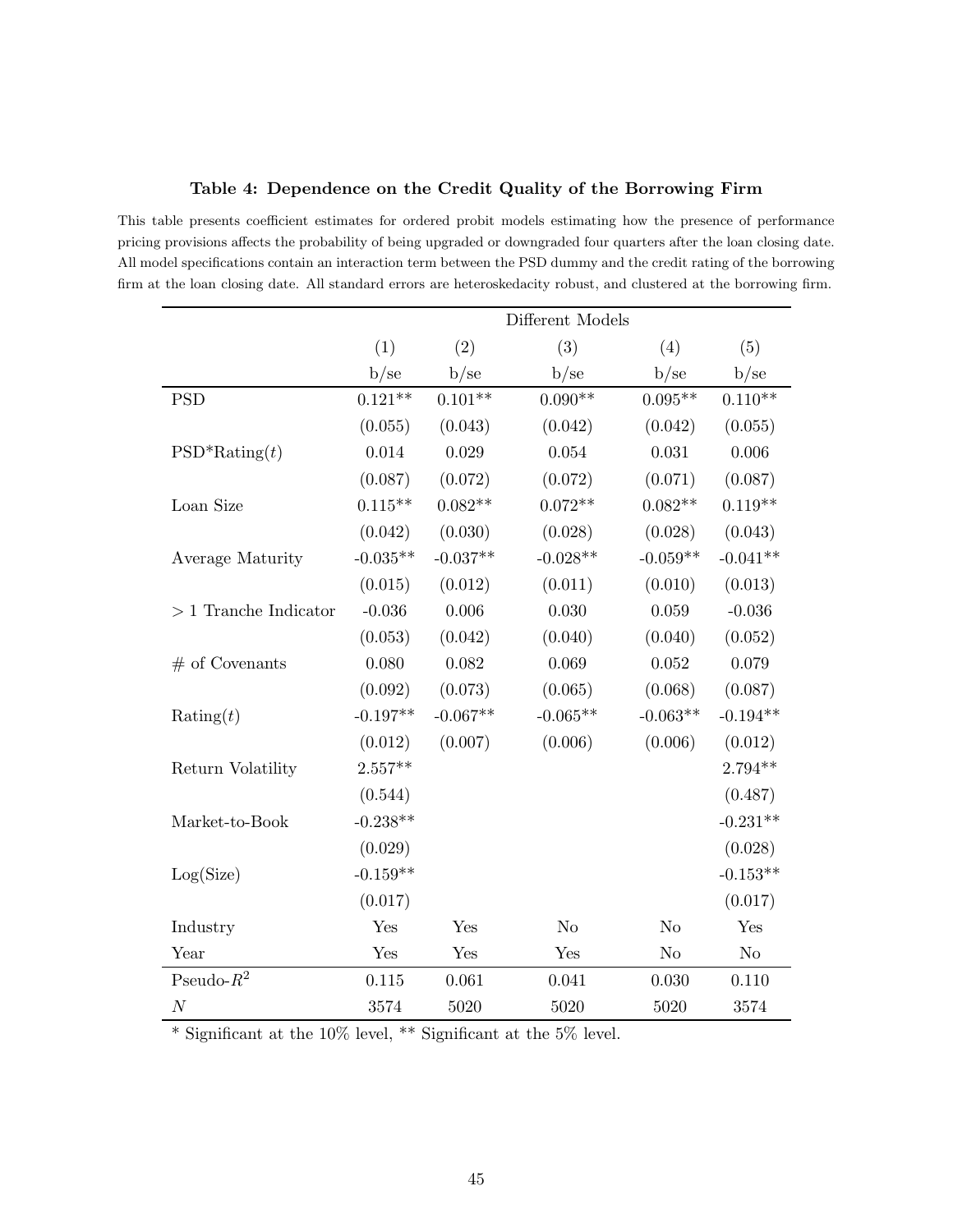|                        | Dependent Variable |            |            |            |  |
|------------------------|--------------------|------------|------------|------------|--|
|                        | $\triangle$ ROA    |            |            |            |  |
|                        | $(t + 4)$          | $(t + 1)$  | $(t + 2)$  | $(t + 8)$  |  |
|                        | b/se               | b/se       | b/se       | b/se       |  |
| <b>PSD</b>             | $0.163**$          | 0.069      | $0.183**$  | 0.071      |  |
|                        | (0.079)            | (0.075)    | (0.077)    | (0.078)    |  |
| Loan Size              | $0.225**$          | $-0.040$   | $0.110*$   | $0.194**$  |  |
|                        | (0.102)            | (0.065)    | (0.065)    | (0.068)    |  |
| Average Maturity       | $-0.010$           | $-0.013$   | $-0.039$   | $-0.025$   |  |
|                        | (0.025)            | (0.024)    | (0.024)    | (0.024)    |  |
| $>1$ Tranche Indicator | $-0.048$           | 0.068      | 0.073      | $-0.046$   |  |
|                        | (0.091)            | (0.083)    | (0.083)    | (0.086)    |  |
| $#$ of Covenants       | $-0.002$           | 0.061      | $-0.172$   | 0.022      |  |
|                        | (0.143)            | (0.147)    | (0.147)    | (0.139)    |  |
| $\text{Rating}(t)$     | $-0.007$           | 0.011      | $-0.001$   | $-0.041**$ |  |
|                        | (0.019)            | (0.019)    | (0.019)    | (0.019)    |  |
| Return Volatility      | $-1.967**$         | $-1.375$   | $-1.633*$  | $-0.889$   |  |
|                        | (0.842)            | (0.836)    | (0.873)    | (0.849)    |  |
| Market-to-Book         | $0.076*$           | $0.152**$  | $0.217**$  | $0.094**$  |  |
|                        | (0.045)            | (0.044)    | (0.046)    | (0.048)    |  |
| Log(Size)              | $-0.006$           | $-0.144**$ | $-0.151**$ | $-0.032$   |  |
|                        | (0.027)            | (0.028)    | (0.028)    | (0.027)    |  |
| Industry               | Yes                | Yes        | Yes        | Yes        |  |
| Year                   | Yes                | Yes        | Yes        | Yes        |  |
| Pseudo- $R^2$          | 0.058              | 0.044      | 0.061      | 0.081      |  |
| $\cal N$               | 3565               | 3569       | 3565       | 3566       |  |

Table 5: Effects of PSD on ROA for Different Time Horizons

<span id="page-46-0"></span>This table presents coefficient estimates for probit models estimating how the presence of performance pricing provisions affects ROA one, two, four and eight quarters after the loan closing date. All standard errors are heteroskedacity robust, and clustered at the borrowing firm.

 $^{\ast}$  Significant at the 10% level,  $^{\ast\ast}$  Significant at the 5% level.